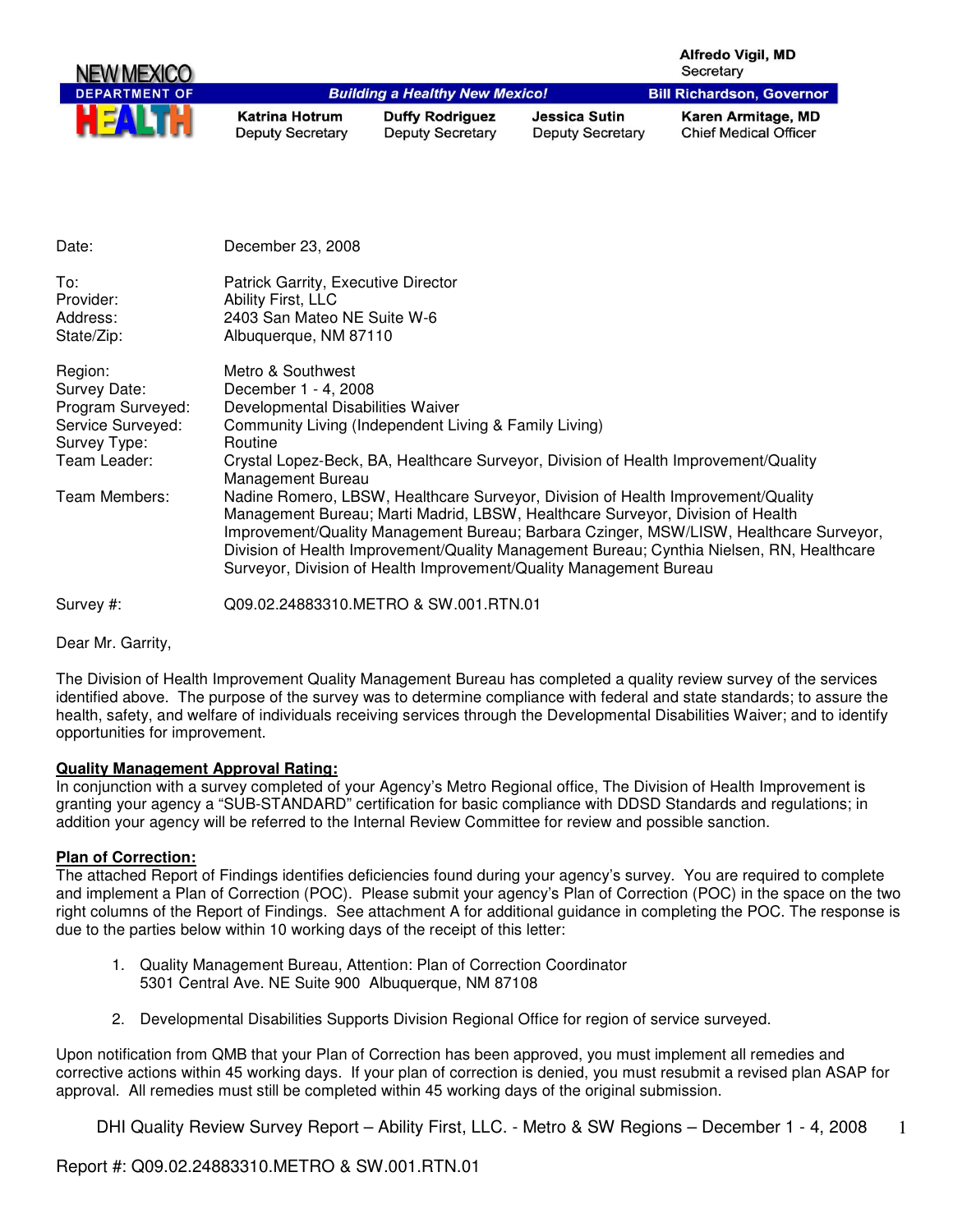Failure to submit, complete or implement your POC within the required time frames will result in the imposition of a \$200 per day Civil Monetary Penalty until it is received, completed and/or implemented.

### **Request for Informal Reconsideration of Findings (IRF):**

If you disagree with a determination of noncompliance (finding) you have 10 working days upon receipt of this notice to request an IRF. Submit your request for an IRF in writing to:

> QMB Deputy Bureau Chief 5301 Central Ave NE Suite #900 Albuquerque, NM 87108 Attention: IRF request

A request for an IRF will not delay the implementation of your Plan of Correction which must be completed within 45 working days. Providers may not appeal the nature or interpretation of the standard or regulation, the team composition, sampling methodology or the Scope and Severity of the finding.

If the IRF approves the change or removal of a finding, you will be advised of any changes.

This IRF process is separate and apart from the Informal Dispute Resolution (IDR) and Fair Hearing Process for Sanctions from DOH.

Please call the Team Leader at 505-222-6625, if you have questions about the survey or the report. Thank you for your cooperation and for the work you perform.

Sincerely,

Lopez-Beck Motal

Crystal Lopez-Beck, BA Team Lead/Healthcare Surveyor Division of Health Improvement Quality Management Bureau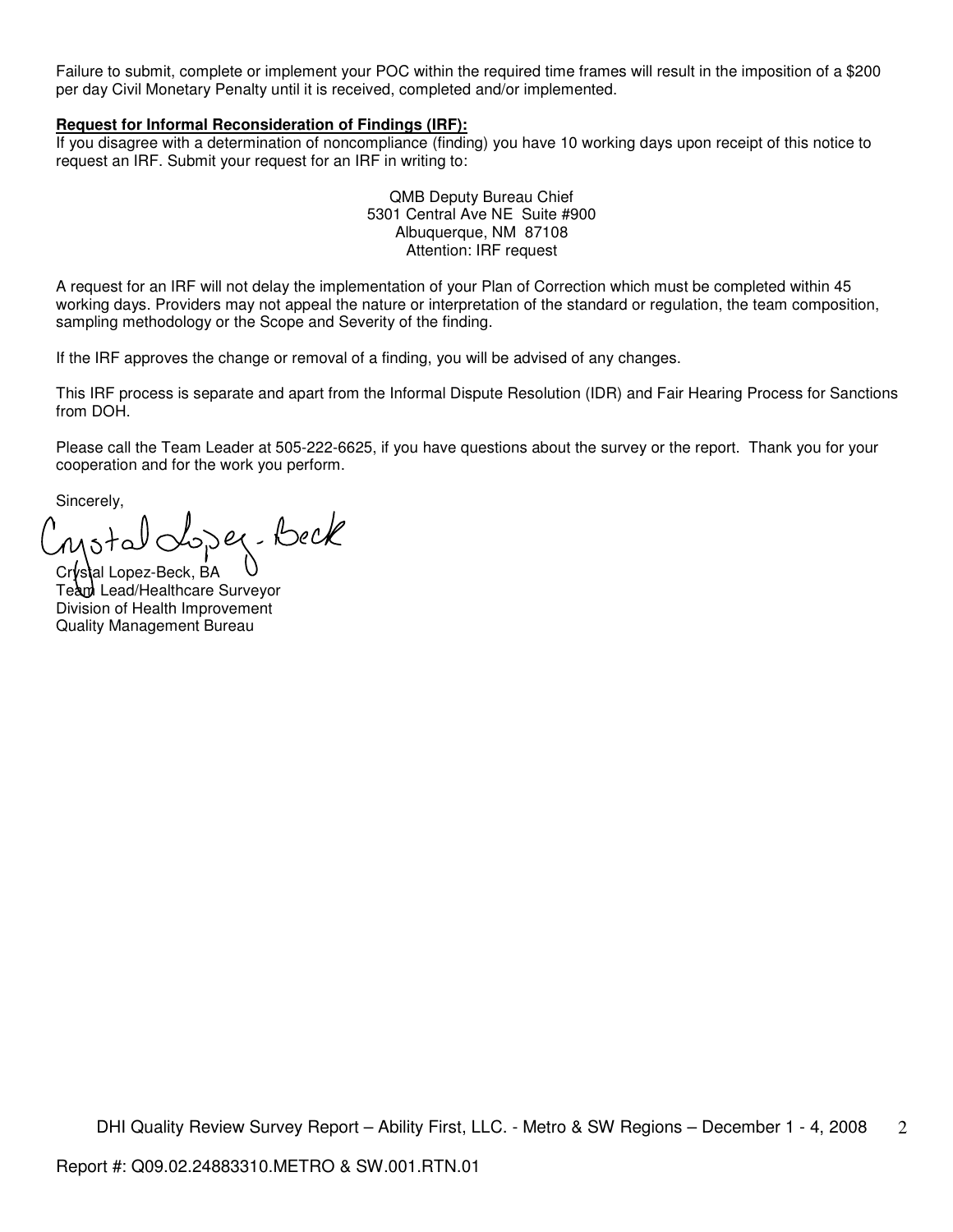# **Survey Process Employed:**

| Entrance Conference Date:               | December 1, 2008                                                                                                                                                                                                                                                    |                                                                                                                                                                                                                                                                           |  |
|-----------------------------------------|---------------------------------------------------------------------------------------------------------------------------------------------------------------------------------------------------------------------------------------------------------------------|---------------------------------------------------------------------------------------------------------------------------------------------------------------------------------------------------------------------------------------------------------------------------|--|
| Present:                                | <b>Ability First, LLC</b><br>Elizabeth Rodriguez, Service Coordinator<br>Zuly Abrego, Service Coordinator<br>Aisle McGrath, Service Coordinator                                                                                                                     |                                                                                                                                                                                                                                                                           |  |
|                                         | <b>DOH/DHI/QMB</b>                                                                                                                                                                                                                                                  | Crystal Lopez-Beck, BA, Team Lead/Healthcare Surveyor<br>Cynthia Nielsen, RN, Healthcare Surveyor<br>Nadine Romero, LBSW, Healthcare Surveyor<br>Barbara Czinger, MSW/LISW, Healthcare Surveyor                                                                           |  |
| Exit Conference Date:                   | December 4, 2008                                                                                                                                                                                                                                                    |                                                                                                                                                                                                                                                                           |  |
| Present:                                | <b>Ability First, LLC</b>                                                                                                                                                                                                                                           | Patrick Garrity, Executive Director                                                                                                                                                                                                                                       |  |
|                                         | <b>DOH/DHI/QMB</b>                                                                                                                                                                                                                                                  | Crystal Lopez - Beck, BA, Team Lead/Healthcare Surveyor<br>Cynthia Nielsen, RN, Healthcare Surveyor<br>Scott Good, MRC, CRC, Deputy Bureau Chief<br>Nadine Romero, LBSW, Healthcare Surveyor                                                                              |  |
|                                         |                                                                                                                                                                                                                                                                     | <b>DDSD - Metro Regional Office</b><br>Carol Sena, Social & Community Services Coordinator                                                                                                                                                                                |  |
| <b>Homes Visited</b>                    | Number:                                                                                                                                                                                                                                                             | 12                                                                                                                                                                                                                                                                        |  |
| <b>Administrative Locations Visited</b> | Number:                                                                                                                                                                                                                                                             | 1                                                                                                                                                                                                                                                                         |  |
| <b>Total Sample Size</b>                | Number:                                                                                                                                                                                                                                                             | 15<br>12 - Family Living<br>3 - Independent Living                                                                                                                                                                                                                        |  |
| Persons Served Interviewed              | Number:                                                                                                                                                                                                                                                             | 7                                                                                                                                                                                                                                                                         |  |
| Persons Served Observed                 | Number:                                                                                                                                                                                                                                                             | 8 (Three declined to be interview & five were not available<br>during the on-site week of December 1, 2008)                                                                                                                                                               |  |
| Records Reviewed (Persons Served)       | Number:                                                                                                                                                                                                                                                             | 15                                                                                                                                                                                                                                                                        |  |
| <b>Administrative Files Reviewed</b>    | <b>Billing Records</b><br>$\bullet$<br><b>Medical Records</b><br>$\bullet$<br>$\bullet$<br><b>Personnel Files</b><br>$\bullet$<br><b>Training Records</b><br>$\bullet$<br>$\bullet$<br>$\bullet$<br>$\bullet$<br>$\bullet$<br>$\bullet$<br><b>Evacuation Drills</b> | Incident Management Records<br>Agency Policy and Procedure<br><b>Caregiver Criminal History Screening Records</b><br><b>Employee Abuse Registry</b><br>Human Rights Notes and/or Meeting Minutes<br>Nursing personnel files<br>Quality Improvement/Quality Assurance Plan |  |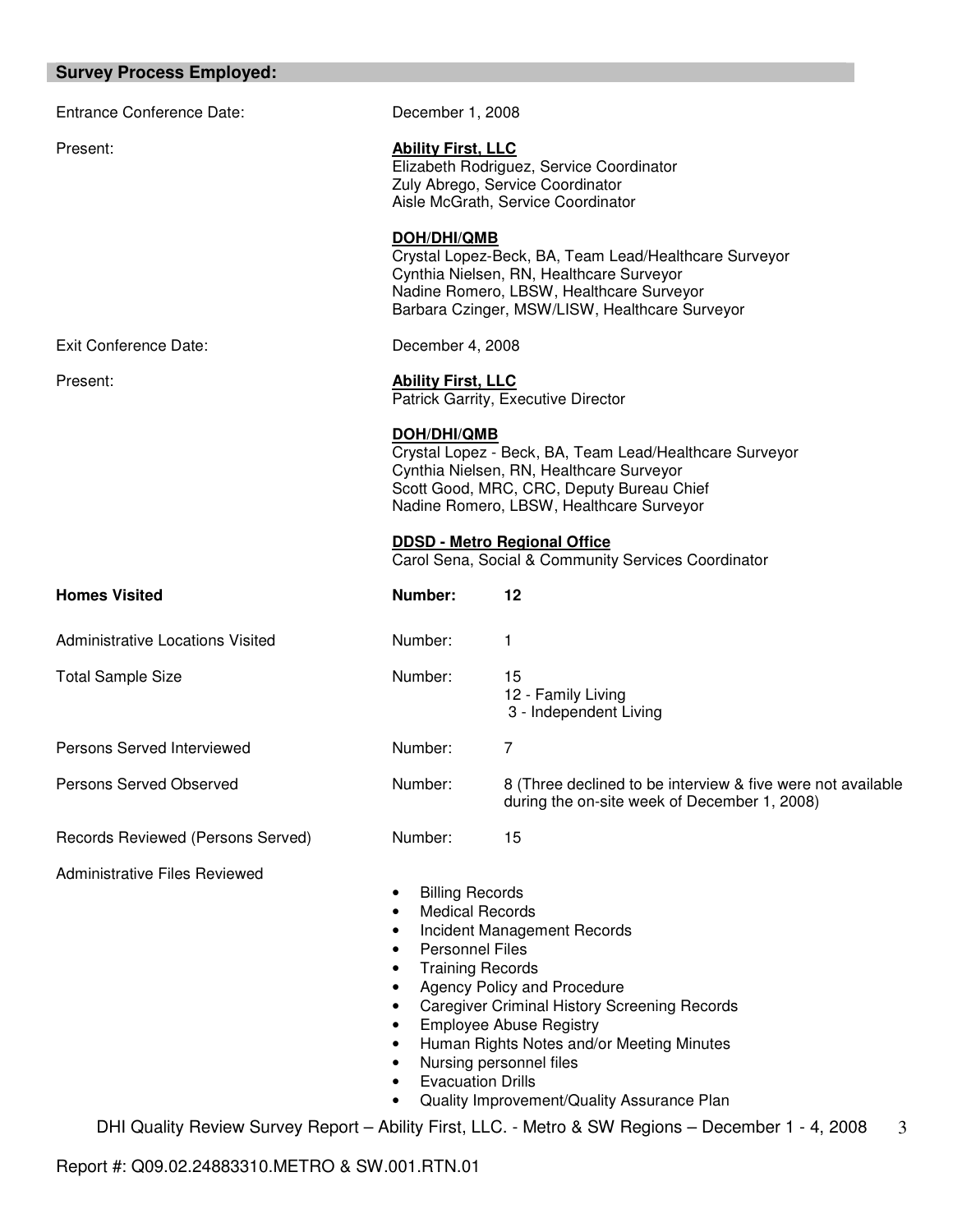- CC: Distribution List: DOH Division of Health Improvement
	- DOH Developmental Disabilities Supports Division
	- DOH Office of Internal Audit
	- HSD Medical Assistance Division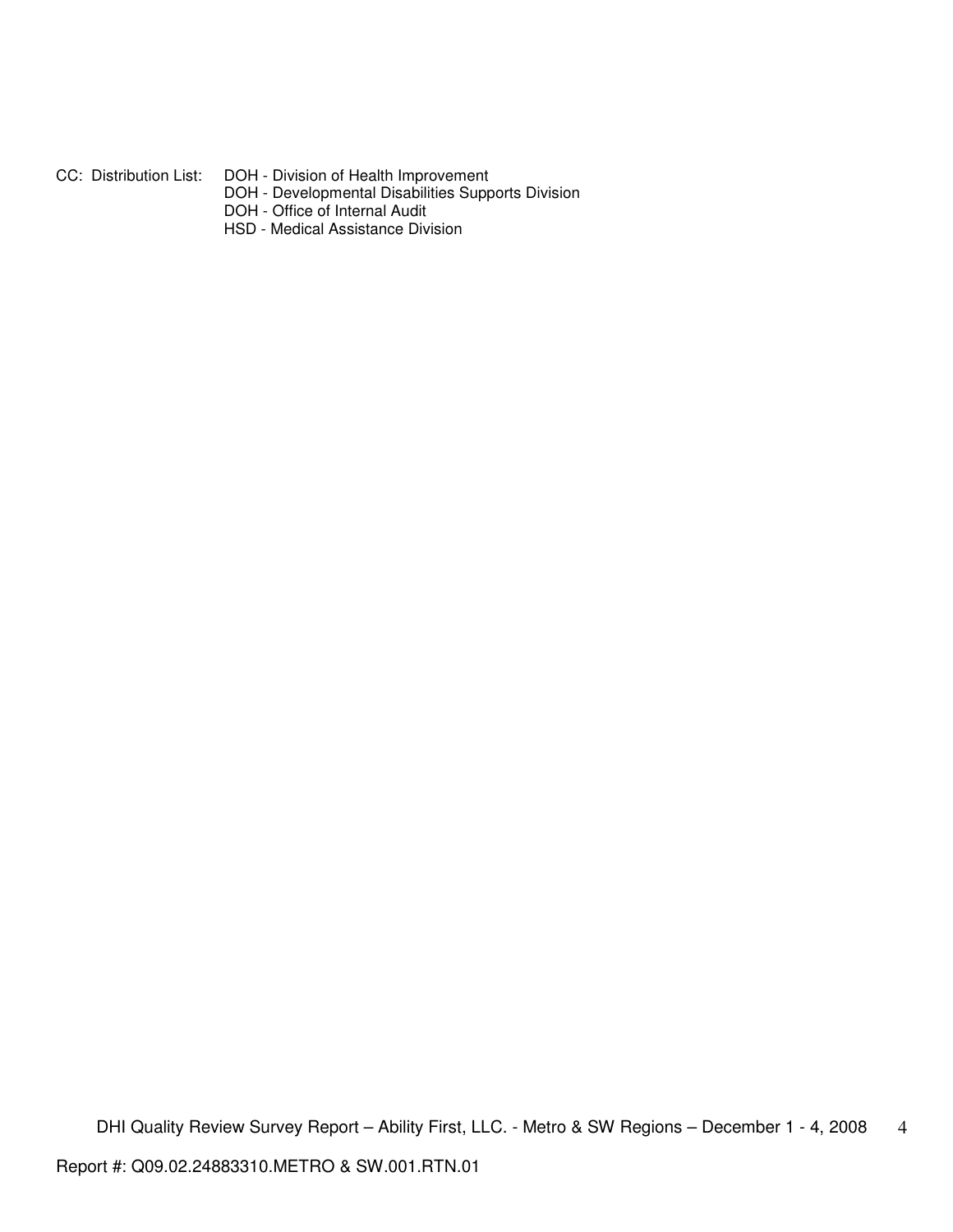# **Provider Instructions for Completing the QMB Plan of Correction (POC) Process**

- After a QMB Quality Review, your Survey Report will be sent to you via certified mail. You may request that it also be sent to you electronically by calling George Perrault, Plan of Correction Coordinator at 505-222-8624.
- Within 10 business days of the date you received your survey report, you must develop and send your Plan of Correction response to the QMB office. (Providers who do not pick up their mail will be referred to the Internal Review Committee [IRC]).
- For each Deficiency in your Survey Report, include specific information about HOW you will correct each Deficiency, WHO will fix each Deficiency ("Responsible Party"), and by WHEN ("Date Due").
- Your POC must not only address HOW, WHO and WHEN each Deficiency will be corrected, but must also address overall systemic issues to prevent the Deficiency from reoccurring, i.e., Quality Assurance (QA). Your description of your QA must include specifics about your selfauditing processes, such as HOW OFTEN you will self-audit, WHO will do it, and WHAT FORMS will be used.
- Corrective actions should be incorporated into your agency's Quality Assurance/Quality Improvement policies and procedures.
- You may send your POC response electronically to George.Perrault@state.nm.us, by fax (505- 841-5815), or by postal mail.
- Do not send supporting documentation to QMB until after your POC has been approved by QMB.
- QMB will notify you if your POC has been "Approved" or "Denied".
- Whether your POC is "Approved" or "Denied", you have a maximum of 45 business days to correct all survey Deficiencies from the date of receipt of your Survey Report. If your POC is "Denied" it must be revised and resubmitted ASAP, as the 45 working day limit is in effect. Providers whose revised POC is denied will be referred to the IRC.
- The POC must be completed on the official QMB Survey Report and Plan of Correction Form, unless approved in advance by the POC Coordinator.
- The following Deficiencies must be corrected within the deadlines below (after receipt of your Survey Report):
	- o CCHS and EAR: 10 working days o Medication errors: 10 working days o IMS system/training: 20 working days
	- o ISP related documentation: 30 working days
	- o DDSD Training 45 working days

• If you have questions about the POC process, call the QMB POC Coordinator, George Perrault at 505-222-8624 for assistance.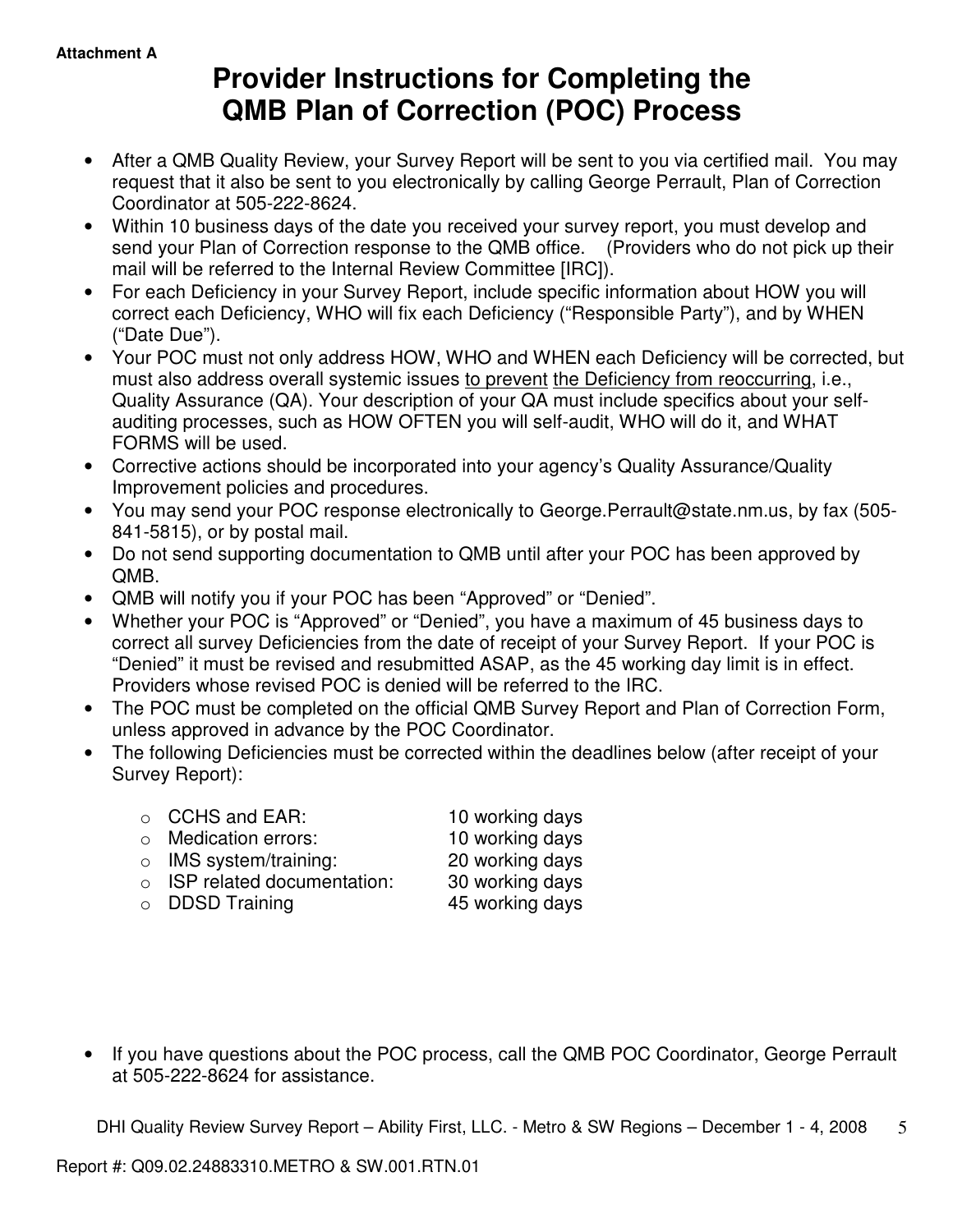- For Technical Assistance (TA) in developing or implementing your POC, contact your local DDSD Regional Office.
- Once your POC has been approved by QMB, the POC may not be altered or the dates changed.
- Requests for an extension or modification of your POC (post approval) must be made in writing and submitted to the POC Coordinator at QMB, and are approved on a case-by case basis.
- When submitting supporting documentation, organize your documents by Tag #s, and annotate or label each document using Individual #s.
- Do not submit original documents, copies are fine. Originals must be maintained in the agency/client file(s) as per DDSD Standards.
- Failure to submit, complete or implement your POC within the required timeframes will result in a referral to the IRC and the possible imposition of a \$200 per day Civil Monetary Penalty until it is received, completed and/or implemented.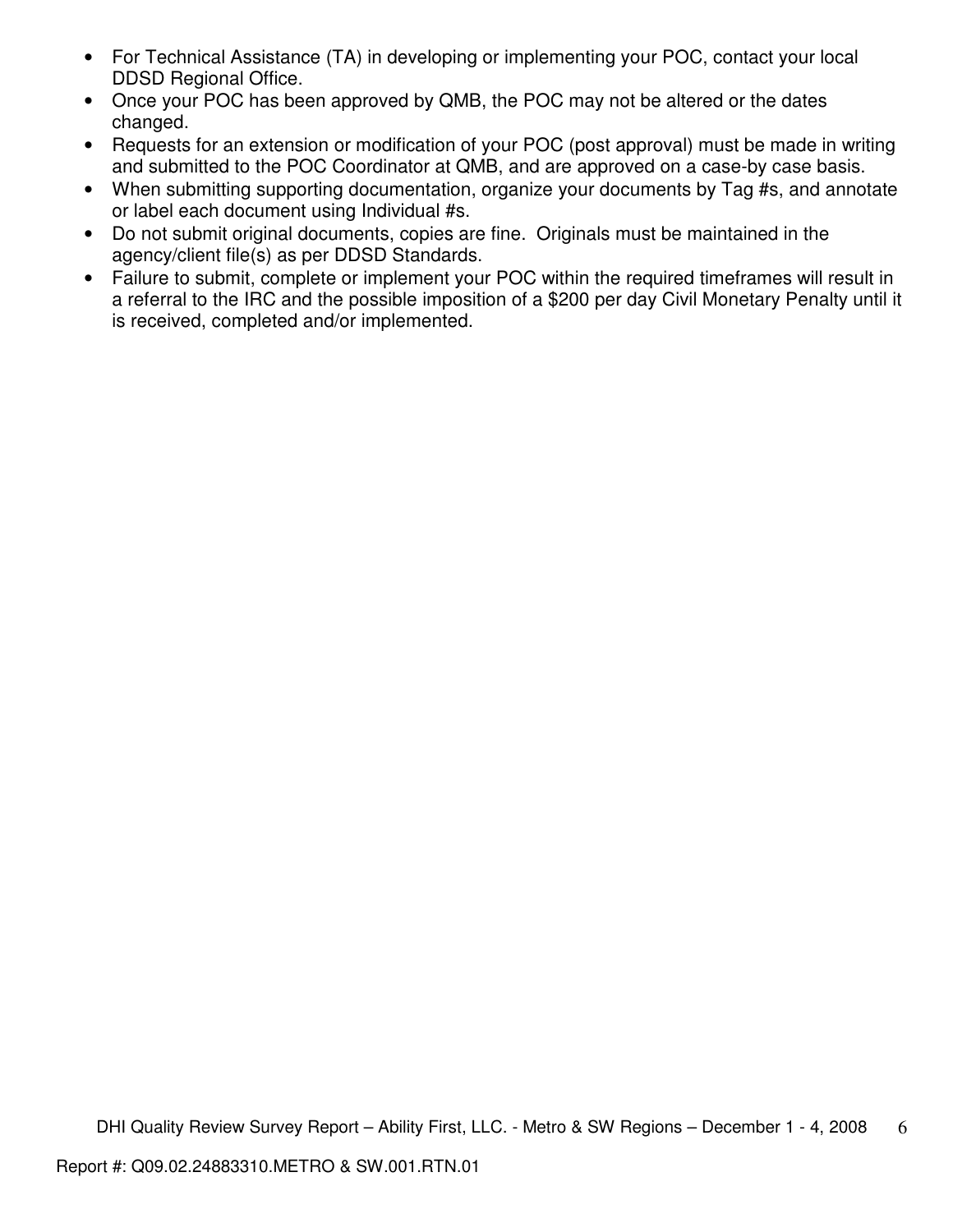# **QMB Scope and Severity Matrix of survey results**

Each deficiency in your Report of Findings is scored on a Scope and Severity Scale. The culmination of each deficiency's Scope and Severity is used to determine degree of compliance to standards and regulations and level of QMB Certification.

|                 |                                   |                                                                |                                  | <b>SCOPE</b>                  |                                               |
|-----------------|-----------------------------------|----------------------------------------------------------------|----------------------------------|-------------------------------|-----------------------------------------------|
|                 |                                   |                                                                | <b>Isolated</b><br>$01\% - 15\%$ | <b>Pattern</b><br>$16% - 79%$ | <b>Widespread</b><br>$80\% - 100\%$           |
|                 | High Impact                       | Immediate<br>Jeopardy to<br>individual health<br>and or safety | J.                               | K.                            | L.                                            |
| <b>SEVERITY</b> |                                   | <b>Actual harm</b>                                             | G.                               | Н.                            | I.                                            |
|                 | Medium<br>Impact                  | No Actual Harm<br><b>Potential for more</b>                    | D.                               | Ε.                            | F. (3 or more)                                |
|                 |                                   | than minimal harm                                              | $D.$ (2 or less)                 |                               | <b>F.</b> (no conditions<br>of participation) |
|                 | <b>Impact</b><br>$\sum_{i=1}^{n}$ | No Actual Harm<br>Minimal potential<br>for harm.               | A.                               | Β.                            | C.                                            |

Scope and Severity Definitions:

# Key to Scope scale:

# Isolated:

A deficiency that is limited to 1% to 15% of the sample, usually impacting no more than one or two individuals in the sample.

# Pattern:

A deficiency that impacts a number or group of individuals from 16% to 79% of the sample is defined as a pattern finding. Pattern findings suggest the need for system wide corrective actions.

# Widespread:

A deficiency that impacts most or all (80% to 100%) of the individuals in the sample is defined as widespread or pervasive. Widespread findings suggest the need for system wide corrective actions as well as the need to implement a Continuous Quality Improvement process to improve or build infrastructure. Widespread findings must be referred to the Internal Review Committee for review and possible actions or sanctions.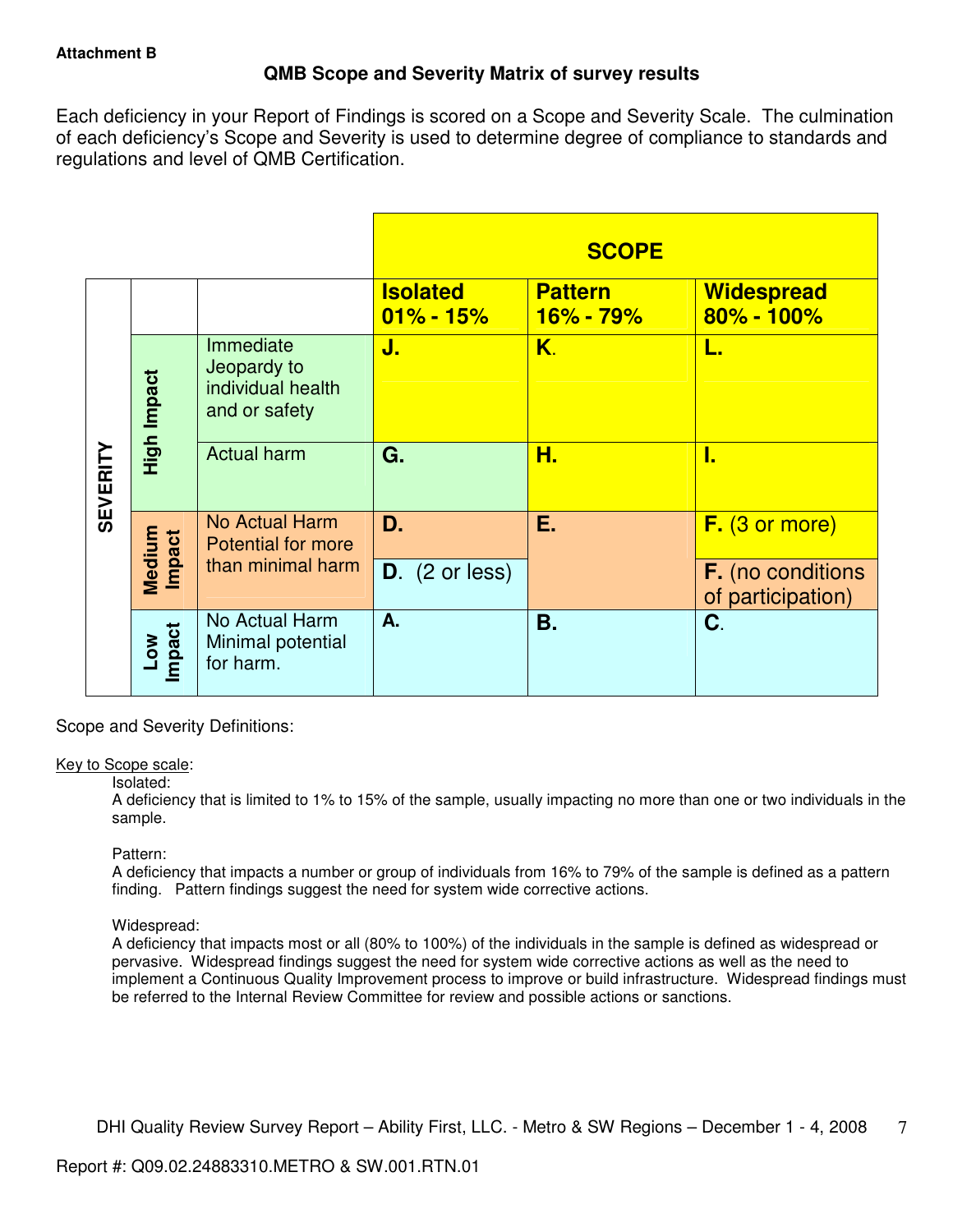#### Key to Severity scale:

Low Impact Severity: (Blue)

Low level findings have no or minimal potential for harm to an individual. Providers that have no findings above a "C" level may receive a "Quality" Certification approval rating from QMB.

#### Medium Impact Severity: (Tan)

Medium level findings have a potential for harm to an individual. Providers that have no findings above a "F" level and/or no more than two F level findings and no F level Conditions of Participation may receive a "Merit" Certification approval rating from QMB.

#### High Impact Severity: (Green or Yellow)

High level findings are when harm to an individual has occurred. Providers that have no findings above "I" level may only receive a "Standard" Approval rating from QMB and will be referred to the IRC.

#### High Impact Severity: (Yellow)

"J, K, and L" Level findings:

This is a finding of Immediate Jeopardy. If a provider is found to have "I" level findings or higher, with an outcome of Immediate Jeopardy, including repeat findings or Conditions of Participation they will be referred to the Internal Review Committee.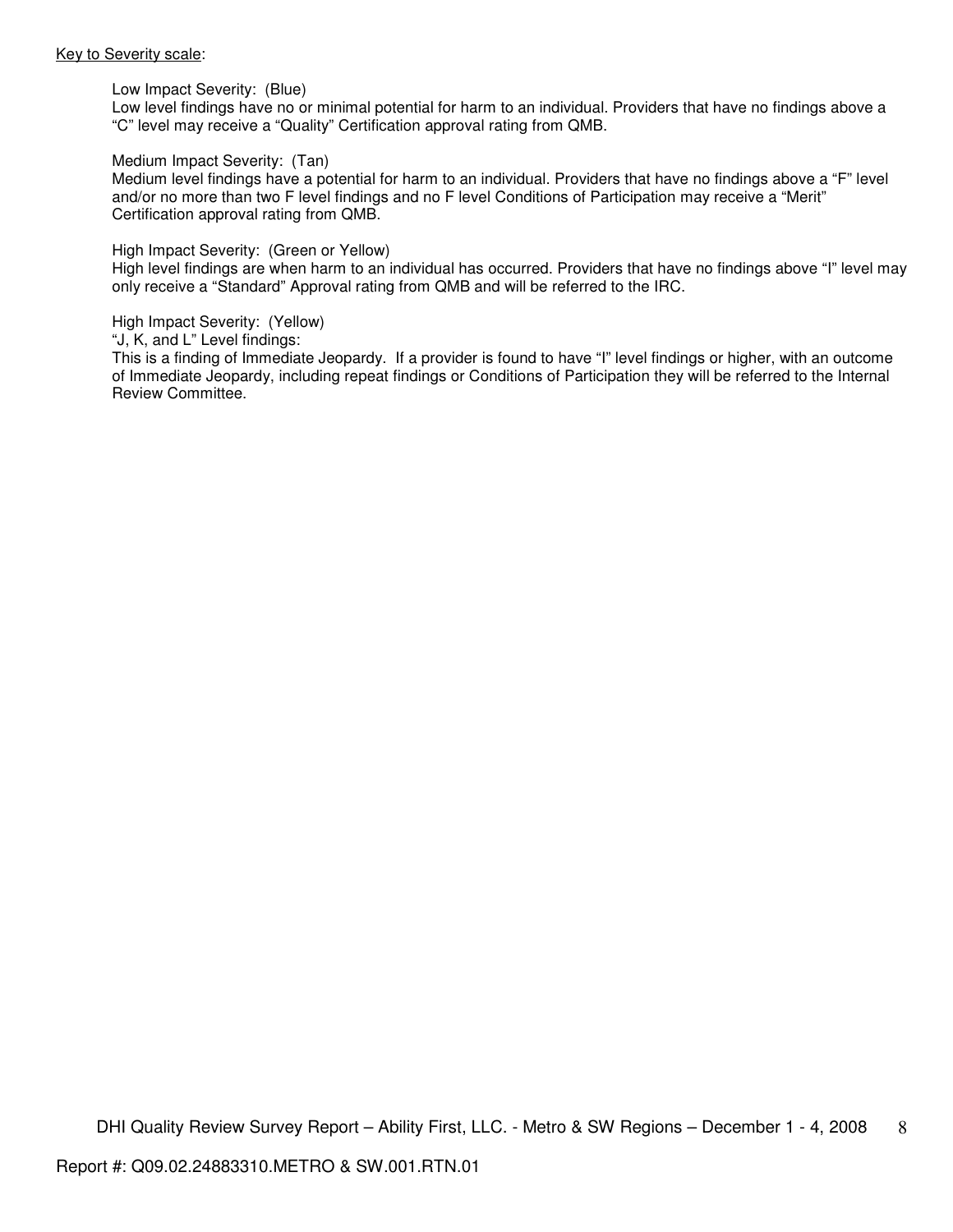# **Guidelines for the Provider Informal Reconsideration of Finding (IRF) Process**

# **Introduction:**

Throughout the process, surveyors are openly communicating with providers. Open communication means that surveyors have clarified issues and/or requested missing information before completing the review. Regardless, there may still be instances where the provider disagrees with a specific finding.

To informally dispute a finding the provider must request in writing an Informal Reconsideration of the Finding (IRF) to the QMB Deputy Bureau Chief **within 10 working days** of receipt of the final report.

The written request for an IRF must be completed on the **QMB Request for Informal Reconsideration of Finding Form** (available on the QMB website) and must specify in detail the request for reconsideration and why the finding is inaccurate. The **IRF request must include all supporting documentation or evidence that was not previously reviewed during the survey process.** 

# **The following limitations apply to the IRF process:**

- The request for an IRF and all supporting evidence must be received in 10 days.
- Findings based on evidence requested during the survey and not provided may not be subject to reconsideration.
- The supporting documentation must be new evidence not previously reviewed by the survey team.
- Providers must continue to complete their plan of correction during the IRF process
- Providers may not request an IRF to challenge the Scope and Severity of a finding.
- Providers may not request an IRF to challenge the sampling methodology.
- Providers may not request an IRF based on disagreement with the nature of the standard or regulation.
- Providers may not request an IRF to challenge the team composition
- Providers may not request an IRF to challenge the QMB Quality Approval Rating and the length of their DDSD provider contract.

# **A Provider forfeits the right to an IRF if the request is not made within 10 working days of receiving the report and does not include all supporting documentation or evidence to show compliance with the standards and regulations.**

QMB has 30 working days to complete the review and notify the provider of the decision. The request will be reviewed by the IRF committee. The Provider will be notified in writing of the ruling, no face to face meeting will be conducted.

When a Provider requests that a finding be reconsidered, it does not stop or delay the Plan of Correction process. **Providers must continue to complete the Plan of Correction, including the finding in dispute regardless of the IRF status.** If a finding is successfully reconsidered, it will be noted and will be removed or modified from the report. It should be noted that in some cases a Plan of Correction may be completed prior to the IRF process being completed. The provider will be notified in writing on the decisions of the IRF committee.

# **Administrative Review Process:**

If a Provider desires to challenge the decision of the IRF committee they may request an Administrative Review by the DHI and DDSD Director. The Request must be made in writing to the QMB Bureau Chief and received within 5 days of notification from the IRF decision.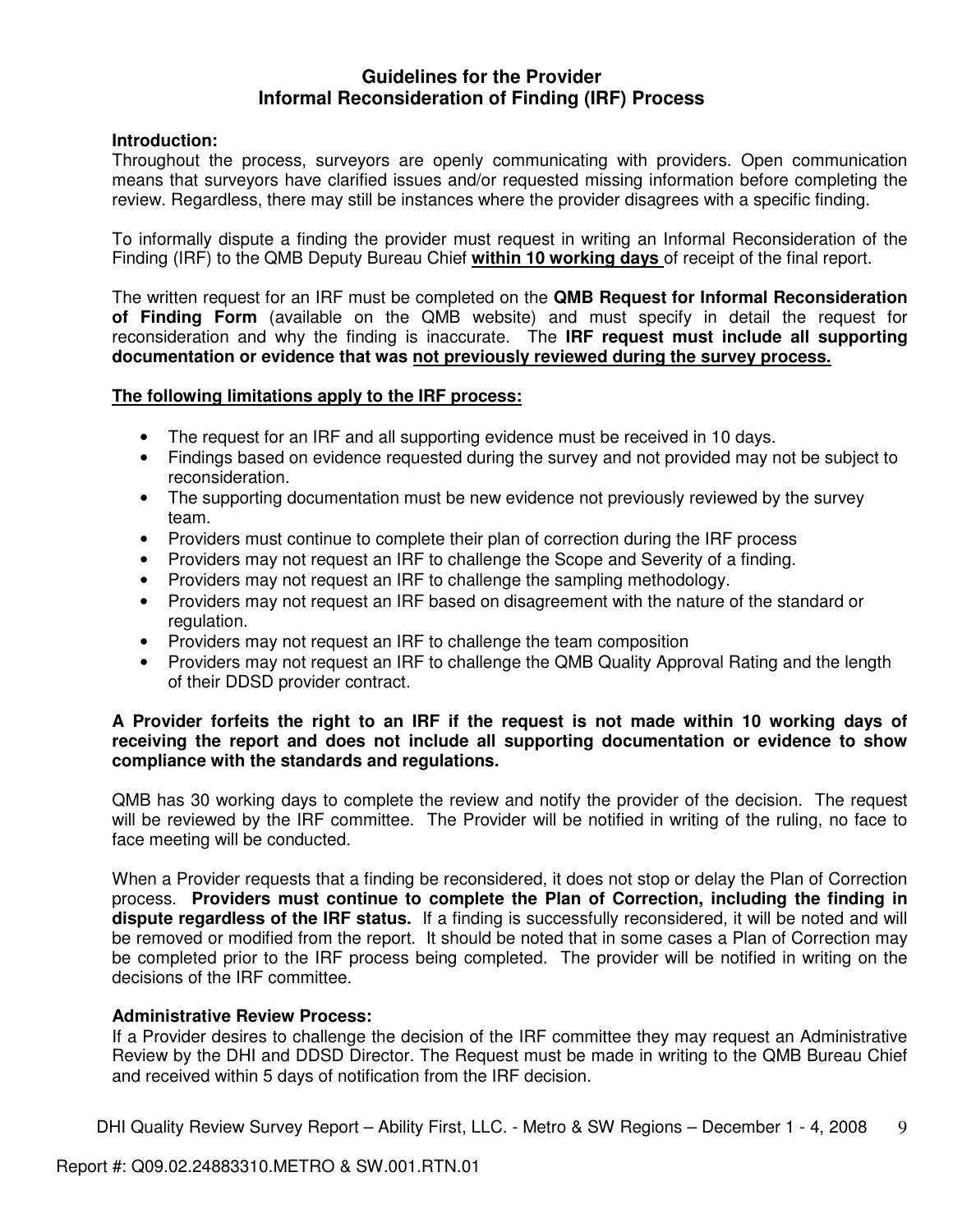# **Regarding IRC Sanctions:**

The Informal Reconsideration of the Finding process is a separate process specific to QMB Survey Findings and should not be confused with any process associated with IRC Sanctions.

If a Provider desires to Dispute or Appeal an IRC Sanction that is a separate and different process. Providers may choose the Informal Dispute Resolution Process or the Formal Medicaid Fair Hearing Process to dispute or appeal IRC sanctions, please refer to the DOH Sanction policy and section 39 of the provider contract agreement.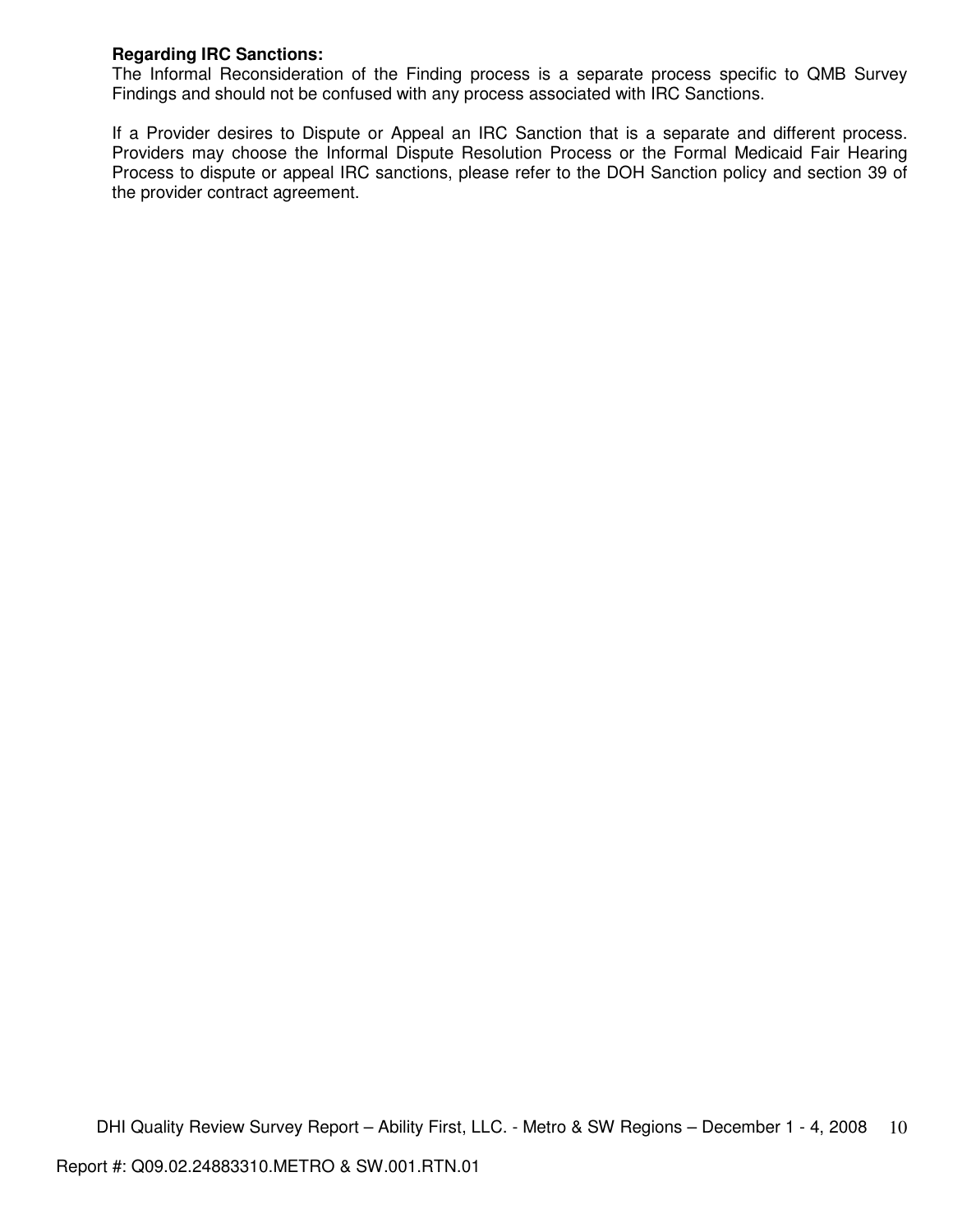| Agency:          | <b>Ability First, LLC - Metro &amp; Southwest Regions</b> |
|------------------|-----------------------------------------------------------|
| Program:         | Developmental Disabilities Waiver                         |
| Service:         | Community Living (Family Living & Independent Living)     |
| Monitoring Type: | Routine                                                   |
| Date of Survey:  | December 1 - 4, 2008                                      |

| <b>Statute</b>                                    | <b>Deficiency</b>                                 | <b>Agency Plan of Correction and</b> | Date Due |
|---------------------------------------------------|---------------------------------------------------|--------------------------------------|----------|
|                                                   |                                                   | <b>Responsible Party</b>             |          |
| Tag # 1A03 CQI System                             | <b>Scope and Severity Rating: C</b>               |                                      |          |
| Developmental Disabilities (DD) Waiver Service    | Based on record review, the Agency failed to      |                                      |          |
| Standards effective 4/1/2007                      | update and implement their Continuous Quality     |                                      |          |
| <b>CHAPTER 1 I. PROVIDER AGENCY</b>               | Management System on an annual basis.             |                                      |          |
| <b>ENROLLMENT PROCESS</b>                         |                                                   |                                      |          |
| I. Continuous Quality Management System:          | Review of the Agency's Continuous Quality         |                                      |          |
| Prior to approval or renewal of a DD Waiver       | Improvement Plan provided during the on-site      |                                      |          |
| Provider Agreement, the Provider Agency is        | survey (December 1, 2008) was dated 5/23/06.      |                                      |          |
| required to submit in writing the current         | No evidence was found indicating the document     |                                      |          |
| Continuous Quality Improvement Plan to the        | had been updated.                                 |                                      |          |
| DOH for approval. In addition, on an annual       |                                                   |                                      |          |
| basis DD Waiver Provider Agencies shall           | Review of the Agency's Continuous Quality         |                                      |          |
| develop or update and implement the               | Improvement Plan did not contain all              |                                      |          |
| Continuous Quality Improvement Plan. The CQI      | components required by DD Waiver Standards.       |                                      |          |
| Plan shall be used to 1) discover strengths and   |                                                   |                                      |          |
| challenges of the provider agency, as well as     | The Agency's CQI Plan did not contain the         |                                      |          |
| strengths, and barriers individuals experience in | following components:                             |                                      |          |
| receiving the quality, quantity, and              |                                                   |                                      |          |
| meaningfulness of services that he or she         | Effectiveness and timeliness of<br>(2)            |                                      |          |
| desires; 2) build on strengths and remediate      | implementation of Individualized Service          |                                      |          |
| individual and provider level issues to improve   | Plans;                                            |                                      |          |
| the provider's service provision over time. At a  | Trends in achievement of individual<br>(3)        |                                      |          |
| minimum the CQI Plan shall address how the        | outcomes in the Individual Service Plans;         |                                      |          |
| agency will collect, analyze, act on data and     | Trends in medication and medical incidents<br>(4) |                                      |          |
| evaluate results related to:                      | leading to adverse health events;                 |                                      |          |
| Individual access to needed services and<br>(1)   | Trends in the adequacy of planning and<br>(5)     |                                      |          |
| supports;                                         | coordination of healthcare supports at both       |                                      |          |
| Effectiveness and timeliness of<br>(2)            | supervisory and direct support levels;            |                                      |          |
| implementation of Individualized Service          | Quality and completeness documentation;<br>(6)    |                                      |          |
| Plans;                                            | and                                               |                                      |          |
| Trends in achievement of individual<br>(3)        |                                                   |                                      |          |
| outcomes in the Individual Service Plans;         | When the Executive Director (#58) was asked       |                                      |          |
| Trends in medication and medical incidents<br>(4) | about his QA process, Executive Director (#58)    |                                      |          |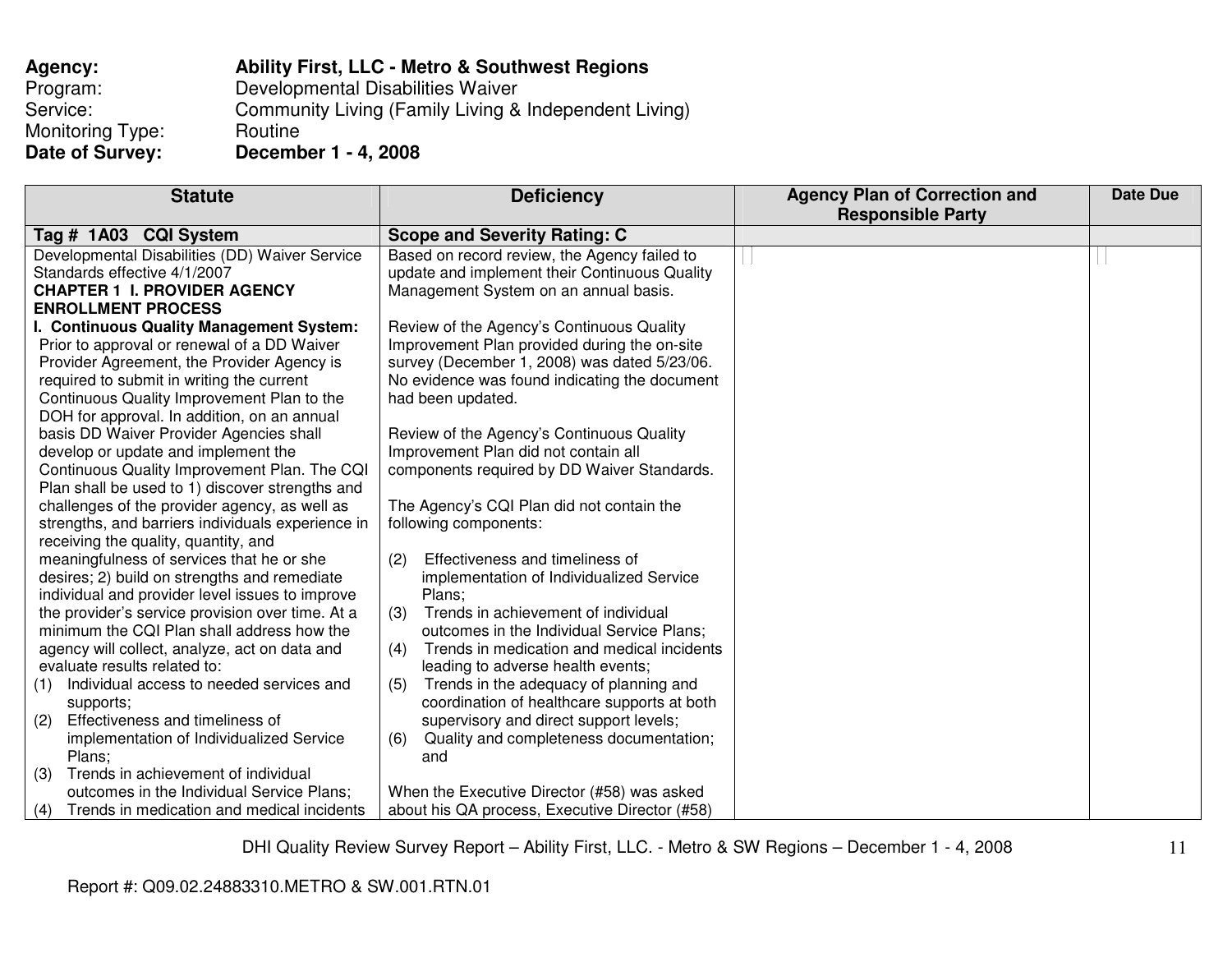|     | leading to adverse health events;           | stated, "It needs a little work. We do have   |  |
|-----|---------------------------------------------|-----------------------------------------------|--|
| (5) | Trends in the adequacy of planning and      | document checklists for files but have a hard |  |
|     | coordination of healthcare supports at both | time getting responses from case manages. We  |  |
|     |                                             | also really don't do any trending."           |  |
|     | supervisory and direct support levels;      |                                               |  |
|     | (6) Quality and completeness documentation; |                                               |  |
|     | and                                         |                                               |  |
|     | (7) Trends in individual and guardian       |                                               |  |
|     |                                             |                                               |  |
|     | satisfaction.                               |                                               |  |
|     |                                             |                                               |  |
|     |                                             |                                               |  |
|     |                                             |                                               |  |
|     |                                             |                                               |  |
|     |                                             |                                               |  |
|     |                                             |                                               |  |
|     |                                             |                                               |  |
|     |                                             |                                               |  |
|     |                                             |                                               |  |
|     |                                             |                                               |  |
|     |                                             |                                               |  |
|     |                                             |                                               |  |
|     |                                             |                                               |  |
|     |                                             |                                               |  |
|     |                                             |                                               |  |
|     |                                             |                                               |  |
|     |                                             |                                               |  |
|     |                                             |                                               |  |
|     |                                             |                                               |  |
|     |                                             |                                               |  |
|     |                                             |                                               |  |
|     |                                             |                                               |  |
|     |                                             |                                               |  |
|     |                                             |                                               |  |
|     |                                             |                                               |  |
|     |                                             |                                               |  |
|     |                                             |                                               |  |
|     |                                             |                                               |  |
|     |                                             |                                               |  |
|     |                                             |                                               |  |
|     |                                             |                                               |  |
|     |                                             |                                               |  |
|     |                                             |                                               |  |
|     |                                             |                                               |  |
|     |                                             |                                               |  |
|     |                                             |                                               |  |
|     |                                             |                                               |  |
|     |                                             |                                               |  |
|     |                                             |                                               |  |
|     |                                             |                                               |  |
|     |                                             |                                               |  |
|     |                                             |                                               |  |
|     |                                             |                                               |  |
|     |                                             |                                               |  |
|     |                                             |                                               |  |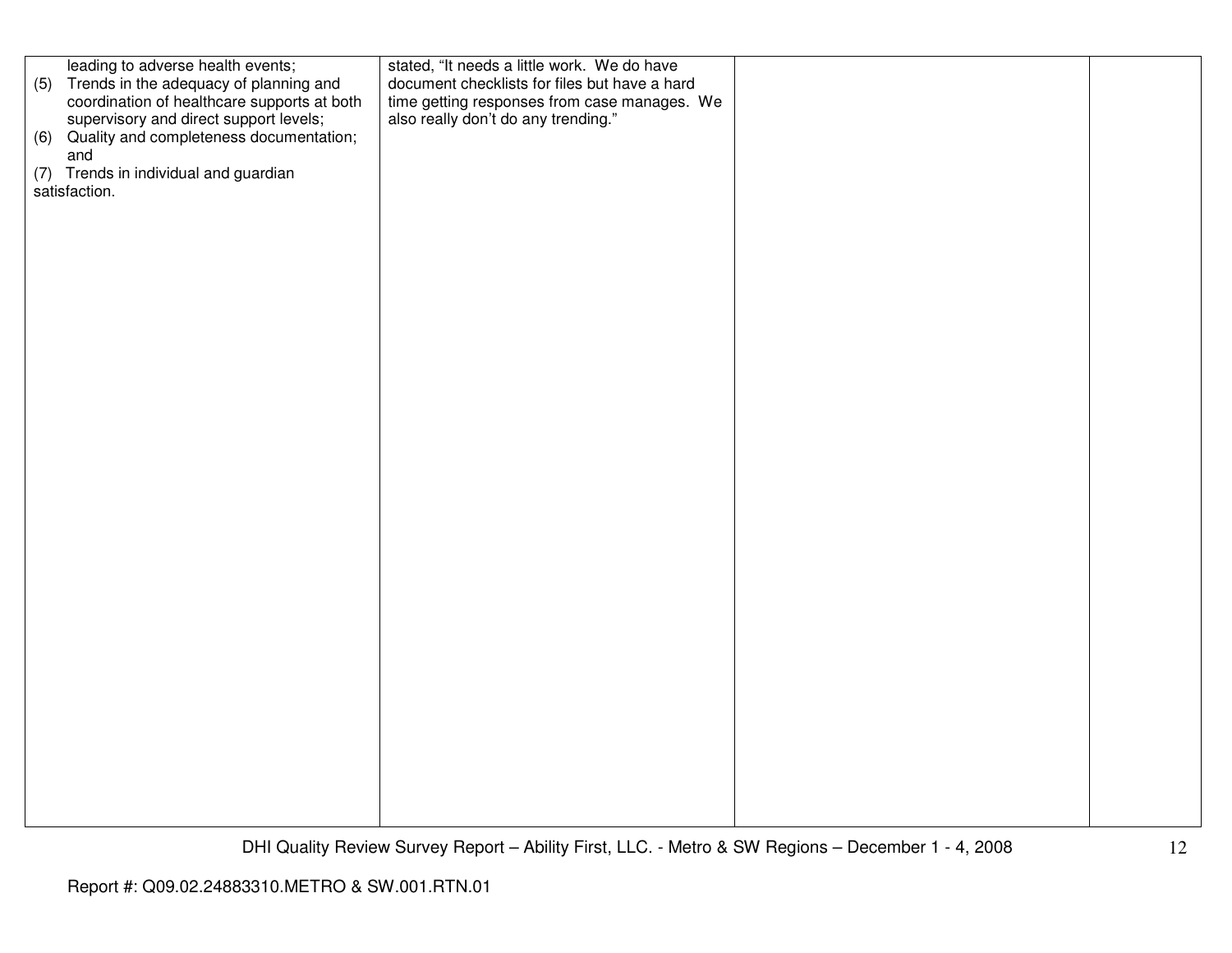|                   | Tag #1A08 Agency Case File                                                                                                                                                                                                            | <b>Scope and Severity Rating: A</b>             |  |
|-------------------|---------------------------------------------------------------------------------------------------------------------------------------------------------------------------------------------------------------------------------------|-------------------------------------------------|--|
|                   | Developmental Disabilities (DD) Waiver Service                                                                                                                                                                                        | Based on record review, the Agency failed to    |  |
|                   | Standards effective 4/1/2007                                                                                                                                                                                                          | maintain at the administrative office a         |  |
|                   | <b>CHAPTER 1 II. PROVIDER AGENCY</b>                                                                                                                                                                                                  | confidential case file for 1 of 15 individuals. |  |
|                   | <b>REQUIREMENTS:</b> The objective of these                                                                                                                                                                                           |                                                 |  |
|                   | standards is to establish Provider Agency policy,                                                                                                                                                                                     | Review of the Agency individual case files      |  |
|                   | procedure and reporting requirements for DD                                                                                                                                                                                           | revealed the following items were not found,    |  |
|                   | Medicaid Waiver program. These requirements                                                                                                                                                                                           | incomplete, and/or not current:                 |  |
|                   | apply to all such Provider Agency staff, whether                                                                                                                                                                                      |                                                 |  |
|                   | directly employed or subcontracting with the                                                                                                                                                                                          | • Physical Therapy Plan (#7)                    |  |
|                   | Provider Agency. Additional Provider Agency                                                                                                                                                                                           |                                                 |  |
|                   | requirements and personnel qualifications may                                                                                                                                                                                         |                                                 |  |
|                   | be applicable for specific service standards.                                                                                                                                                                                         |                                                 |  |
|                   | D. Provider Agency Case File for the                                                                                                                                                                                                  |                                                 |  |
|                   | Individual: All Provider Agencies shall maintain                                                                                                                                                                                      |                                                 |  |
|                   | at the administrative office a confidential case                                                                                                                                                                                      |                                                 |  |
|                   | file for each individual. Case records belong to                                                                                                                                                                                      |                                                 |  |
|                   | the individual receiving services and copies shall                                                                                                                                                                                    |                                                 |  |
|                   | be provided to the receiving agency whenever                                                                                                                                                                                          |                                                 |  |
|                   | an individual changes providers. The record                                                                                                                                                                                           |                                                 |  |
|                   | must also be made available for review when                                                                                                                                                                                           |                                                 |  |
|                   | requested by DOH, HSD or federal government                                                                                                                                                                                           |                                                 |  |
|                   | representatives for oversight purposes. The                                                                                                                                                                                           |                                                 |  |
|                   | individual's case file shall include the following                                                                                                                                                                                    |                                                 |  |
|                   | requirements:                                                                                                                                                                                                                         |                                                 |  |
| (1)               | Emergency contact information, including                                                                                                                                                                                              |                                                 |  |
|                   | the individual's address, telephone number,                                                                                                                                                                                           |                                                 |  |
|                   | names and telephone numbers of relatives,                                                                                                                                                                                             |                                                 |  |
|                   | or guardian or conservator, physician's                                                                                                                                                                                               |                                                 |  |
|                   | name(s) and telephone number(s),                                                                                                                                                                                                      |                                                 |  |
|                   | pharmacy name, address and telephone                                                                                                                                                                                                  |                                                 |  |
|                   | number, and health plan if appropriate;                                                                                                                                                                                               |                                                 |  |
| (2)               | The individual's complete and current ISP,                                                                                                                                                                                            |                                                 |  |
|                   | with all supplemental plans specific to the                                                                                                                                                                                           |                                                 |  |
|                   | individual, and the most current completed<br>Health Assessment Tool (HAT);                                                                                                                                                           |                                                 |  |
|                   |                                                                                                                                                                                                                                       |                                                 |  |
|                   |                                                                                                                                                                                                                                       |                                                 |  |
|                   |                                                                                                                                                                                                                                       |                                                 |  |
|                   |                                                                                                                                                                                                                                       |                                                 |  |
|                   |                                                                                                                                                                                                                                       |                                                 |  |
|                   |                                                                                                                                                                                                                                       |                                                 |  |
|                   | medical diagnoses including the cause (if                                                                                                                                                                                             |                                                 |  |
| (3)<br>(4)<br>(5) | Progress notes and other service delivery<br>documentation;<br>Crisis Prevention/Intervention Plans, if there<br>are any for the individual;<br>A medical history, which shall include at<br>least demographic data, current and past |                                                 |  |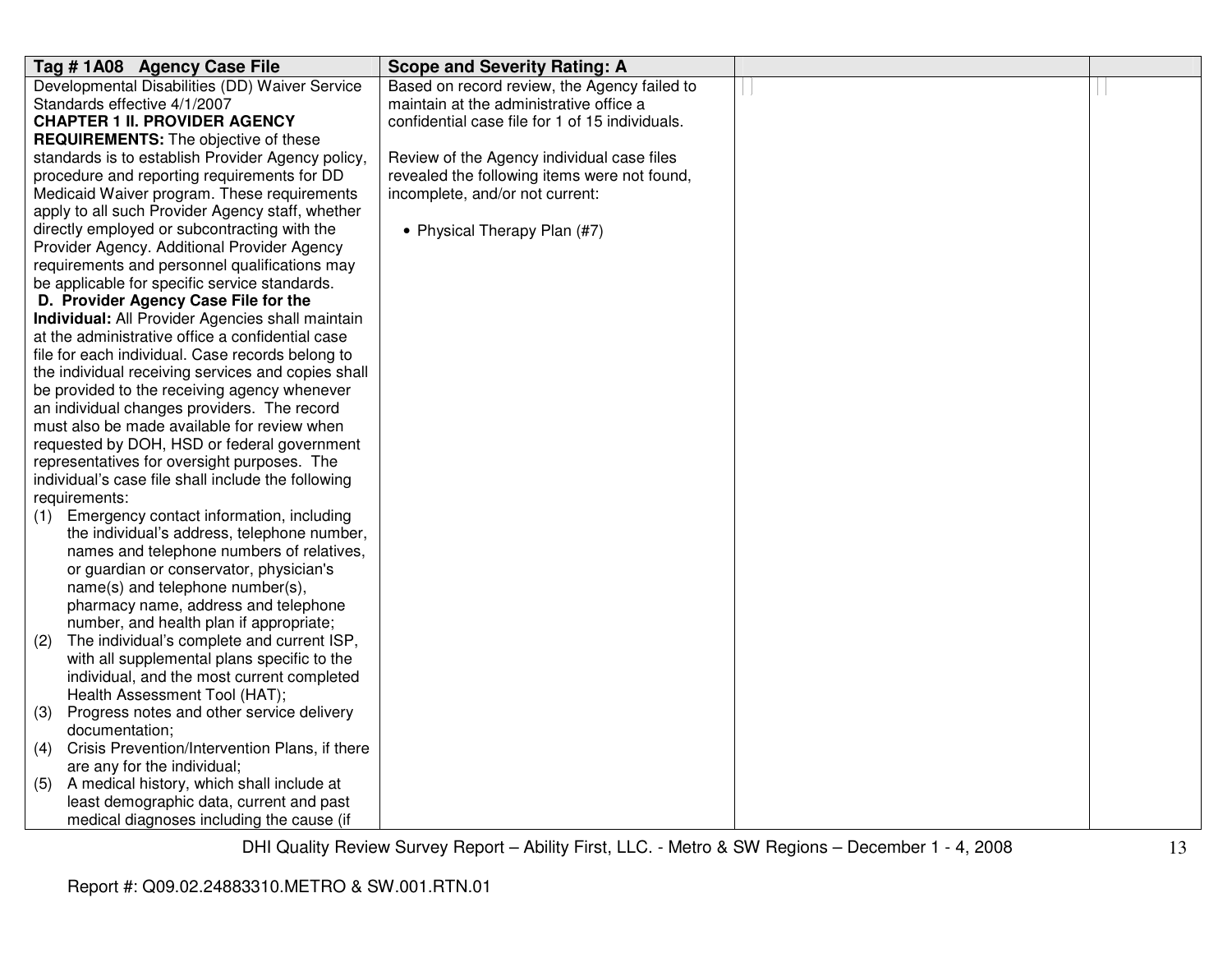|     | known) of the developmental disability,        |  |  |
|-----|------------------------------------------------|--|--|
|     | psychiatric diagnoses, allergies (food,        |  |  |
|     |                                                |  |  |
|     | environmental, medications),                   |  |  |
|     | immunizations, and most recent physical        |  |  |
|     | exam;                                          |  |  |
| (6) | When applicable, transition plans              |  |  |
|     | completed for individuals at the time of       |  |  |
|     |                                                |  |  |
|     | discharge from Fort Stanton Hospital or Los    |  |  |
|     | Lunas Hospital and Training School; and        |  |  |
| (7) | Case records belong to the individual          |  |  |
|     | receiving services and copies shall be         |  |  |
|     | provided to the individual upon request.       |  |  |
|     |                                                |  |  |
| (8) | The receiving Provider Agency shall be         |  |  |
|     | provided at a minimum the following            |  |  |
|     | records whenever an individual changes         |  |  |
|     | provider agencies:                             |  |  |
|     | (a) Complete file for the past 12 months;      |  |  |
|     | (b) ISP and quarterly reports from the current |  |  |
|     |                                                |  |  |
|     | and prior ISP year;                            |  |  |
|     | (c) Intake information from original admission |  |  |
|     | to services; and                               |  |  |
|     | (d) When applicable, the Individual Transition |  |  |
|     | Plan at the time of discharge from Los         |  |  |
|     |                                                |  |  |
|     | Lunas Hospital and Training School or Ft.      |  |  |
|     | Stanton Hospital.                              |  |  |
|     |                                                |  |  |
|     |                                                |  |  |
|     |                                                |  |  |
|     |                                                |  |  |
|     |                                                |  |  |
|     |                                                |  |  |
|     |                                                |  |  |
|     |                                                |  |  |
|     |                                                |  |  |
|     |                                                |  |  |
|     |                                                |  |  |
|     |                                                |  |  |
|     |                                                |  |  |
|     |                                                |  |  |
|     |                                                |  |  |
|     |                                                |  |  |
|     |                                                |  |  |
|     |                                                |  |  |
|     |                                                |  |  |
|     |                                                |  |  |
|     |                                                |  |  |
|     |                                                |  |  |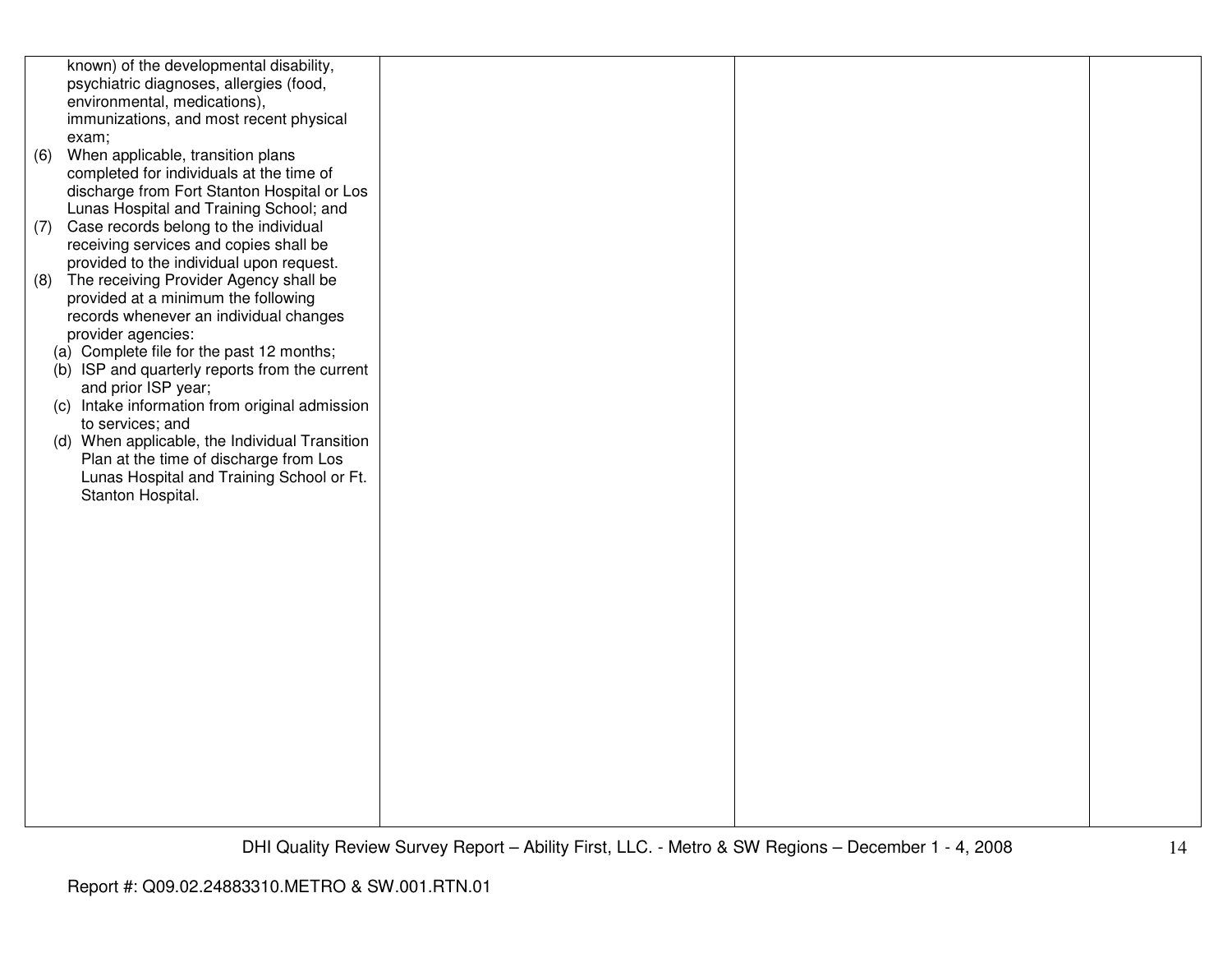| Tag #1A09 Medication Delivery (MAR)                                                        | <b>Scope and Severity Rating: F</b>              |  |
|--------------------------------------------------------------------------------------------|--------------------------------------------------|--|
| Developmental Disabilities (DD) Waiver Service                                             | Medication Administration Records (MAR) were     |  |
| Standards effective 4/1/2007                                                               | reviewed for the months of August, September     |  |
| <b>CHAPTER 1 II. PROVIDER AGENCY</b>                                                       | and October 2008.                                |  |
| <b>REQUIREMENTS:</b> The objective of these                                                |                                                  |  |
| standards is to establish Provider Agency policy,                                          | Based on record review, 11 of 15 individuals had |  |
| procedure and reporting requirements for DD                                                | Medication Administration Records, which         |  |
| Medicaid Waiver program. These requirements                                                | contained missing medications entries and/or     |  |
| apply to all such Provider Agency staff, whether                                           | other errors:                                    |  |
| directly employed or subcontracting with the                                               |                                                  |  |
| Provider Agency. Additional Provider Agency                                                | Individual #1                                    |  |
| requirements and personnel qualifications may                                              | August 2008                                      |  |
| be applicable for specific service standards.                                              | Medication Administration Records did not        |  |
| Е.<br><b>Medication Delivery: Provider Agencies</b>                                        | contain the route & purpose of medications:      |  |
| that provide Community Living, Community                                                   | • Sertraline 50mg (1 time daily)                 |  |
| Inclusion or Private Duty Nursing services shall                                           | • Sertraline 100mg (1 time daily)                |  |
| have written policies and procedures regarding                                             | • Lithium 300mg (2 times daily)                  |  |
| medication(s) delivery and tracking and reporting                                          | • Loxapine 10mg (3 times daily)                  |  |
| of medication errors in accordance with DDSD                                               | • Clondine 10 mg (3 times daily)                 |  |
| Medication Assessment and Delivery Policy and                                              |                                                  |  |
| Procedures, the Board of Nursing Rules and<br>Board of Pharmacy standards and regulations. | September 2008                                   |  |
|                                                                                            | Medication Administration Records did not        |  |
| When required by the DDSD Medication<br>(2)                                                | contain the route & purpose of medications:      |  |
| Assessment and Delivery Policy, Medication                                                 | • Sertraline 50mg (1 time daily)                 |  |
| Administration Records (MAR) shall be                                                      | • Sertraline 100mg (1 time daily)                |  |
| maintained and include:                                                                    | • Lithium 300mg (2 times daily)                  |  |
| (a) The name of the individual, a transcription                                            | • Loxapine 10mg (3 times daily)                  |  |
| of the physician's written or licensed                                                     | • Clondine 10 mg (3 times daily)                 |  |
| health care provider's prescription                                                        | • Divalproex 250mg (2 times daily)               |  |
| including the brand and generic name of                                                    |                                                  |  |
| the medication, diagnosis for which the                                                    | October 2008                                     |  |
| medication is prescribed;                                                                  | During the on-site week of December 1, 2008,     |  |
| (b) Prescribed dosage, frequency and                                                       | surveyors made numerous requests for             |  |
| method/route of administration, times and                                                  | October 2008 MARs. As of December 4, 2008        |  |
| dates of administration;                                                                   | the October 2008 MARs were not provided.         |  |
| Initials of the individual administering or<br>(C)                                         |                                                  |  |
| assisting with the medication;                                                             | Individual #6                                    |  |
| (d) Explanation of any medication irregularity;                                            | August 2008                                      |  |
| (e) Documentation of any allergic reaction or                                              | Medication Administration Records did not        |  |
| adverse medication effect; and                                                             | contain the purpose of medications:              |  |
| For PRN medication, an explanation for                                                     | • Levothroid 0.075mg (1 time daily)              |  |
| the use of the PRN medication shall                                                        | • Fluticasone 16mg (1 time daily)                |  |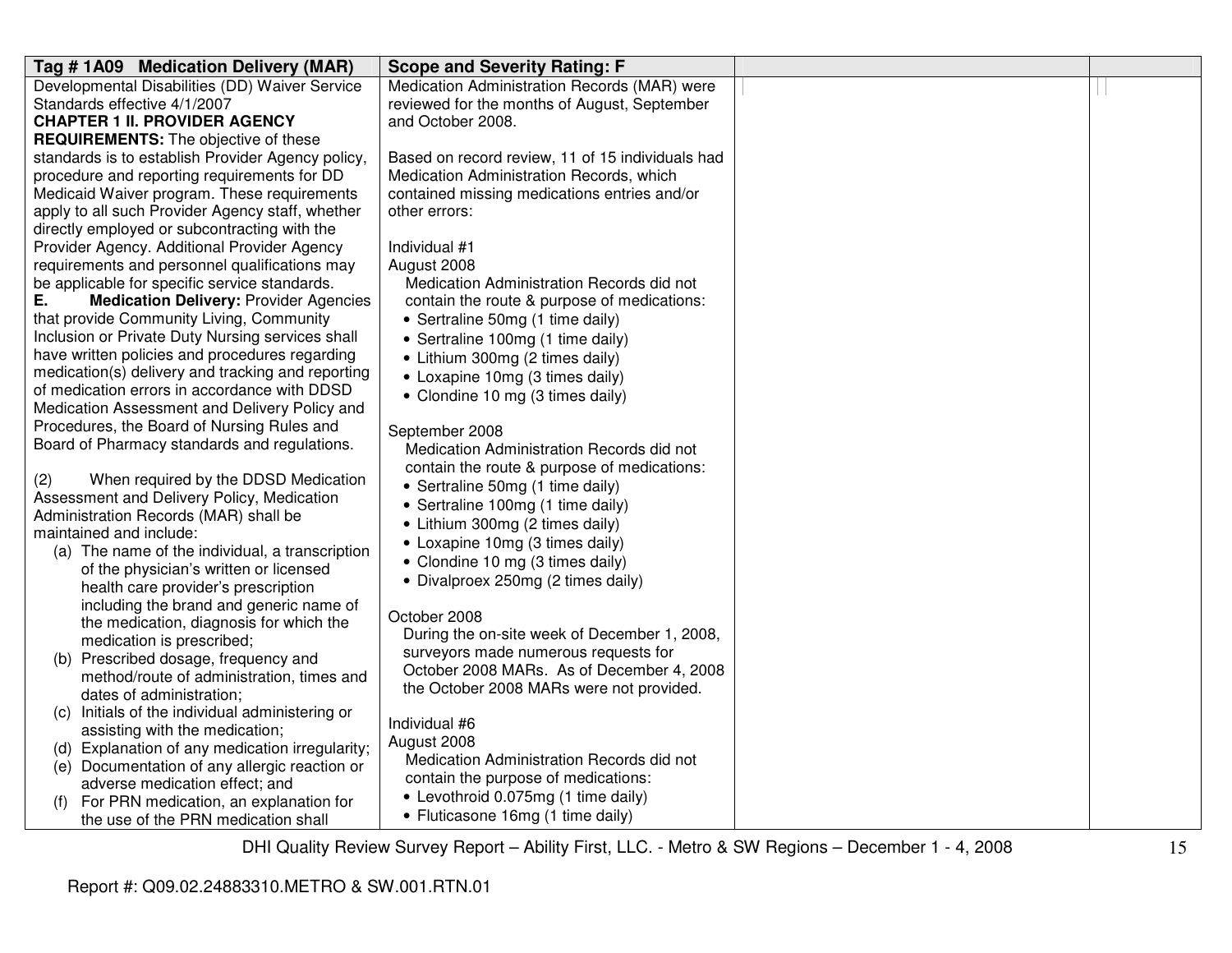|     | include observable signs/symptoms or            | • Naprosyn 1 Tablespoon (3 time daily)     |  |
|-----|-------------------------------------------------|--------------------------------------------|--|
|     | circumstances in which the medication is        | • Triamcinolone 0.1% (2 when needed)       |  |
|     | to be used, and documentation of                |                                            |  |
|     | effectiveness of PRN medication                 | September 2008                             |  |
|     | administered.                                   | Medication Administration Records did not  |  |
|     | (3) The Provider Agency shall also maintain a   | contain the purpose of medications:        |  |
|     | signature page that designates the full         | • Levothroid 0.075mg (1 time daily)        |  |
|     | name that corresponds to each initial used      | • Fluticasone 16mg (1 time daily)          |  |
|     | to document administered or assisted            | • Naprosyn 1 Tablespoon (3 time daily)     |  |
|     | delivery of each dose;                          |                                            |  |
| (4) | MARs are not required for individuals           | October 2008                               |  |
|     | participating in Independent Living who self-   | Medication Administration Records did not  |  |
|     | administer their own medications;               | contain the purpose of medications:        |  |
| (5) | Information from the prescribing pharmacy       | • Levothroid 0.075mg (1 time daily)        |  |
|     | regarding medications shall be kept in the      | • Naprosyn 1 Tablespoon (3 time daily)     |  |
|     | home and community inclusion service            |                                            |  |
|     | locations and shall include the expected        | Individual #7                              |  |
|     | desired outcomes of administrating the          | August 2008                                |  |
|     | medication, signs and symptoms of adverse       | Medication Administration Records did not  |  |
|     | events and interactions with other              | contain the purpose of medications:        |  |
|     | medications;                                    | • Tegretol 200mg (4 times daily)           |  |
|     |                                                 | • Lamictal 200mg (2 times daily)           |  |
|     | NMAC 16.19.11.8 MINIMUM STANDARDS:              | • Baclofen 10mg (3 times daily)            |  |
|     | A. MINIMUM STANDARDS FOR THE                    | • Baclofen 15mg (1 time daily)             |  |
|     | DISTRIBUTION, STORAGE, HANDLING AND             | • Baclofen 15mg (1 time daily)             |  |
|     | <b>RECORD KEEPING OF DRUGS:</b>                 | • Propranolol 10mg (2 times daily)         |  |
|     |                                                 | • Phlexy-Vits 1/2 pkg (1 time daily)       |  |
|     | (d) The facility shall have a Medication        | • Magnesium Citrate mineral (1 time daily) |  |
|     | Administration Record (MAR) documenting         | • Miralax 17gms (1 time every other day)   |  |
|     | medication administered to residents, including | • Fosamax 35mg (1 time week)               |  |
|     | over-the-counter medications. This              |                                            |  |
|     | documentation shall include:                    | September 2008                             |  |
|     | (i)<br>Name of resident;                        | Medication Administration Records did not  |  |
|     | Date given;<br>(ii)                             | contain the purpose of medications:        |  |
|     | Drug product name;<br>(iii)                     | • Tegretol 200mg (4 times daily)           |  |
|     | Dosage and form;<br>(iv)                        | • Lamictal 200mg (2 times daily)           |  |
|     | Strength of drug;<br>(V)                        | • Baclofen 10mg (1 times daily)            |  |
|     | Route of administration;<br>(vi)                | • Baclofen 15mg (2 times daily)            |  |
|     | (vii) How often medication is to be taken;      | • Propranolol 10mg (2 times daily)         |  |
|     | (viii) Time taken and staff initials;           | • Phlexy-Vits 1/2 pkg (1 time daily)       |  |
|     | Dates when the medication is<br>(ix)            | • Magnesium Citrate mineral (1 time daily) |  |
|     | discontinued or changed;                        | • Miralax 17gms (1 time every other day)   |  |
|     |                                                 |                                            |  |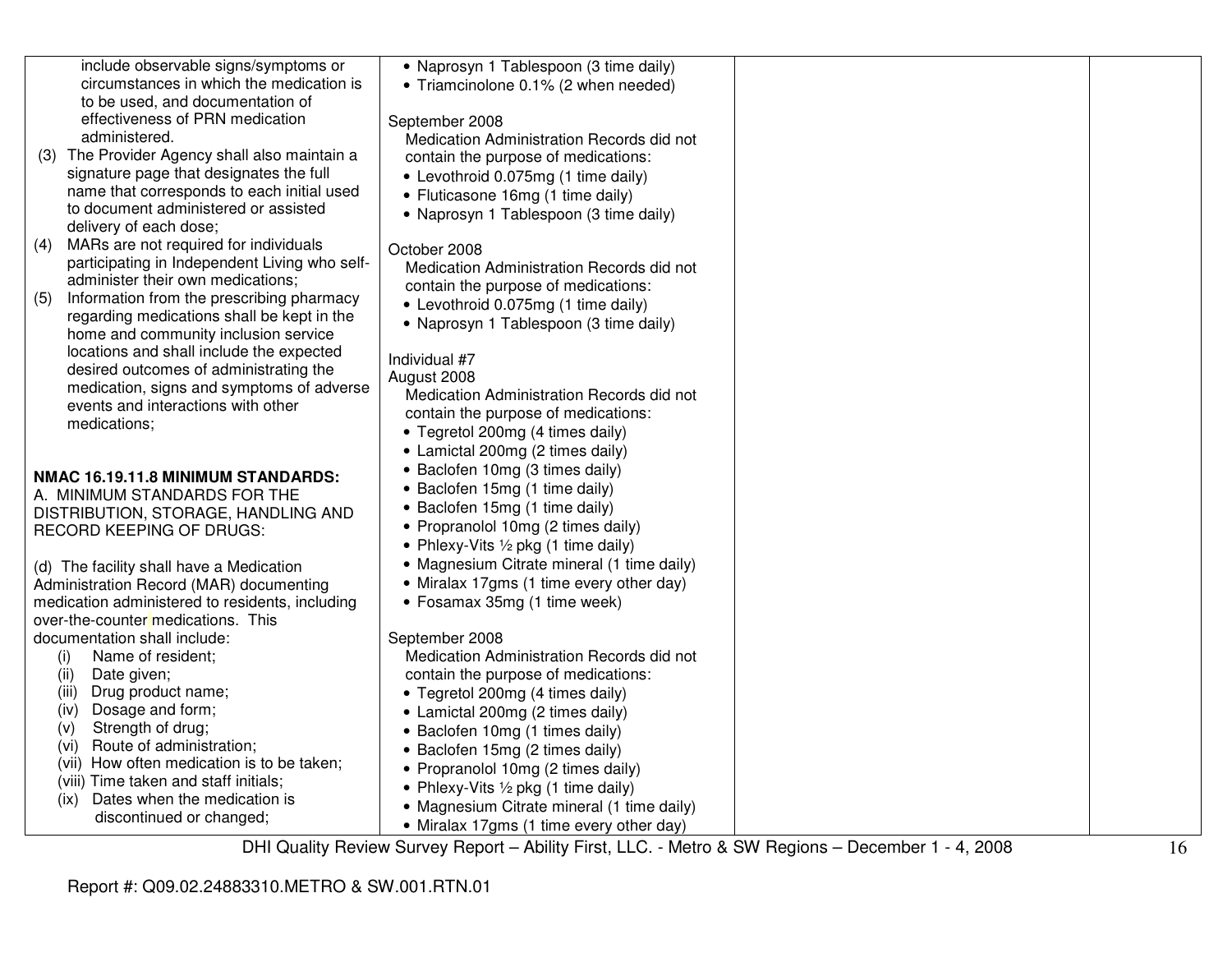| The name and initials of all staff<br>(x)<br>administering medications. | • Fosamax 35mg (1 time week)                   |  |
|-------------------------------------------------------------------------|------------------------------------------------|--|
|                                                                         | October 2008                                   |  |
| <b>Model Custodial Procedure Manual</b>                                 | Medication Administration Records did not      |  |
| <b>D. Administration of Drugs</b>                                       | contain the purpose of medications:            |  |
| Unless otherwise stated by practitioner, patients                       | • Tegretol 200mg (4 times daily)               |  |
| will not be allowed to administer their own                             |                                                |  |
| medications.                                                            | • Lamictal 200mg (2 times daily)               |  |
| Document the practitioner's order authorizing the                       | • Lamictal 25mg (1 time daily)                 |  |
| self-administration of medications.                                     | • Lamictal 50mg (1 time daily)                 |  |
|                                                                         | • Lamictal 75mg (1 time daily)                 |  |
| All PRN (As needed) medications shall have                              | • Baclofen 10mg (1 time daily)                 |  |
| complete detail instructions regarding the                              | • Baclofen 15mg (2 times daily)                |  |
| administering of the medication. This shall                             | • Propranolol 10mg (2 times daily)             |  |
| include:                                                                | • Phlexy-Vits $\frac{1}{2}$ pkg (1 time daily) |  |
| $\triangleright$ symptoms that indicate the use of the                  | • Magnesium Citrate mineral (1 time daily)     |  |
| medication,                                                             | • Miralax 17gms (1 time every other day)       |  |
| exact dosage to be used, and<br>➤                                       | • Fosamax 35mg (1 time week)                   |  |
| the exact amount to be used in a 24 hour                                |                                                |  |
| period.                                                                 | Individual #8                                  |  |
|                                                                         | August 2008                                    |  |
|                                                                         | Medication Administration Records did not      |  |
|                                                                         | contain the purpose of medications:            |  |
|                                                                         | • BuSpar 10mg (3 times daily)                  |  |
|                                                                         | • Ritalin 10mg (1 time daily)                  |  |
|                                                                         | • Prozac 30mg (1 time daily)                   |  |
|                                                                         | • Trazodone 50mg (1 time daily)                |  |
|                                                                         |                                                |  |
|                                                                         | September 2008                                 |  |
|                                                                         | Medication Administration Records did not      |  |
|                                                                         | contain the purpose of medications:            |  |
|                                                                         | • BuSpar 10mg (3 times daily)                  |  |
|                                                                         |                                                |  |
|                                                                         | • Ritalin 10mg (1 time daily)                  |  |
|                                                                         | • Prozac 30mg (1 time daily)                   |  |
|                                                                         | • Trazodone 50mg (1 time daily)                |  |
|                                                                         |                                                |  |
|                                                                         | October 2008                                   |  |
|                                                                         | During the on-site week of December 1, 2008,   |  |
|                                                                         | surveyors made numerous requests for           |  |
|                                                                         | October 2008 MARs. As of December 4, 2008      |  |
|                                                                         | the October 2008 MARs were not provided.       |  |
|                                                                         |                                                |  |
|                                                                         |                                                |  |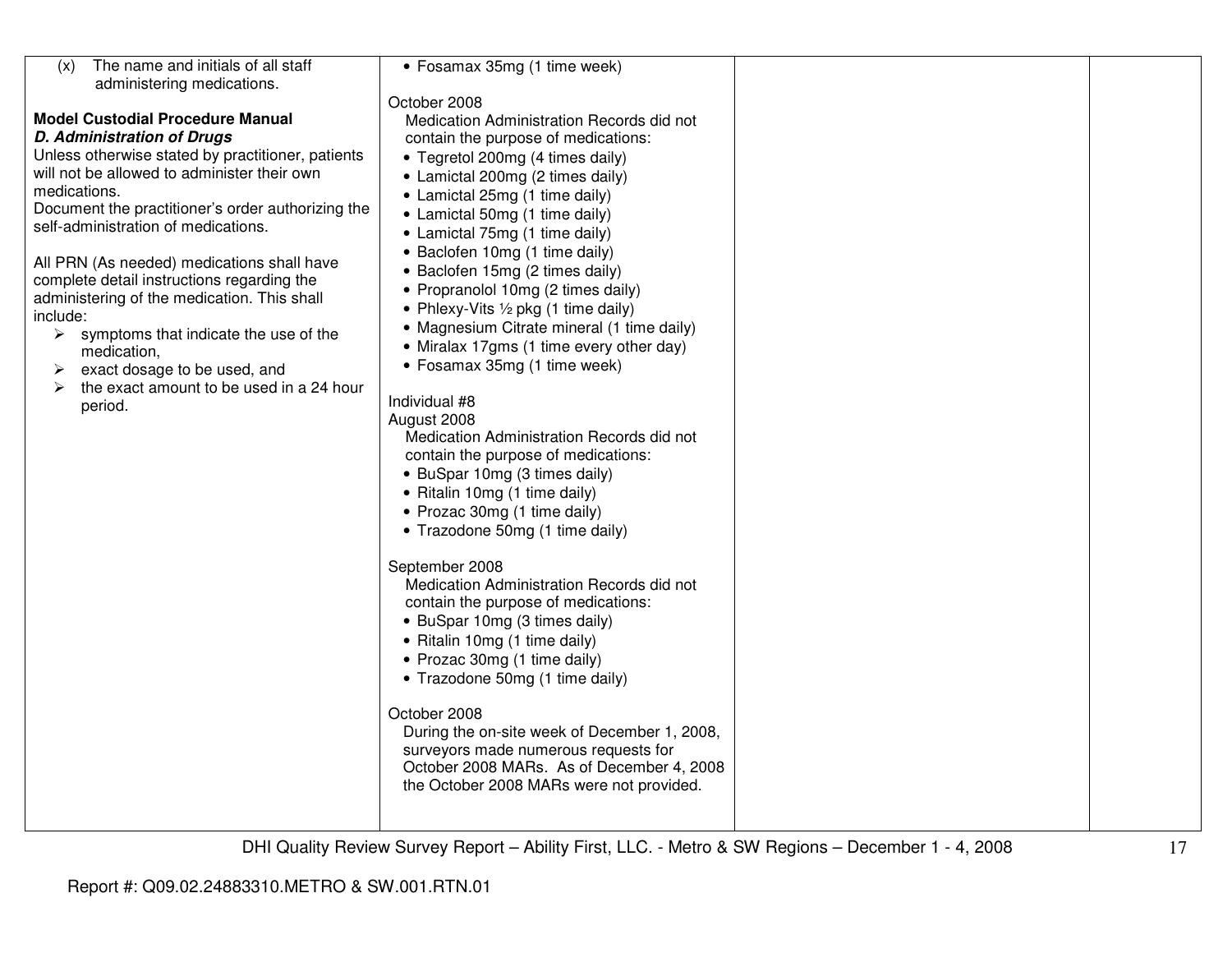| Individual #9<br>August 2008<br>Medication Administration Records did not<br>contain the purpose of medications:<br>• Sertraline 100mg (1 time daily)                                                                                                                                                                                                                                                                                     |  |
|-------------------------------------------------------------------------------------------------------------------------------------------------------------------------------------------------------------------------------------------------------------------------------------------------------------------------------------------------------------------------------------------------------------------------------------------|--|
| September 2008<br>Medication Administration Records did not<br>contain the purpose of medications:<br>• Sertraline 100mg (1 time daily)                                                                                                                                                                                                                                                                                                   |  |
| October 2008<br>Medication Administration Records did not<br>contain the purpose of medications:<br>• Sertraline 100mg (1 time daily)                                                                                                                                                                                                                                                                                                     |  |
| Individual #10<br>August 2008<br>Medication Administration Records did not<br>contain the purpose of medications:<br>• Carbamazepine 400mg (2 times daily)<br>• Risperdal 0.5mg (1 time daily)<br>• Risperdal 1mg (1 time daily)<br>• Topamax 100mg (2 times daily)<br>• Clonidine 0.1mg (2 times daily)<br>• Gemfibrozil 600mg (2 times daily)<br>• Calcium Citrate + Vitamin D (2 times daily)<br>• Abilify 5mg (1 time daily)          |  |
| Medication Administration Records did not<br>contain the time medication is to be given.<br>MAR notes time as "AM" & "PM."<br>• Carbamazepine 400mg (2 times daily)<br>• Risperdal 0.5mg (1 time daily)<br>• Risperdal 1mg (1 time daily)<br>• Topamax 100mg (2 times daily)<br>• Clonidine 0.1mg (2 times daily)<br>• Gemfibrozil 600mg (2 times daily)<br>• Calcium Citrate + Vitamin D (2 times daily)<br>• Abilify 5mg (1 time daily) |  |
| September 2008                                                                                                                                                                                                                                                                                                                                                                                                                            |  |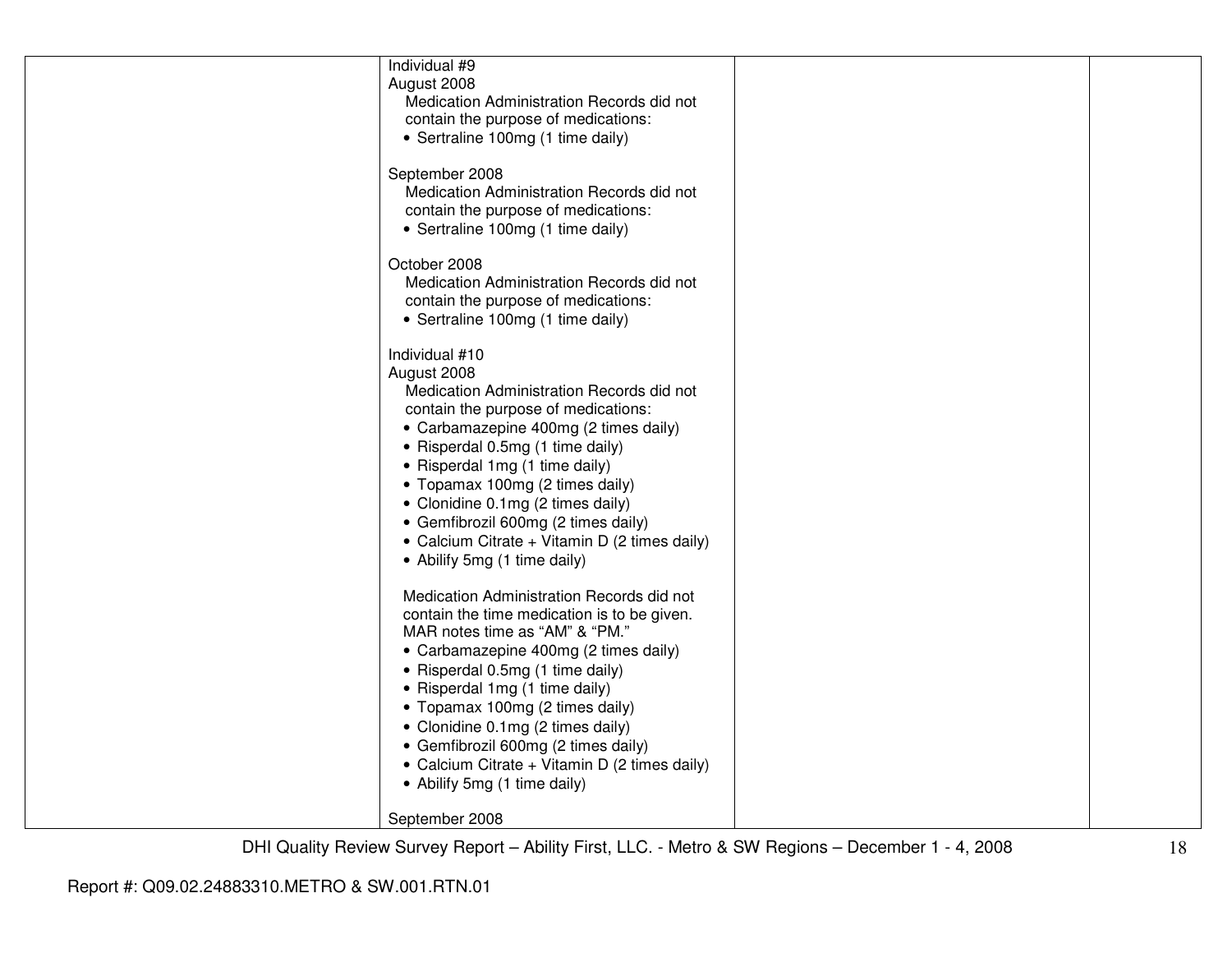| contain the purpose of medications:<br>• Carbamazepine 400mg (2 times daily)<br>• Risperdal 0.5mg (1 time daily)<br>• Risperdal 1mg (1 time daily)<br>• Topamax 100mg (2 times daily)<br>• Clonidine 0.1mg (2 times daily)<br>• Gemfibrozil 600mg (2 times daily)<br>• Calcium Citrate + Vitamin D (2 times daily)<br>• Abilify 5mg (1 time daily)<br>• Oxybutynin 5mg (2 times daily)<br>• Acetaminophen w/ Codeine #3 (1 or 2 every<br>$4$ to 6 hrs)<br>• Sulfameth/trimethoprim 800/160mg (2 times<br>daily)<br>Medication Administration Records did not<br>contain the time medication is to be given.<br>MAR notes time as "AM" & "PM."<br>• Carbamazepine 400mg (2 times daily)<br>• Risperdal 0.5mg (1 time daily)<br>• Risperdal 1mg (1 time daily)<br>• Topamax 100mg (2 times daily)<br>• Clonidine 0.1mg (2 times daily)<br>• Gemfibrozil 600mg (2 times daily)<br>• Calcium Citrate + Vitamin D (2 times daily)<br>• Abilify 5mg (1 time daily)<br>• Oxybutynin 5mg (2 times daily)<br>• Acetaminophen w/ Codeine #3 (1 or 2 every<br>$4$ to 6 hrs)<br>• Sulfameth/trimethoprim 800/160mg (2 times<br>daily)<br>October 2008<br>Medication Administration Records did not<br>contain the purpose of medications:<br>• Carbamazepine 400mg (2 times daily)<br>• Risperdal 0.5mg (1 time daily)<br>• Risperdal 1mg (1 time daily)<br>• Topamax 100mg (2 times daily)<br>• Clonidine 0.1mg (2 times daily) | Medication Administration Records did not |  |
|----------------------------------------------------------------------------------------------------------------------------------------------------------------------------------------------------------------------------------------------------------------------------------------------------------------------------------------------------------------------------------------------------------------------------------------------------------------------------------------------------------------------------------------------------------------------------------------------------------------------------------------------------------------------------------------------------------------------------------------------------------------------------------------------------------------------------------------------------------------------------------------------------------------------------------------------------------------------------------------------------------------------------------------------------------------------------------------------------------------------------------------------------------------------------------------------------------------------------------------------------------------------------------------------------------------------------------------------------------------------------------------------------------------------|-------------------------------------------|--|
|                                                                                                                                                                                                                                                                                                                                                                                                                                                                                                                                                                                                                                                                                                                                                                                                                                                                                                                                                                                                                                                                                                                                                                                                                                                                                                                                                                                                                      |                                           |  |
|                                                                                                                                                                                                                                                                                                                                                                                                                                                                                                                                                                                                                                                                                                                                                                                                                                                                                                                                                                                                                                                                                                                                                                                                                                                                                                                                                                                                                      |                                           |  |
|                                                                                                                                                                                                                                                                                                                                                                                                                                                                                                                                                                                                                                                                                                                                                                                                                                                                                                                                                                                                                                                                                                                                                                                                                                                                                                                                                                                                                      |                                           |  |
|                                                                                                                                                                                                                                                                                                                                                                                                                                                                                                                                                                                                                                                                                                                                                                                                                                                                                                                                                                                                                                                                                                                                                                                                                                                                                                                                                                                                                      |                                           |  |
|                                                                                                                                                                                                                                                                                                                                                                                                                                                                                                                                                                                                                                                                                                                                                                                                                                                                                                                                                                                                                                                                                                                                                                                                                                                                                                                                                                                                                      |                                           |  |
|                                                                                                                                                                                                                                                                                                                                                                                                                                                                                                                                                                                                                                                                                                                                                                                                                                                                                                                                                                                                                                                                                                                                                                                                                                                                                                                                                                                                                      |                                           |  |
|                                                                                                                                                                                                                                                                                                                                                                                                                                                                                                                                                                                                                                                                                                                                                                                                                                                                                                                                                                                                                                                                                                                                                                                                                                                                                                                                                                                                                      |                                           |  |
|                                                                                                                                                                                                                                                                                                                                                                                                                                                                                                                                                                                                                                                                                                                                                                                                                                                                                                                                                                                                                                                                                                                                                                                                                                                                                                                                                                                                                      |                                           |  |
|                                                                                                                                                                                                                                                                                                                                                                                                                                                                                                                                                                                                                                                                                                                                                                                                                                                                                                                                                                                                                                                                                                                                                                                                                                                                                                                                                                                                                      |                                           |  |
|                                                                                                                                                                                                                                                                                                                                                                                                                                                                                                                                                                                                                                                                                                                                                                                                                                                                                                                                                                                                                                                                                                                                                                                                                                                                                                                                                                                                                      |                                           |  |
|                                                                                                                                                                                                                                                                                                                                                                                                                                                                                                                                                                                                                                                                                                                                                                                                                                                                                                                                                                                                                                                                                                                                                                                                                                                                                                                                                                                                                      |                                           |  |
|                                                                                                                                                                                                                                                                                                                                                                                                                                                                                                                                                                                                                                                                                                                                                                                                                                                                                                                                                                                                                                                                                                                                                                                                                                                                                                                                                                                                                      |                                           |  |
|                                                                                                                                                                                                                                                                                                                                                                                                                                                                                                                                                                                                                                                                                                                                                                                                                                                                                                                                                                                                                                                                                                                                                                                                                                                                                                                                                                                                                      |                                           |  |
|                                                                                                                                                                                                                                                                                                                                                                                                                                                                                                                                                                                                                                                                                                                                                                                                                                                                                                                                                                                                                                                                                                                                                                                                                                                                                                                                                                                                                      |                                           |  |
|                                                                                                                                                                                                                                                                                                                                                                                                                                                                                                                                                                                                                                                                                                                                                                                                                                                                                                                                                                                                                                                                                                                                                                                                                                                                                                                                                                                                                      |                                           |  |
|                                                                                                                                                                                                                                                                                                                                                                                                                                                                                                                                                                                                                                                                                                                                                                                                                                                                                                                                                                                                                                                                                                                                                                                                                                                                                                                                                                                                                      |                                           |  |
|                                                                                                                                                                                                                                                                                                                                                                                                                                                                                                                                                                                                                                                                                                                                                                                                                                                                                                                                                                                                                                                                                                                                                                                                                                                                                                                                                                                                                      |                                           |  |
|                                                                                                                                                                                                                                                                                                                                                                                                                                                                                                                                                                                                                                                                                                                                                                                                                                                                                                                                                                                                                                                                                                                                                                                                                                                                                                                                                                                                                      |                                           |  |
|                                                                                                                                                                                                                                                                                                                                                                                                                                                                                                                                                                                                                                                                                                                                                                                                                                                                                                                                                                                                                                                                                                                                                                                                                                                                                                                                                                                                                      |                                           |  |
|                                                                                                                                                                                                                                                                                                                                                                                                                                                                                                                                                                                                                                                                                                                                                                                                                                                                                                                                                                                                                                                                                                                                                                                                                                                                                                                                                                                                                      |                                           |  |
|                                                                                                                                                                                                                                                                                                                                                                                                                                                                                                                                                                                                                                                                                                                                                                                                                                                                                                                                                                                                                                                                                                                                                                                                                                                                                                                                                                                                                      |                                           |  |
|                                                                                                                                                                                                                                                                                                                                                                                                                                                                                                                                                                                                                                                                                                                                                                                                                                                                                                                                                                                                                                                                                                                                                                                                                                                                                                                                                                                                                      |                                           |  |
|                                                                                                                                                                                                                                                                                                                                                                                                                                                                                                                                                                                                                                                                                                                                                                                                                                                                                                                                                                                                                                                                                                                                                                                                                                                                                                                                                                                                                      |                                           |  |
|                                                                                                                                                                                                                                                                                                                                                                                                                                                                                                                                                                                                                                                                                                                                                                                                                                                                                                                                                                                                                                                                                                                                                                                                                                                                                                                                                                                                                      |                                           |  |
|                                                                                                                                                                                                                                                                                                                                                                                                                                                                                                                                                                                                                                                                                                                                                                                                                                                                                                                                                                                                                                                                                                                                                                                                                                                                                                                                                                                                                      |                                           |  |
|                                                                                                                                                                                                                                                                                                                                                                                                                                                                                                                                                                                                                                                                                                                                                                                                                                                                                                                                                                                                                                                                                                                                                                                                                                                                                                                                                                                                                      |                                           |  |
|                                                                                                                                                                                                                                                                                                                                                                                                                                                                                                                                                                                                                                                                                                                                                                                                                                                                                                                                                                                                                                                                                                                                                                                                                                                                                                                                                                                                                      |                                           |  |
|                                                                                                                                                                                                                                                                                                                                                                                                                                                                                                                                                                                                                                                                                                                                                                                                                                                                                                                                                                                                                                                                                                                                                                                                                                                                                                                                                                                                                      |                                           |  |
|                                                                                                                                                                                                                                                                                                                                                                                                                                                                                                                                                                                                                                                                                                                                                                                                                                                                                                                                                                                                                                                                                                                                                                                                                                                                                                                                                                                                                      |                                           |  |
|                                                                                                                                                                                                                                                                                                                                                                                                                                                                                                                                                                                                                                                                                                                                                                                                                                                                                                                                                                                                                                                                                                                                                                                                                                                                                                                                                                                                                      |                                           |  |
|                                                                                                                                                                                                                                                                                                                                                                                                                                                                                                                                                                                                                                                                                                                                                                                                                                                                                                                                                                                                                                                                                                                                                                                                                                                                                                                                                                                                                      |                                           |  |
|                                                                                                                                                                                                                                                                                                                                                                                                                                                                                                                                                                                                                                                                                                                                                                                                                                                                                                                                                                                                                                                                                                                                                                                                                                                                                                                                                                                                                      |                                           |  |
|                                                                                                                                                                                                                                                                                                                                                                                                                                                                                                                                                                                                                                                                                                                                                                                                                                                                                                                                                                                                                                                                                                                                                                                                                                                                                                                                                                                                                      |                                           |  |
|                                                                                                                                                                                                                                                                                                                                                                                                                                                                                                                                                                                                                                                                                                                                                                                                                                                                                                                                                                                                                                                                                                                                                                                                                                                                                                                                                                                                                      |                                           |  |
|                                                                                                                                                                                                                                                                                                                                                                                                                                                                                                                                                                                                                                                                                                                                                                                                                                                                                                                                                                                                                                                                                                                                                                                                                                                                                                                                                                                                                      |                                           |  |
|                                                                                                                                                                                                                                                                                                                                                                                                                                                                                                                                                                                                                                                                                                                                                                                                                                                                                                                                                                                                                                                                                                                                                                                                                                                                                                                                                                                                                      |                                           |  |
|                                                                                                                                                                                                                                                                                                                                                                                                                                                                                                                                                                                                                                                                                                                                                                                                                                                                                                                                                                                                                                                                                                                                                                                                                                                                                                                                                                                                                      |                                           |  |
|                                                                                                                                                                                                                                                                                                                                                                                                                                                                                                                                                                                                                                                                                                                                                                                                                                                                                                                                                                                                                                                                                                                                                                                                                                                                                                                                                                                                                      |                                           |  |
|                                                                                                                                                                                                                                                                                                                                                                                                                                                                                                                                                                                                                                                                                                                                                                                                                                                                                                                                                                                                                                                                                                                                                                                                                                                                                                                                                                                                                      |                                           |  |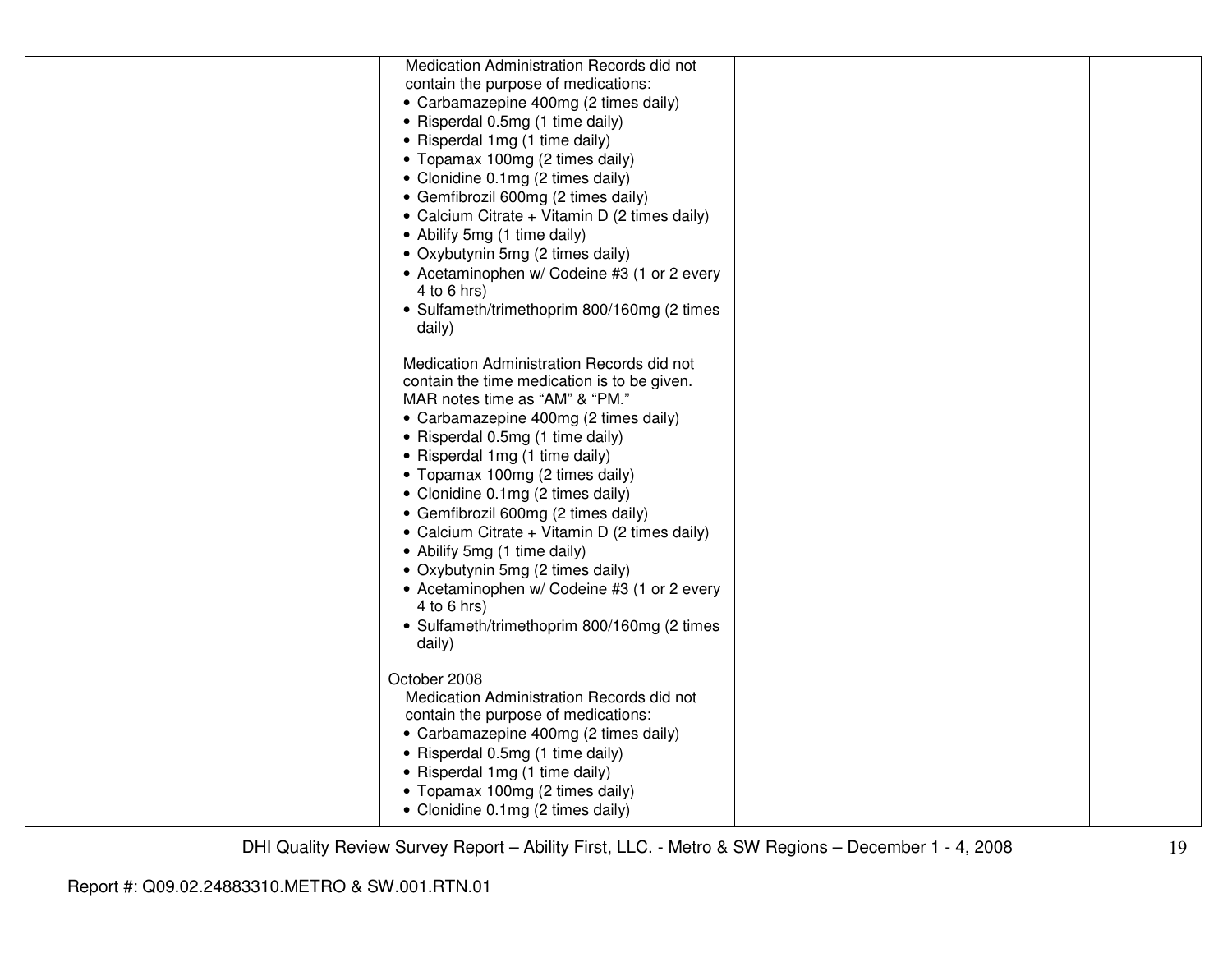| • Gemfibrozil 600mg (2 times daily)<br>• Calcium Citrate + Vitamin D (2 times daily)<br>• Abilify 5mg (1 time daily)<br>• Oxybutynin 5mg (2 times daily)<br>• Acetaminophen w/ Codeine #3 (1 or 2 every<br>4 to 6 hrs)<br>• Sulfameth/trimethoprim 800/160mg (2 times<br>daily)                                                                                                                                                                                                                                                        |  |
|----------------------------------------------------------------------------------------------------------------------------------------------------------------------------------------------------------------------------------------------------------------------------------------------------------------------------------------------------------------------------------------------------------------------------------------------------------------------------------------------------------------------------------------|--|
| Medication Administration Records did not<br>contain the time medication is to be given.<br>MAR notes time as "AM" & "PM."<br>• Carbamazepine 400mg (2 times daily)<br>• Risperdal 0.5mg (1 time daily)<br>• Risperdal 1mg (1 time daily)<br>• Topamax 100mg (2 times daily)<br>• Clonidine 0.1mg (2 times daily)<br>• Gemfibrozil 600mg (2 times daily)<br>• Calcium Citrate + Vitamin D (2 times daily)<br>• Abilify 5mg (1 time daily)<br>• Oxybutynin 5mg (2 times daily)<br>• Sulfameth/trimethoprim 800/160mg (2 times<br>daily) |  |
| Individual #11<br>August 2008<br>Medication Administration Records did not<br>contain the purpose of medications:<br>• Cozaar 50mg (1 time daily)                                                                                                                                                                                                                                                                                                                                                                                      |  |
| September 2008<br>Medication Administration Records did not<br>contain the purpose of medications:<br>• Cozaar 50mg (1 time daily)                                                                                                                                                                                                                                                                                                                                                                                                     |  |
| October 2008<br>Medication Administration Records did not<br>contain the purpose of medications:<br>• Cozaar 50mg (1 time daily)                                                                                                                                                                                                                                                                                                                                                                                                       |  |
| Individual #12<br>August 2008                                                                                                                                                                                                                                                                                                                                                                                                                                                                                                          |  |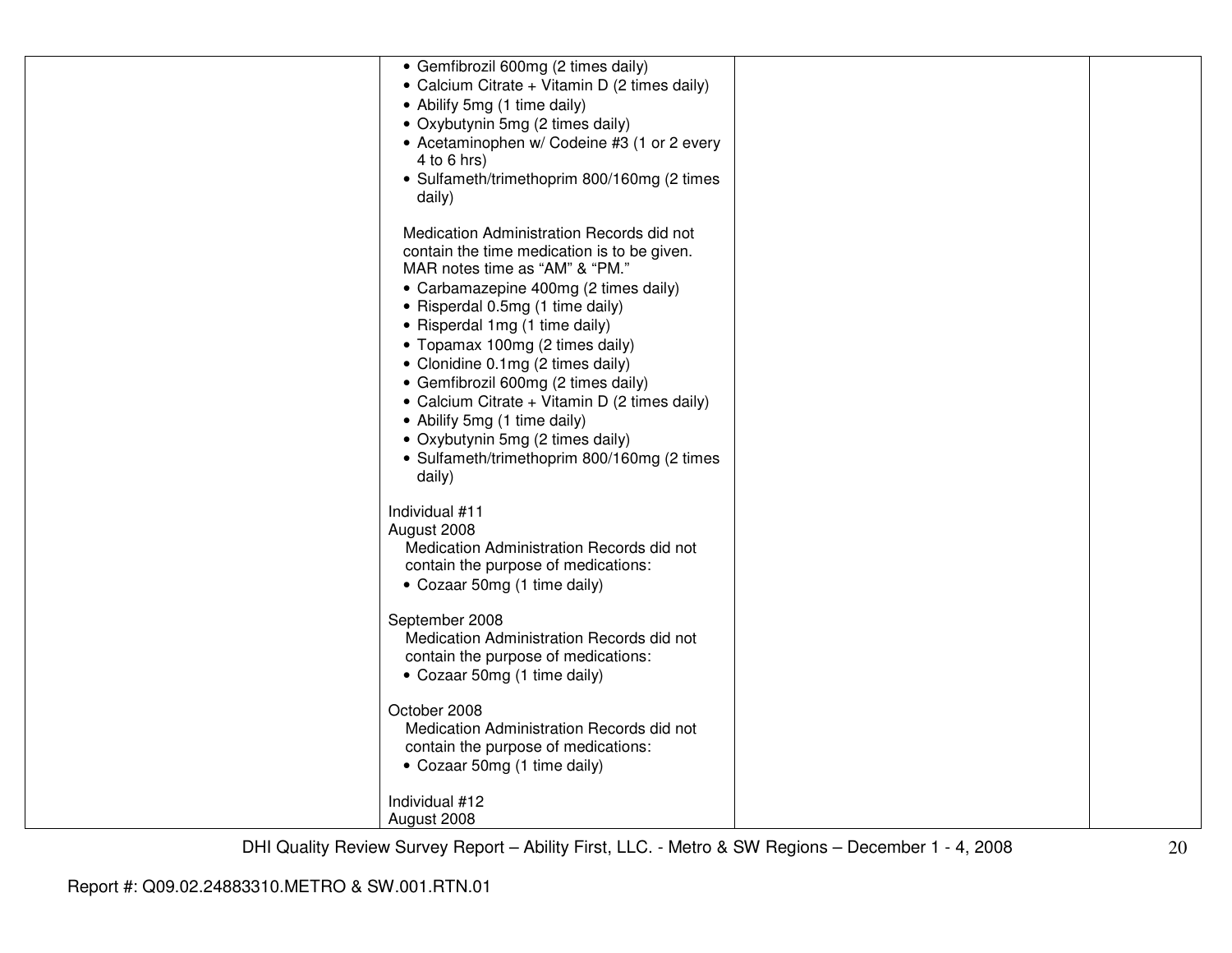| Medication Administration Records did not |  |
|-------------------------------------------|--|
| contain the purpose of medications:       |  |
| • Fluoxetine 20mg (1 time daily)          |  |
| • Risperidone 0.5mg (1time daily)         |  |
| • Oxybutynin 5mg (2 times daily)          |  |
|                                           |  |
| September 2008                            |  |
| Medication Administration Records did not |  |
| contain the purpose of medications:       |  |
| • Fluoxetine 20mg (1 time daily)          |  |
|                                           |  |
| • Risperidone 0.5mg (1time daily)         |  |
| • Oxybutynin 5mg (2 times daily)          |  |
|                                           |  |
| October 2008                              |  |
| Medication Administration Records did not |  |
| contain the purpose of medications:       |  |
| • Fluoxetine 20mg (1 time daily)          |  |
| • Risperidone 0.5mg (1time daily)         |  |
| • Oxybutynin 5mg (2 times daily)          |  |
|                                           |  |
| Individual #13                            |  |
| August 2008                               |  |
| Medication Administration Records did not |  |
| contain the purpose of medications:       |  |
| • Paxil 30mg (1 time daily)               |  |
| • Doxycycline 100mg (2 times daily)       |  |
| • Trileptal 600mg (2 times daily)         |  |
| • Baclofen 10mg (3 times daily)           |  |
|                                           |  |
| September 2008                            |  |
| Medication Administration Records did not |  |
| contain the purpose of medications:       |  |
| • Paxil 30mg (1 time daily)               |  |
| • Doxycycline 100mg (2 times daily)       |  |
| • Trileptal 600mg (2 times daily)         |  |
| • Baclofen 10mg (3 times daily)           |  |
|                                           |  |
| October 2008                              |  |
| Medication Administration Records did not |  |
| contain the purpose of medications:       |  |
| • Paxil 30mg (1 time daily)               |  |
| • Doxycycline 100mg (2 times daily)       |  |
|                                           |  |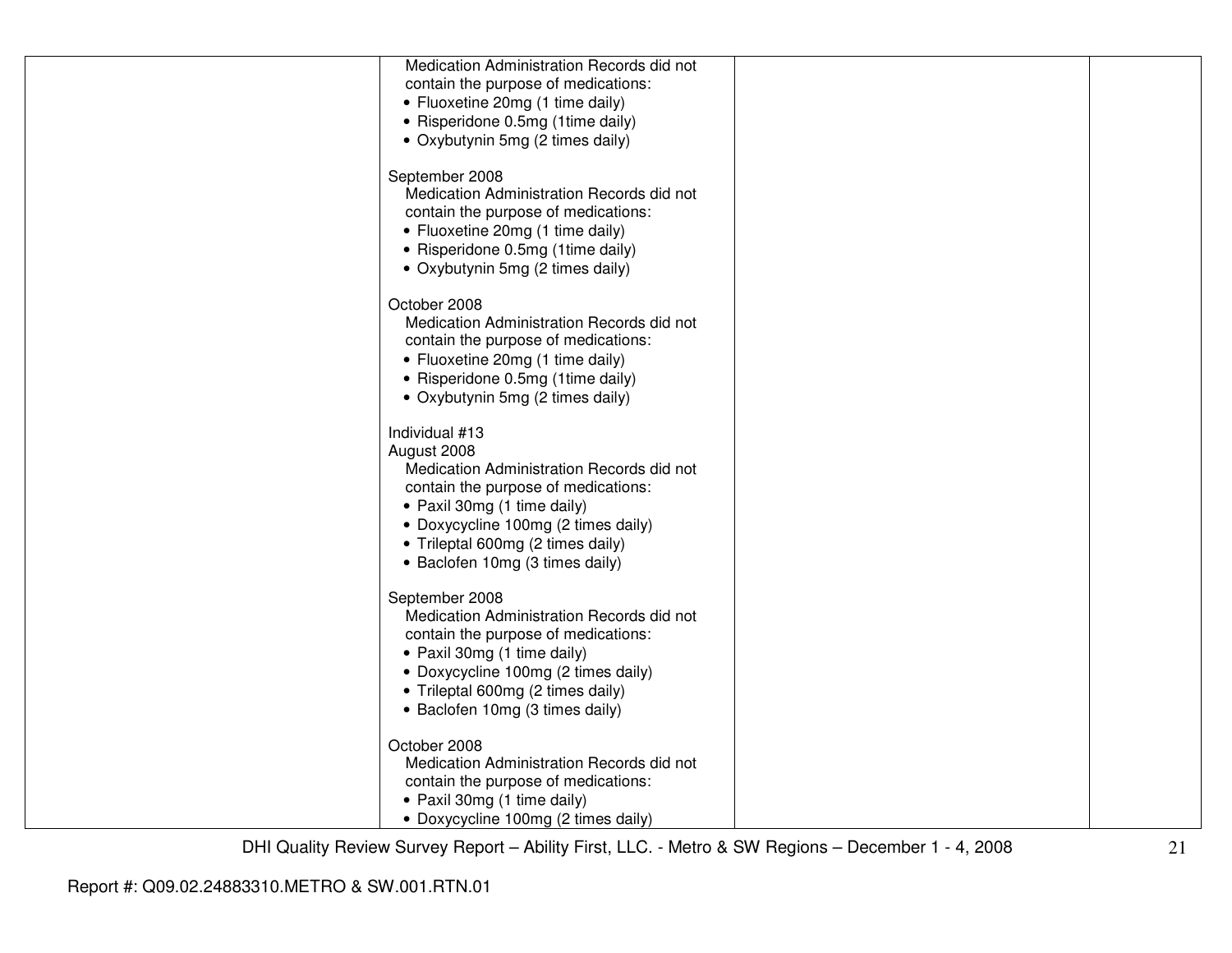| • Trileptal 600mg (2 times daily)<br>• Baclofen 10mg (3 times daily)                                                                                                                                                                                          |  |
|---------------------------------------------------------------------------------------------------------------------------------------------------------------------------------------------------------------------------------------------------------------|--|
| Individual #14<br>August 2008<br>Medication Administration Record indicates<br>medication is PRN. Review of physician's<br>orders state:<br>• Nexium 40mg "BID" (2 times daily)                                                                               |  |
| Medication Administration Records contained<br>missing entries. No documentation found<br>indicating reason for missing entries:<br>• Nexium 40mg (2 times daily) – Blank $8/4$ , 5,<br>6, 11, 12, 20, 21, 22, 23 & 24, 2008 (8AM &<br>8PM).                  |  |
| September 2008<br><b>Medication Administration Record indicates</b><br>medication is PRN. Review of physician's<br>orders state:<br>• Nexium 40mg "BID" (2 times daily)                                                                                       |  |
| Medication Administration Records contained<br>missing entries. No documentation found<br>indicating reason for missing entries:<br>• Nexium 40mg (2 times daily) – Blank $9/6$ , 7,<br>8, 9, 10, 15, 16, 17 & 18, 2008 (8AM &<br>8PM).                       |  |
| Medication Administration Record must<br>indicate an exact time that medication is to be<br>administered. MAR notes time range.<br>• Calcium with Magnesium 2 tablespoons (1<br>time daily) $-6 - 7$ am<br>• Multivitamin 1 tablet (1 time daily) $-4 - 6$ pm |  |
| October 2008<br>Medication Administration Record indicates<br>medication is PRN. Review of physician's<br>orders states:<br>• Nexium 40mg "BID" (2 times daily)                                                                                               |  |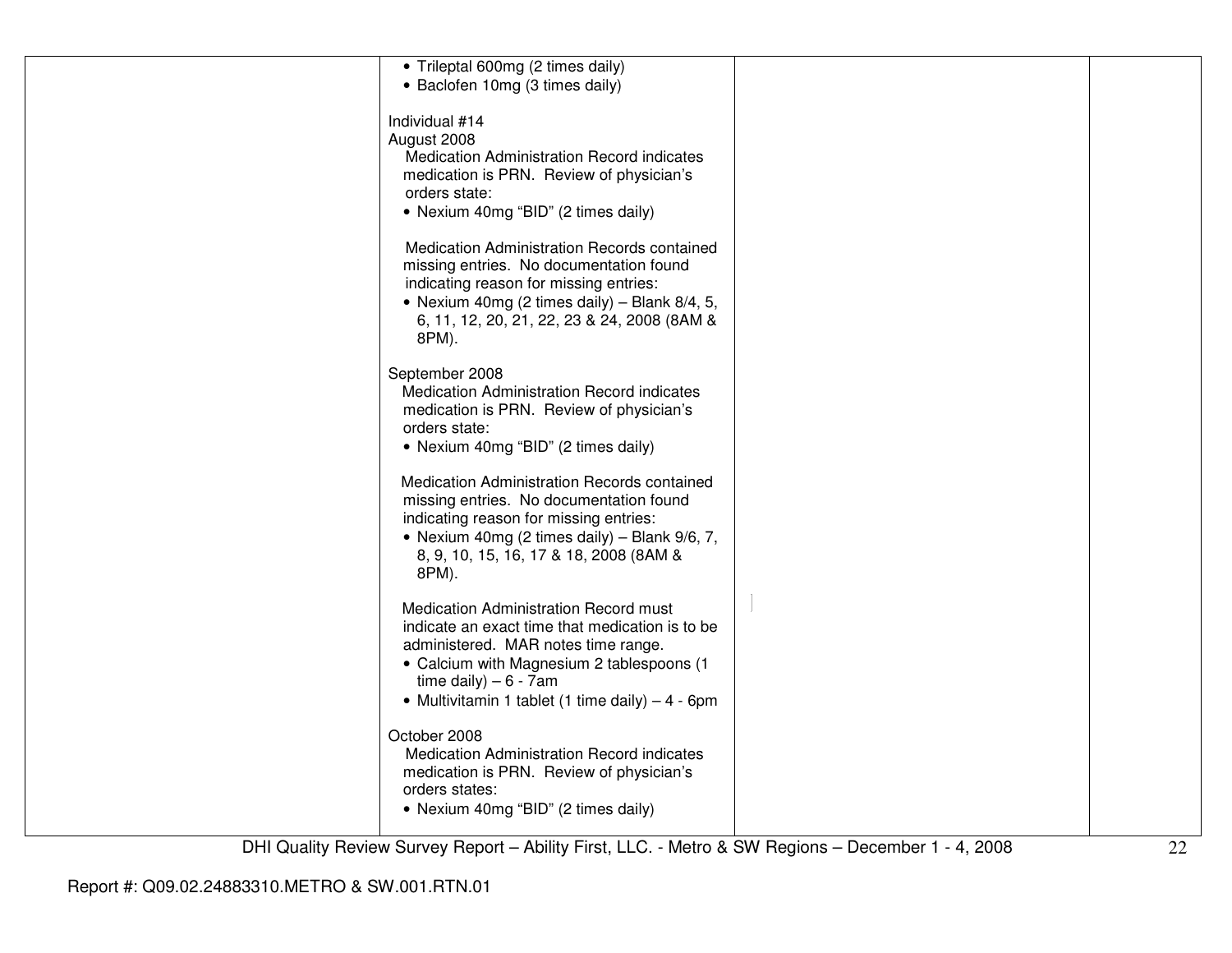| Medication Administration Records contained<br>missing entries. No documentation found<br>indicating reason for missing entries:                        |  |
|---------------------------------------------------------------------------------------------------------------------------------------------------------|--|
| • Nexium 40mg (2 times daily) – Blank 10/5,<br>6, 7, 12, 13, 14, 15, 16, 17, 23, 24, 25, 26 &<br>27, 2008. (8AM & 8PM)                                  |  |
| Medication Administration Record must                                                                                                                   |  |
| indicate an exact time that medication is to be<br>administered. MAR notes time range.                                                                  |  |
| • Calcium with Magnesium 2 tablespoons (1<br>time daily) $-6-7$ am<br>• Multivitamin 1 tablet (1 time daily) – 4-6pm                                    |  |
| Individual #15<br>August 2008                                                                                                                           |  |
| Medication Administration Records did not<br>contain dose or purpose of medication:                                                                     |  |
| • Seroquel (1 time daily)<br>Medication Administration Records did not                                                                                  |  |
| contain the time medication is to be given.<br>MAR notes time as "AM" & "PM."<br>• Seroquel (1 time daily)                                              |  |
| September 2008<br>Medication Administration Records did not<br>contain dose or purpose of medication:<br>• Seroquel (1 time daily)                      |  |
| Medication Administration Records did not<br>contain the time medication is to be given.<br>MAR notes time as "AM" & "PM."<br>• Seroquel (1 time daily) |  |
| October 2008                                                                                                                                            |  |
| Medication Administration Records did not<br>contain dose or purpose of medication:<br>• Seroquel(1 time daily)                                         |  |
| Medication Administration Records did not                                                                                                               |  |
| contain the time medication is to be given.<br>MAR notes time as "AM" & "PM."                                                                           |  |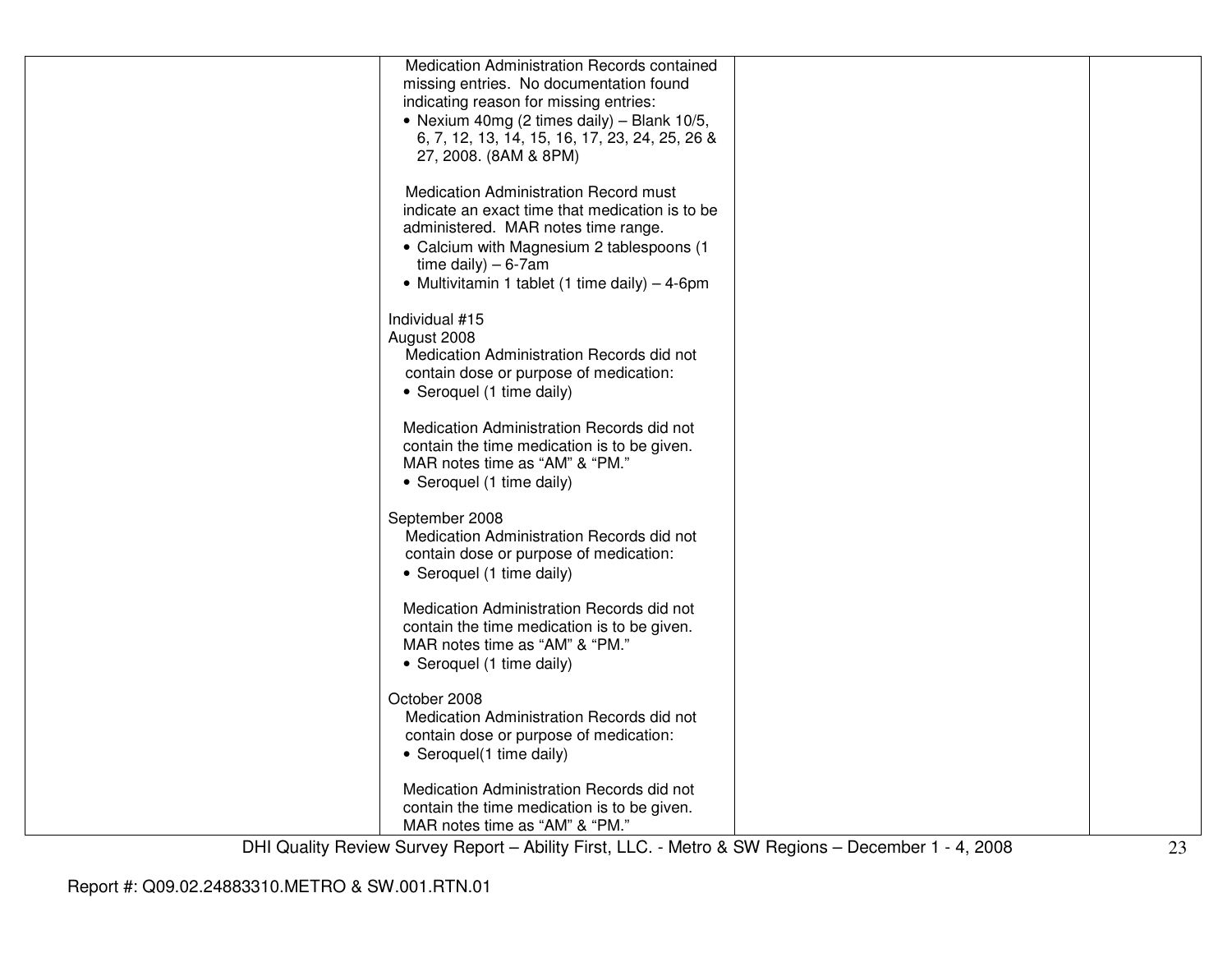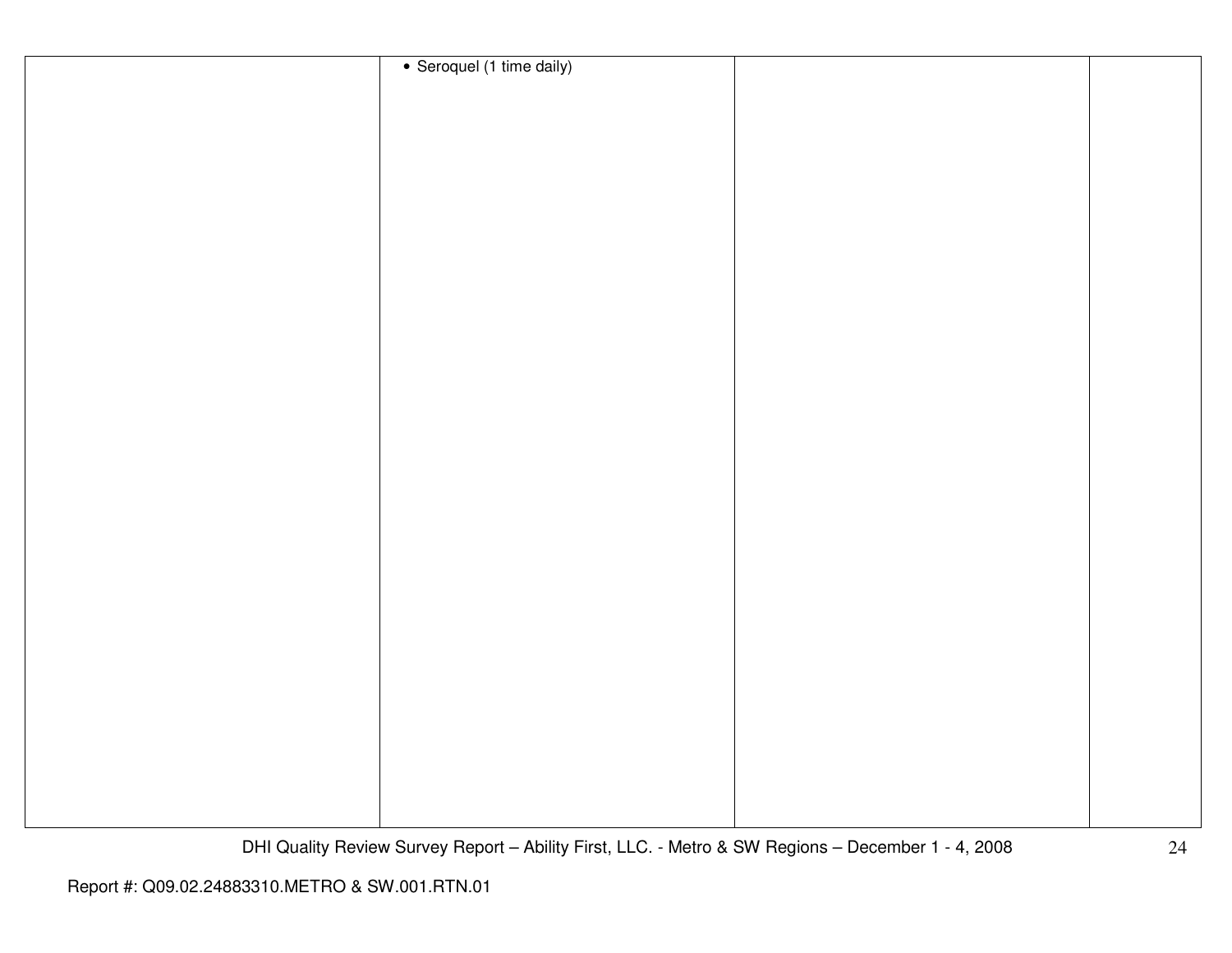| Tag #1A09 Medication Delivery - PRN                                                   | <b>Scope and Severity Rating: E</b>                |  |
|---------------------------------------------------------------------------------------|----------------------------------------------------|--|
| Developmental Disabilities (DD) Waiver Service                                        | Based on record review, the Agency failed to       |  |
| Standards effective 4/1/2007                                                          | maintain Medication Administration Records,        |  |
| <b>CHAPTER 1 II. PROVIDER AGENCY</b>                                                  | which included an explanation for the use of the   |  |
| <b>REQUIREMENTS:</b> The objective of these                                           | PRN medication including observable                |  |
| standards is to establish Provider Agency policy,                                     | signs/symptoms or circumstances in which the       |  |
| procedure and reporting requirements for DD                                           | medication is to be used, and documentation of     |  |
| Medicaid Waiver program. These requirements                                           | effectiveness for 3 of 15 individuals:             |  |
| apply to all such Provider Agency staff, whether                                      |                                                    |  |
| directly employed or subcontracting with the                                          | Individual #7                                      |  |
| Provider Agency. Additional Provider Agency                                           | August 2008                                        |  |
| requirements and personnel qualifications may                                         | No symptoms and effectiveness noted for            |  |
| be applicable for specific service standards.                                         | PRN medication:                                    |  |
| <b>Medication Delivery: Provider Agencies</b><br>Е.                                   | • Tylenol $325mg - PRN - 8/10$ , 11, 17, 20, &     |  |
| that provide Community Living, Community                                              | 30.                                                |  |
| Inclusion or Private Duty Nursing services shall                                      |                                                    |  |
| have written policies and procedures regarding                                        | September 2008                                     |  |
| medication(s) delivery and tracking and reporting                                     | No symptoms and effectiveness noted for PRN        |  |
| of medication errors in accordance with DDSD                                          | medication:                                        |  |
| Medication Assessment and Delivery Policy and                                         | • Tylenol 325mg - PRN - 9/9, 4 & 28.               |  |
| Procedures, the Board of Nursing Rules and                                            |                                                    |  |
| Board of Pharmacy standards and regulations.                                          | October 2008                                       |  |
|                                                                                       | No symptoms and effectiveness noted for            |  |
| (f) For PRN medication, an explanation for                                            | PRN medication:                                    |  |
| the use of the PRN medication shall                                                   | • Tylenol 325mg - PRN - 10/21, 27 & 30.            |  |
| include observable signs/symptoms or                                                  |                                                    |  |
| circumstances in which the medication is                                              | Individual #13                                     |  |
| to be used, and documentation of                                                      | September 2008                                     |  |
| effectiveness of PRN medication                                                       | No symptoms and effectiveness noted for            |  |
| administered.                                                                         | PRN medication:                                    |  |
|                                                                                       | • Zyrtec $10mg - PRN - 9/1$ , 2, 3, 4, 5, 6, 7, 8, |  |
| NMAC 16.19.11.8 MINIMUM STANDARDS:                                                    | 9, 10, 11, 12, 13, 14, 15, 16, 17, 18, 19, 20,     |  |
| A. MINIMUM STANDARDS FOR THE                                                          | 21, 22, 23, 24, 25, 26, 27, 28, 29 & 30.           |  |
| DISTRIBUTION, STORAGE, HANDLING AND                                                   |                                                    |  |
| <b>RECORD KEEPING OF DRUGS:</b>                                                       | October 2008                                       |  |
|                                                                                       | No symptoms and effectiveness noted for            |  |
| (d) The facility shall have a Medication                                              | PRN medication:                                    |  |
| Administration Record (MAR) documenting                                               | • Zyrtec $10mg - PRN - 10/1, 2, 3, 4, 5, 6, 7,$    |  |
| medication administered to residents, including<br>over-the-counter medications. This | 8, 9, 10, 11, 12, 13, 14, 15, 16, 17, 18, 19,      |  |
| documentation shall include:                                                          | 20, 21, 22, 23, 24, 25, 26, 27, 28, 29, 30 &       |  |
|                                                                                       | 31.                                                |  |
| (i)<br>Name of resident;                                                              |                                                    |  |
| (ii)<br>Date given;                                                                   | Individual #14                                     |  |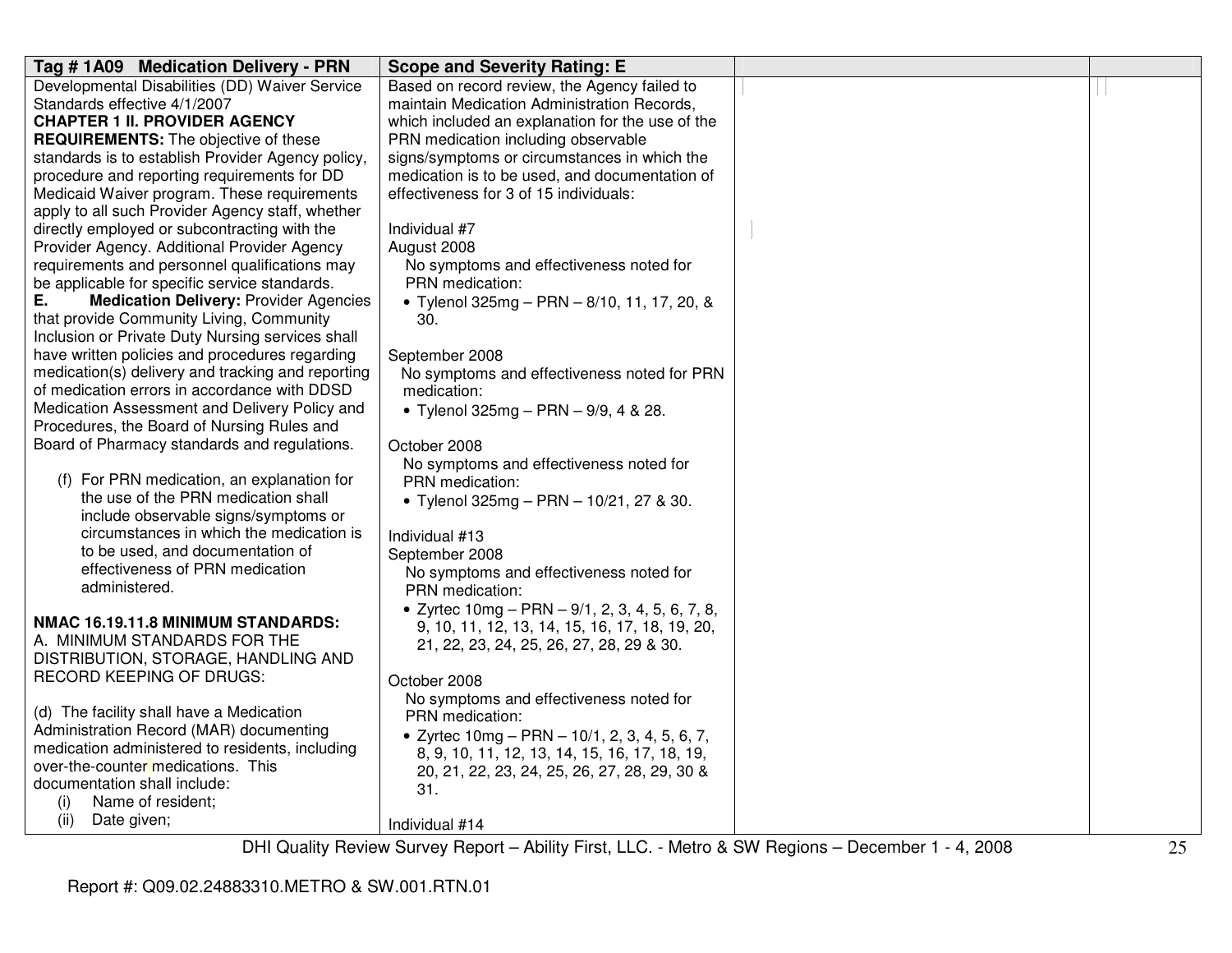| Drug product name;<br>(iii)                            | August 2008                                                |  |
|--------------------------------------------------------|------------------------------------------------------------|--|
| Dosage and form;<br>(iv)                               | No symptoms and effectiveness noted for                    |  |
| Strength of drug;<br>(v)                               | PRN medication:                                            |  |
| Route of administration;<br>(vi)                       | • Ibuprofen 600mg - PRN $-$ 8/2, 3, 9, 10, 20,             |  |
| (vii) How often medication is to be taken;             | 21, 27 & 28.                                               |  |
| (viii) Time taken and staff initials;                  | • Zyrtec D 12hr tab - PRN - 8/1, 2, 3, 7, 8, 9,            |  |
| Dates when the medication is<br>(ix)                   | 10, 11, 18, 19, 20, 21, 22, 23, 24, 25, 26, 27,            |  |
| discontinued or changed;                               | 28, 29, 30 & 31.                                           |  |
| The name and initials of all staff<br>(x)              |                                                            |  |
| administering medications.                             | September 2008                                             |  |
|                                                        | <b>Medication Administration Record states</b>             |  |
| <b>Model Custodial Procedure Manual</b>                | "Fiber or Colace". Review of physician's order             |  |
| <b>D. Administration of Drugs</b>                      | states:                                                    |  |
| Unless otherwise stated by practitioner, patients      | $\bullet$ Colace 160mg - PRN                               |  |
| will not be allowed to administer their own            |                                                            |  |
| medications.                                           |                                                            |  |
| Document the practitioner's order authorizing the      | No symptoms and effectiveness noted for<br>PRN medication: |  |
| self-administration of medications.                    |                                                            |  |
|                                                        | • Colace 160mg - PRN - 9/1, 2, 3, 8, 9, 10,                |  |
| All PRN (As needed) medications shall have             | 16, 17, 23 & 24.                                           |  |
| complete detail instructions regarding the             | • Ibuprofen 600mg - PRN $-$ 9/3, 4, 10, 11, 17,            |  |
| administering of the medication. This shall            | 18, 24 & 25.                                               |  |
| include:                                               | • Zyrtec D 12hr tab - PRN - $9/5$ , 6, 7, 8, 13,           |  |
|                                                        | 14, 15, 21 & 22.                                           |  |
| $\triangleright$ symptoms that indicate the use of the |                                                            |  |
| medication,                                            | October 2008                                               |  |
| exact dosage to be used, and                           | Medication Administration Record states                    |  |
| the exact amount to be used in a 24 hour<br>➤          | "Fiber or Colace". Review of physician's order             |  |
| period.                                                | states:                                                    |  |
|                                                        | • Colace 160mg - PRN                                       |  |
|                                                        |                                                            |  |
|                                                        | No symptoms and effectiveness noted for                    |  |
|                                                        | PRN medication:                                            |  |
|                                                        | • Colace $160mg - PRN - 10/3, 4, 10, 11, 17,$              |  |
|                                                        | 18, 24 & 25.                                               |  |
|                                                        | • Ibuprofen 600mg - PRN - $10/1$ , 2, 8, 9, 15,            |  |
|                                                        | 16, 22, 24, 25 & 26.                                       |  |
|                                                        | • Zyrtec D 12hr tab - PRN - 10/6, 7, 8, 9, 10,             |  |
|                                                        | 15, 16, 17, 18, 19, 20, 27, 28, 29, 30 & 31.               |  |
|                                                        |                                                            |  |
|                                                        |                                                            |  |
|                                                        |                                                            |  |
|                                                        |                                                            |  |
|                                                        |                                                            |  |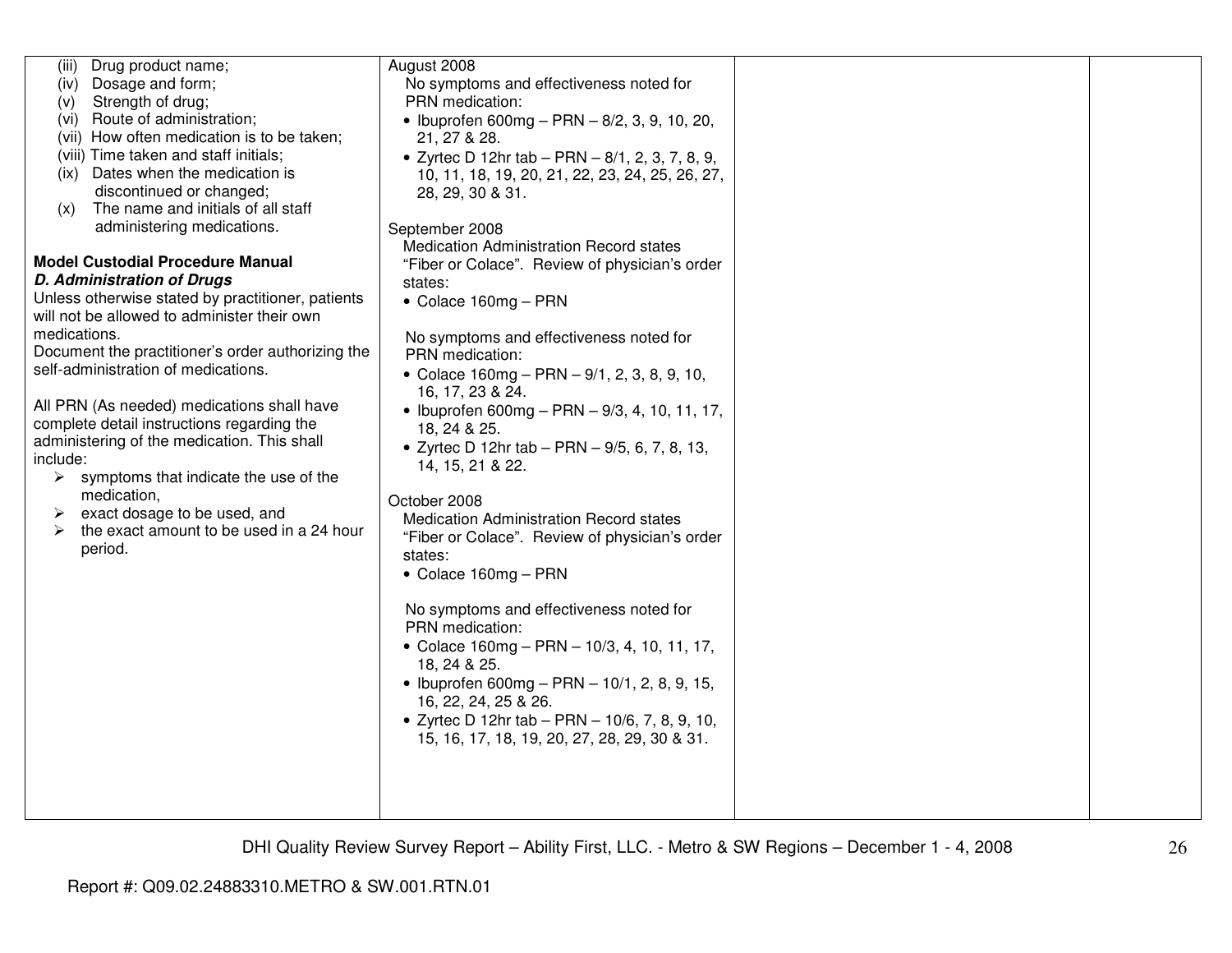| Tag # 1A15 Healthcare Documentation                                                     | <b>Scope and Severity Rating: E</b>          |  |
|-----------------------------------------------------------------------------------------|----------------------------------------------|--|
| <b>Developmental Disabilities (DD) Waiver</b>                                           | Based on record review, the Agency failed to |  |
| Service Standards Chapter 1. III. E. (1 - 4)                                            | maintain the required documentation in the   |  |
| <b>CHAPTER 1. III. PROVIDER AGENCY</b>                                                  | Individuals Agency Record as required per    |  |
| <b>DOCUMENTATION OF SERVICE DELIVERY</b>                                                | standard for 5 of 15 individual              |  |
| <b>AND LOCATION</b>                                                                     |                                              |  |
|                                                                                         | The following were not found or not current: |  |
| E. Healthcare Documentation by Nurses For                                               |                                              |  |
| <b>Community Living Services, Community</b>                                             | • Quarterly Nursing Review of HCP/Crisis     |  |
| <b>Inclusion Services and Private Duty Nursing</b>                                      | Plans (#7) (12/2007 - 12/2008)               |  |
| <b>Services:</b> Nursing services must be available as                                  |                                              |  |
| needed and documented for Provider Agencies                                             | • Healthcare Plans (#7)                      |  |
| delivering Community Living Services,                                                   |                                              |  |
| Community Inclusion Services and Private Duty                                           | • Crisis Plans                               |  |
| Nursing Services.                                                                       | • Seizures (#2, 7, 10 & 13)                  |  |
| (1) Documentation of nursing assessment                                                 | • Aspiration (#7 & 13)                       |  |
| activities                                                                              | $\bullet$ G-Tube (#7)                        |  |
| (a) The following hierarchy shall be used to                                            | $\bullet$ Asthma (#8)                        |  |
| determine which provider agency is responsible                                          |                                              |  |
| for completion of the HAT and MAAT and related                                          |                                              |  |
| subsequent planning and training:                                                       |                                              |  |
| (i) Community living services provider agency;                                          |                                              |  |
| (ii) Private duty nursing provider agency;<br>(iii) Adult habilitation provider agency; |                                              |  |
| (iv) Community access provider agency; and                                              |                                              |  |
| (v) Supported employment provider agency.                                               |                                              |  |
| (b) The provider agency must arrange for their                                          |                                              |  |
| nurse to complete the Health Assessment Tool                                            |                                              |  |
| (HAT) and the Medication Administration                                                 |                                              |  |
| Assessment Tool (MAAT) on at least an annual                                            |                                              |  |
| basis for each individual receiving community                                           |                                              |  |
| living, community inclusion or private duty                                             |                                              |  |
| nursing services, unless the provider agency                                            |                                              |  |
| arranges for the individual's Primary Care                                              |                                              |  |
| Practitioner (PCP) to voluntarily complete these                                        |                                              |  |
| assessments in lieu of the agency nurse. Agency                                         |                                              |  |
| nurses may also complete these assessments in                                           |                                              |  |
| collaboration with the Primary Care Practitioner if                                     |                                              |  |
| they believe such consultation is necessary for                                         |                                              |  |
| an accurate assessment. Family Living Provider                                          |                                              |  |
| Agencies have the option of having the                                                  |                                              |  |
| subcontracted caregiver complete the HAT                                                |                                              |  |
| instead of the nurse or PCP, if the caregiver is                                        |                                              |  |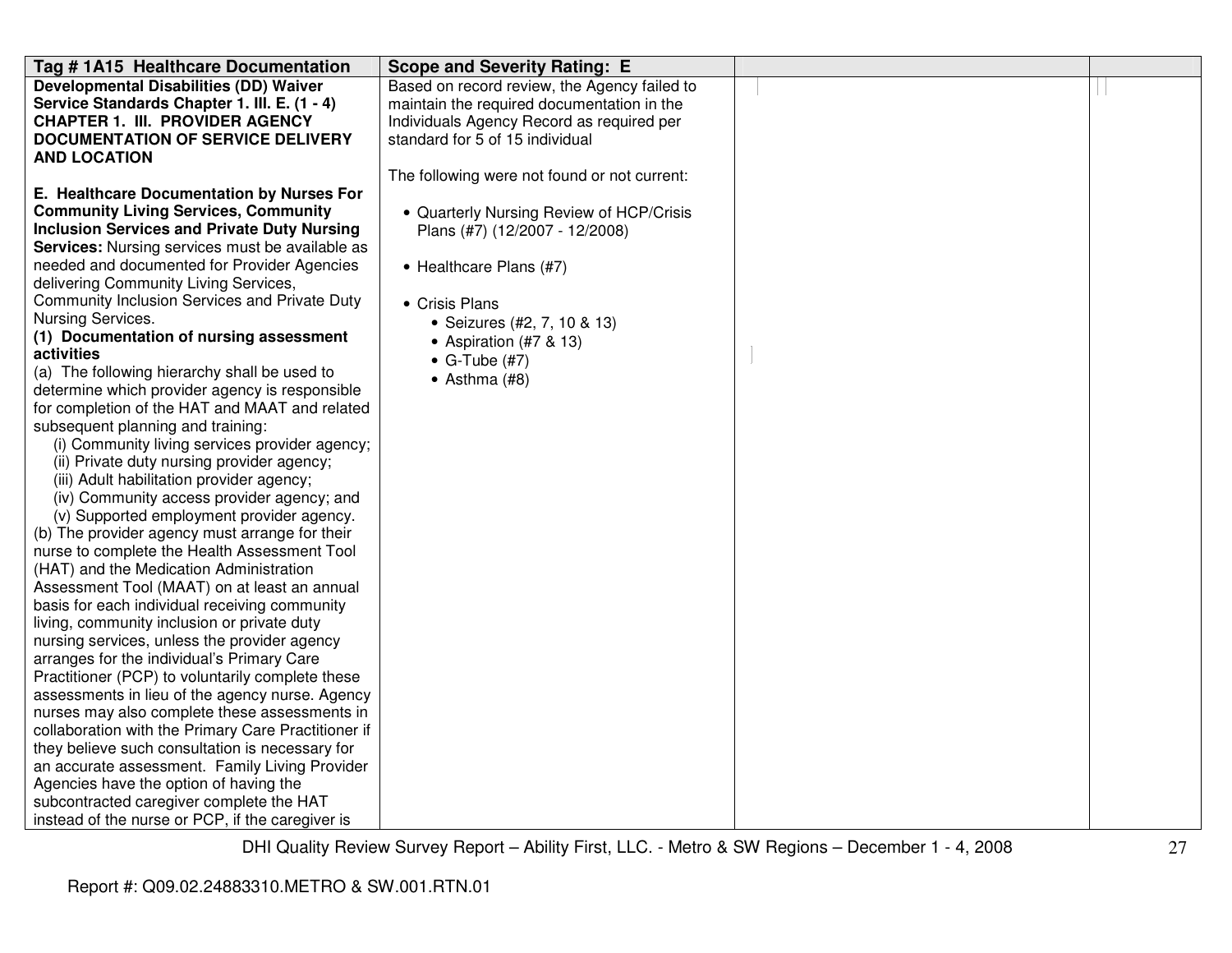| comfortable doing so. However, the agency               |  |  |
|---------------------------------------------------------|--|--|
| nurse must be available to assist the caregiver         |  |  |
| upon request.                                           |  |  |
| (c) For newly allocated individuals, the HAT and        |  |  |
| the MAAT must be completed within seventy-two           |  |  |
| (72) hours of admission into direct services or         |  |  |
| two weeks following the initial ISP, whichever          |  |  |
| comes first.                                            |  |  |
| (d) For individuals already in services, the HAT        |  |  |
| and the MAAT must be completed at least                 |  |  |
| fourteen (14) days prior to the annual ISP              |  |  |
| meeting and submitted to all members of the             |  |  |
| interdisciplinary team. The HAT must also be            |  |  |
| completed at the time of any significant change         |  |  |
| in clinical condition and upon return from any          |  |  |
| hospitalizations. In addition to annually, the          |  |  |
| MAAT must be completed at the time of any               |  |  |
| significant change in clinical condition, when a        |  |  |
| medication regime or route change requires              |  |  |
| delivery by licensed or certified staff, or when an     |  |  |
| individual has completed additional training            |  |  |
| designed to improve their skills to support self-       |  |  |
| administration (see DDSD Medication                     |  |  |
| Assessment and Delivery Policy).                        |  |  |
| (e) Nursing assessments conducted to                    |  |  |
| determine current health status or to evaluate a        |  |  |
| change in clinical condition must be documented         |  |  |
| in a signed progress note that includes time and        |  |  |
| date as well as <i>subjective</i> information including |  |  |
| the individual complaints, signs and symptoms           |  |  |
| noted by staff, family members or other team            |  |  |
| members; objective information including vital          |  |  |
| signs, physical examination, weight, and other          |  |  |
| pertinent data for the given situation (e.g.,           |  |  |
| seizure frequency, method in which temperature          |  |  |
| taken); assessment of the clinical status, and          |  |  |
| plan of action addressing relevant aspects of all       |  |  |
| active health problems and follow up on any             |  |  |
| recommendations of medical consultants.                 |  |  |
| (2) Health related plans                                |  |  |
| (a) For individuals with chronic conditions that        |  |  |
| have the potential to exacerbate into a life-           |  |  |
|                                                         |  |  |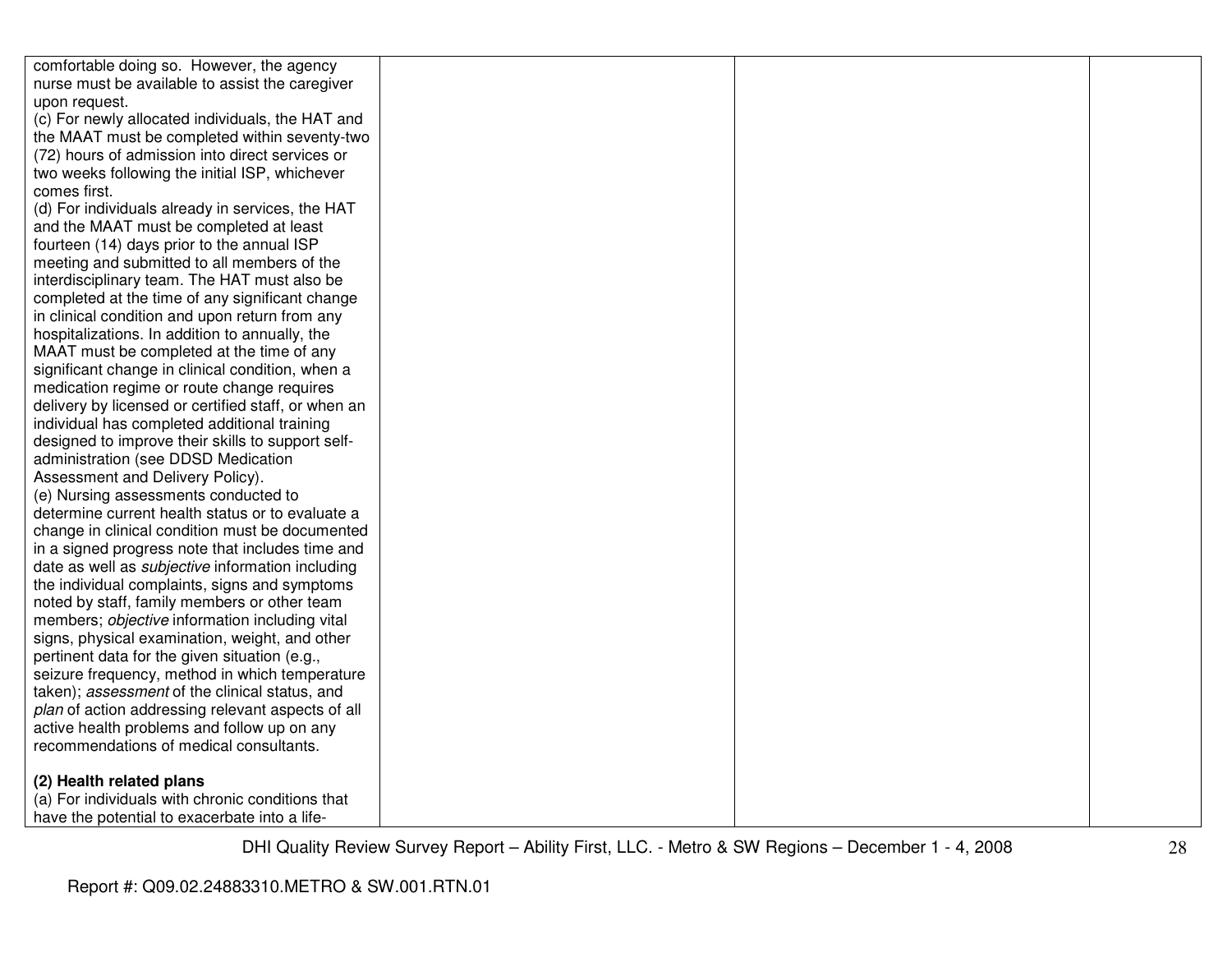| threatening situation, a medical crisis prevention                                        |  |  |
|-------------------------------------------------------------------------------------------|--|--|
| and intervention plan must be written by the                                              |  |  |
| nurse or other appropriately designated                                                   |  |  |
| healthcare professional.                                                                  |  |  |
| (b) Crisis prevention and intervention plans must                                         |  |  |
| be written in user-friendly language that is easily                                       |  |  |
| understood by those implementing the plan.                                                |  |  |
| (c) The nurse shall also document training                                                |  |  |
| regarding the crisis prevention and intervention                                          |  |  |
| plan delivered to agency staff and other team                                             |  |  |
| members, clearly indicating competency                                                    |  |  |
| determination for each trainee.                                                           |  |  |
| (d) If the individual receives services from                                              |  |  |
| separate agencies for community living and                                                |  |  |
| community inclusion services, nurses from each                                            |  |  |
| agency shall collaborate in the development of                                            |  |  |
| and training delivery for crisis prevention and                                           |  |  |
| intervention plans to assure maximum                                                      |  |  |
| consistency across settings.                                                              |  |  |
|                                                                                           |  |  |
| (3) For all individuals with a HAT score of 4, 5 or                                       |  |  |
| 6, the nurse shall develop a comprehensive                                                |  |  |
| healthcare plan that includes health related                                              |  |  |
| supports identified in the ISP (The healthcare                                            |  |  |
| plan is the equivalent of a nursing care plan; two                                        |  |  |
| separate documents are not required nor                                                   |  |  |
| recommended):                                                                             |  |  |
| (a) Each healthcare plan must include a<br>statement of the person's healthcare needs and |  |  |
| list measurable goals to be achieved through                                              |  |  |
| implementation of the healthcare plan. Needs                                              |  |  |
| statements may be based upon supports needed                                              |  |  |
| for the individual to maintain a current strength,                                        |  |  |
| ability or skill related to their health, prevention                                      |  |  |
| measures, and/or supports needed to remediate,                                            |  |  |
| minimize or manage an existing health condition.                                          |  |  |
| (b) Goals must be measurable and shall be                                                 |  |  |
| revised when an individual has met the goal and                                           |  |  |
| has the potential to attain additional goals or no                                        |  |  |
| longer requires supports in order to maintain the                                         |  |  |
| goal.                                                                                     |  |  |
| (c) Approaches described in the plan shall be                                             |  |  |
| individualized to reflect the individual's unique                                         |  |  |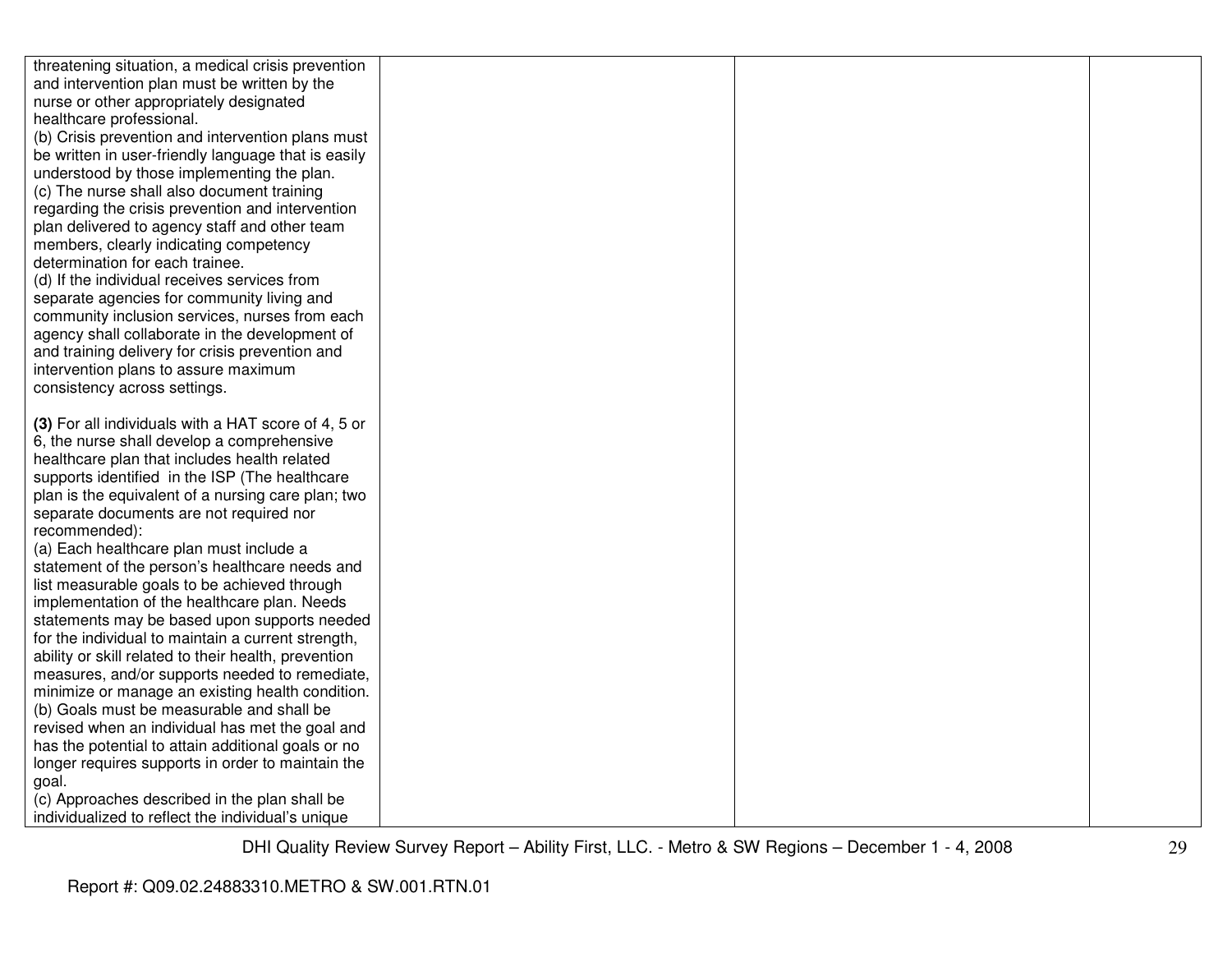| needs, provide guidance to the caregiver(s) and                                                   |  |  |
|---------------------------------------------------------------------------------------------------|--|--|
| designed to support successful interactions.                                                      |  |  |
| Some interventions may be carried out by staff,                                                   |  |  |
| family members or other team members, and                                                         |  |  |
| other interventions may be carried out directly by                                                |  |  |
| the nurse – persons responsible for each                                                          |  |  |
| intervention shall be specified in the plan.                                                      |  |  |
| (d) Healthcare plans shall be written in language                                                 |  |  |
| that will be easily understood by the person(s)                                                   |  |  |
| identified as implementing the interventions.                                                     |  |  |
| (e) The nurse shall also document training on                                                     |  |  |
| the healthcare plan delivered to agency staff and                                                 |  |  |
| other team members, clearly indicating                                                            |  |  |
| competency determination for each trainee. If                                                     |  |  |
| the individual receives services from separate                                                    |  |  |
| agencies for community living and community                                                       |  |  |
| inclusion services, nurses from each agency                                                       |  |  |
| shall collaborate in the development of and                                                       |  |  |
| training delivery for healthcare plans to assure                                                  |  |  |
| maximum consistency across settings.                                                              |  |  |
| (f) Healthcare plans must be updated to reflect                                                   |  |  |
| relevant discharge orders whenever an                                                             |  |  |
| individual returns to services following a                                                        |  |  |
| hospitalization.                                                                                  |  |  |
| (g) All crisis prevention and intervention plans                                                  |  |  |
| and healthcare plans shall include the                                                            |  |  |
| individual's name and date on each page and                                                       |  |  |
| shall be signed by the author.                                                                    |  |  |
| (h) Crisis prevention and intervention plans as                                                   |  |  |
| well as healthcare plans shall be reviewed by the                                                 |  |  |
| nurse at least quarterly, and updated as needed.                                                  |  |  |
|                                                                                                   |  |  |
| (4) General Nursing Documentation                                                                 |  |  |
| (a) The nurse shall complete legible and signed                                                   |  |  |
| progress notes with date and time indicated that<br>describe all interventions or interactions    |  |  |
| conducted with individuals served as well as all                                                  |  |  |
|                                                                                                   |  |  |
| interactions with other healthcare providers                                                      |  |  |
| serving the individual. All interactions shall be<br>documented whether they occur by phone or in |  |  |
| person.                                                                                           |  |  |
| (b) For individuals with a HAT score of 4, 5 or 6,                                                |  |  |
| or who have identified health concerns in their                                                   |  |  |
|                                                                                                   |  |  |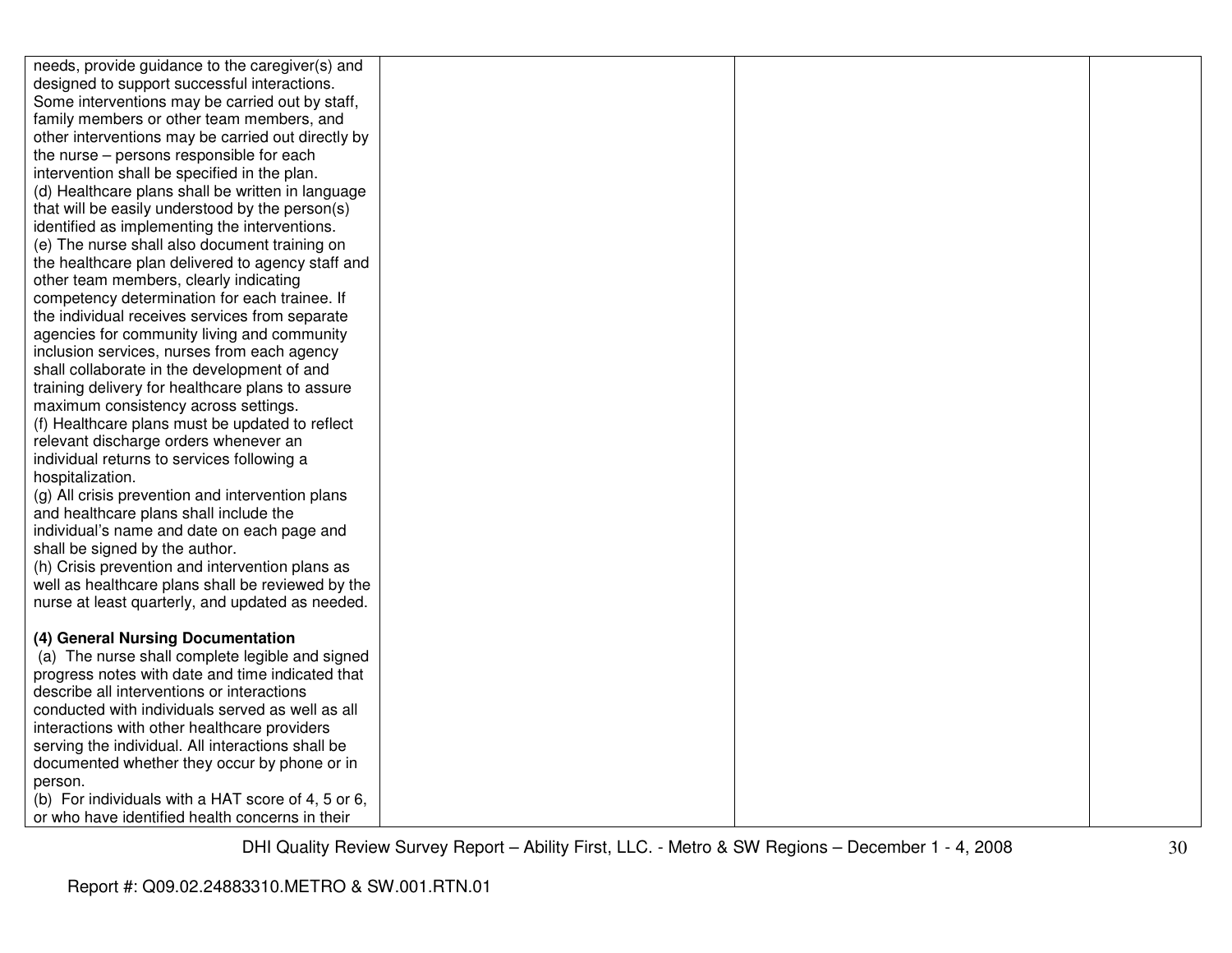| ISP, the nurse shall provide the interdisciplinary<br>team with a quarterly report that indicates<br>current health status and progress to date on<br>health related ISP desired outcomes and action |  |  |
|------------------------------------------------------------------------------------------------------------------------------------------------------------------------------------------------------|--|--|
|                                                                                                                                                                                                      |  |  |
|                                                                                                                                                                                                      |  |  |
|                                                                                                                                                                                                      |  |  |
| plans as well as progress toward goals in the healthcare plan.                                                                                                                                       |  |  |
|                                                                                                                                                                                                      |  |  |
|                                                                                                                                                                                                      |  |  |
|                                                                                                                                                                                                      |  |  |
|                                                                                                                                                                                                      |  |  |
|                                                                                                                                                                                                      |  |  |
|                                                                                                                                                                                                      |  |  |
|                                                                                                                                                                                                      |  |  |
|                                                                                                                                                                                                      |  |  |
|                                                                                                                                                                                                      |  |  |
|                                                                                                                                                                                                      |  |  |
|                                                                                                                                                                                                      |  |  |
|                                                                                                                                                                                                      |  |  |
|                                                                                                                                                                                                      |  |  |
|                                                                                                                                                                                                      |  |  |
|                                                                                                                                                                                                      |  |  |
|                                                                                                                                                                                                      |  |  |
|                                                                                                                                                                                                      |  |  |
|                                                                                                                                                                                                      |  |  |
|                                                                                                                                                                                                      |  |  |
|                                                                                                                                                                                                      |  |  |
|                                                                                                                                                                                                      |  |  |
|                                                                                                                                                                                                      |  |  |
|                                                                                                                                                                                                      |  |  |
|                                                                                                                                                                                                      |  |  |
|                                                                                                                                                                                                      |  |  |
|                                                                                                                                                                                                      |  |  |
|                                                                                                                                                                                                      |  |  |
|                                                                                                                                                                                                      |  |  |
|                                                                                                                                                                                                      |  |  |
|                                                                                                                                                                                                      |  |  |
|                                                                                                                                                                                                      |  |  |
|                                                                                                                                                                                                      |  |  |
|                                                                                                                                                                                                      |  |  |
|                                                                                                                                                                                                      |  |  |
|                                                                                                                                                                                                      |  |  |
|                                                                                                                                                                                                      |  |  |
|                                                                                                                                                                                                      |  |  |
|                                                                                                                                                                                                      |  |  |
|                                                                                                                                                                                                      |  |  |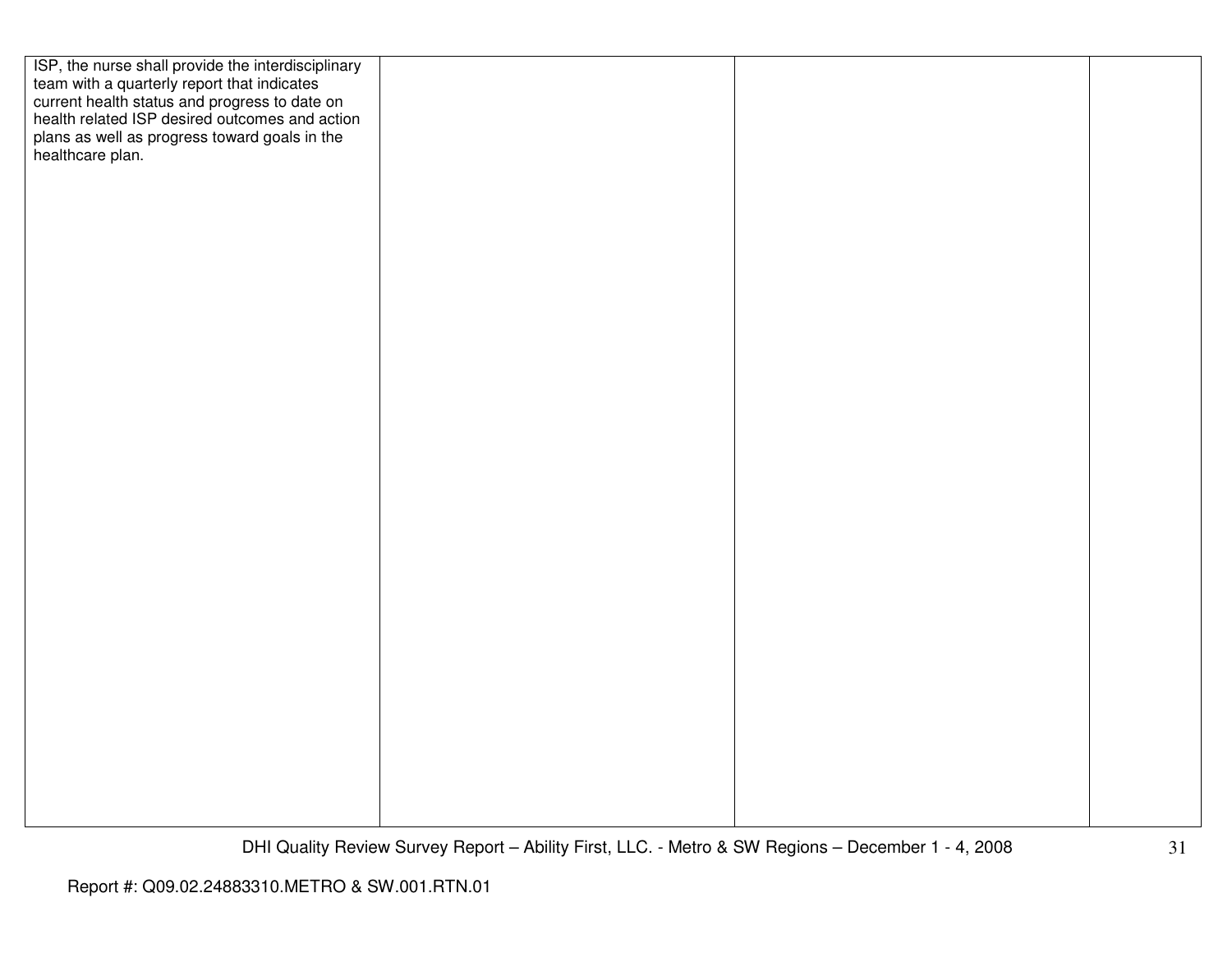| Tag #1A20 DSP Training Documents                                                            | <b>Scope and Severity Rating: D</b>                        |  |
|---------------------------------------------------------------------------------------------|------------------------------------------------------------|--|
| Developmental Disabilities (DD) Waiver Service                                              | Based on record review, the Agency failed to               |  |
| Standards effective 4/1/2007                                                                | ensure that Orientation and Training                       |  |
| <b>CHAPTER 1 IV. GENERAL REQUIREMENTS</b>                                                   | requirements were met for 4 of 39 Direct Service           |  |
| <b>FOR PROVIDER AGENCY SERVICE</b>                                                          | Personnel.                                                 |  |
| <b>PERSONNEL:</b> The objective of this section is to                                       |                                                            |  |
| establish personnel standards for DD Medicaid                                               | Review of Direct Service Personnel training                |  |
| Waiver Provider Agencies for the following                                                  | records found no evidence of the following                 |  |
| services: Community Living Supports,                                                        | required DOH/DDSD trainings and certification              |  |
| Community Inclusion Services, Respite,                                                      | being completed:                                           |  |
| Substitute Care and Personal Support                                                        |                                                            |  |
| Companion Services. These standards apply to<br>all personnel who provide services, whether | • First Aid (DSP #29, 35 & 53)                             |  |
| directly employed or subcontracting with the                                                |                                                            |  |
| Provider Agency. Additional personnel                                                       | • CPR (DSP #29, 35 & 53)                                   |  |
| requirements and qualifications may be                                                      |                                                            |  |
| applicable for specific service standards.                                                  | • Participatory Communication & Choice<br>Making (DSP #52) |  |
| Orientation and Training Requirements:<br>C.                                                |                                                            |  |
| Orientation and training for direct support                                                 |                                                            |  |
| staff and his or her supervisors shall comply                                               |                                                            |  |
| with the DDSD/DOH Policy Governing the                                                      |                                                            |  |
| <b>Training Requirements for Direct Support</b>                                             |                                                            |  |
| <b>Staff and Internal Service Coordinators</b>                                              |                                                            |  |
| Serving Individuals with Developmental                                                      |                                                            |  |
| Disabilities to include the following:                                                      |                                                            |  |
| Each new employee shall receive<br>(1)                                                      |                                                            |  |
| appropriate orientation, including but not                                                  |                                                            |  |
| limited to, all policies relating to fire                                                   |                                                            |  |
| prevention, accident prevention, incident                                                   |                                                            |  |
| management and reporting, and emergency                                                     |                                                            |  |
| procedures; and                                                                             |                                                            |  |
| Individual-specific training for each<br>(2)                                                |                                                            |  |
| individual under his or her direct care, as                                                 |                                                            |  |
| described in the individual service plan,                                                   |                                                            |  |
| prior to working alone with the individual.                                                 |                                                            |  |
|                                                                                             |                                                            |  |
|                                                                                             |                                                            |  |
|                                                                                             |                                                            |  |
|                                                                                             |                                                            |  |
|                                                                                             |                                                            |  |
|                                                                                             |                                                            |  |
|                                                                                             |                                                            |  |
|                                                                                             |                                                            |  |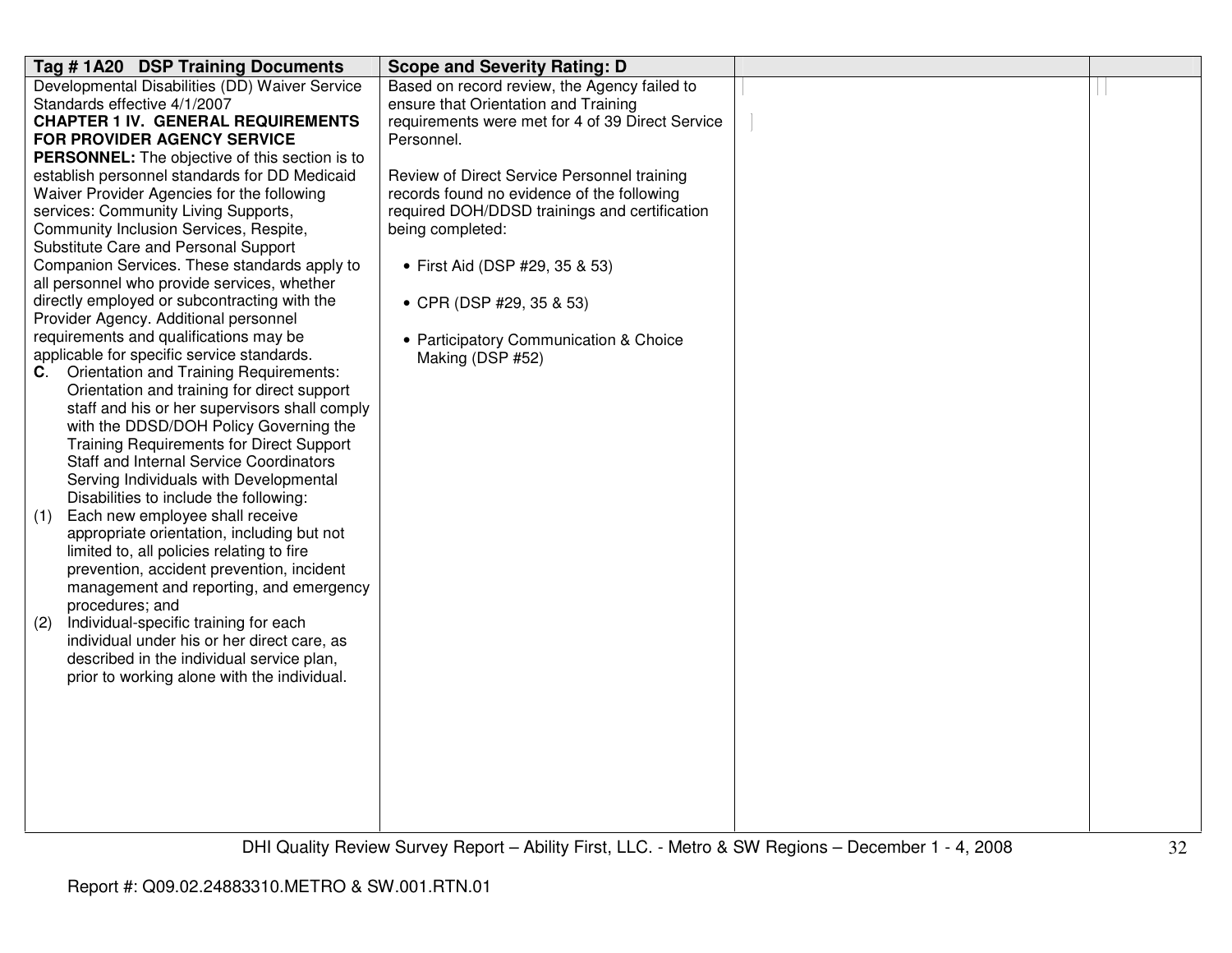| Tag #1A22 Staff Competence                            | <b>Scope and Severity Rating: E</b>                |  |
|-------------------------------------------------------|----------------------------------------------------|--|
| Developmental Disabilities (DD) Waiver Service        | Based on interview and record review, the          |  |
| Standards effective 4/1/2007                          | Agency failed to ensure that training              |  |
| <b>CHAPTER 1 IV. GENERAL REQUIREMENTS</b>             | competencies were met for 4 of 14 Direct           |  |
| <b>FOR PROVIDER AGENCY SERVICE</b>                    | Service Personnel.                                 |  |
| <b>PERSONNEL:</b> The objective of this section is to |                                                    |  |
| establish personnel standards for DD Medicaid         | When DSP were asked if the agency had an on-       |  |
| Waiver Provider Agencies for the following            | call procedure, the following was reported:        |  |
| services: Community Living Supports,                  |                                                    |  |
| Community Inclusion Services, Respite,                | • DSP #19 stated, "Not an after hours one, but     |  |
| Substitute Care and Personal Support                  | if I called the service coordinator I'm sure       |  |
| Companion Services. These standards apply to          | she'd call me back." (Individual #5)               |  |
| all personnel who provide services, whether           |                                                    |  |
| directly employed or subcontracting with the          | • DSP #25 stated, "There is nothing after          |  |
| Provider Agency. Additional personnel                 | hours. During the day I would just call the        |  |
| requirements and qualifications may be                | office." (Individual #11)                          |  |
| applicable for specific service standards.            |                                                    |  |
| <b>Qualifications for Direct Service</b><br>F.        | Per Executive Director (#58) and Agency on-call    |  |
| Personnel: The following employment                   | procedure staff are to call the Executive Director |  |
| qualifications and competency requirements            | when the agency office is closed.                  |  |
| are applicable to all Direct Service                  |                                                    |  |
| Personnel employed by a Provider Agency:              | When DSP were asked to describe the signs          |  |
| Direct service personnel shall be eighteen<br>(1)     | and symptoms of an allergic reaction to food, the  |  |
| (18) years or older. Exception: Adult                 | following was reported:                            |  |
| Habilitation can employ direct care                   |                                                    |  |
| personnel under the age of eighteen 18                | • When asked specifically if a person's throat     |  |
| years, but the employee shall work directly           | could swell up because of an allergic              |  |
| under a supervisor, who is physically                 | reaction, DSP #18 stated, "no." (Individual        |  |
| present at all times;                                 | #4)                                                |  |
| Direct service personnel shall have the<br>(2)        |                                                    |  |
| ability to read and carry out the                     | When DSP were asked if a nurse needed to be        |  |
| requirements in an ISP;                               | contact prior to assisting the individual with a   |  |
| Direct service personnel shall be available<br>(3)    | PRN medication, the following was reported:        |  |
| to communicate in the language that is                |                                                    |  |
| functionally required by the individual or in         | • DSP #29 stated, "I would just give him what      |  |
| the use of any specific augmentative                  | is on his PRN list." (Individual #15).             |  |
| communication system utilized by the                  |                                                    |  |
| individual;                                           |                                                    |  |
| Direct service personnel shall meet the<br>(4)        |                                                    |  |
| qualifications specified by DDSD in the               |                                                    |  |
| Policy Governing the Training                         |                                                    |  |
| Requirements for Direct Support Staff and             |                                                    |  |
| Internal Service Coordinators, Serving                |                                                    |  |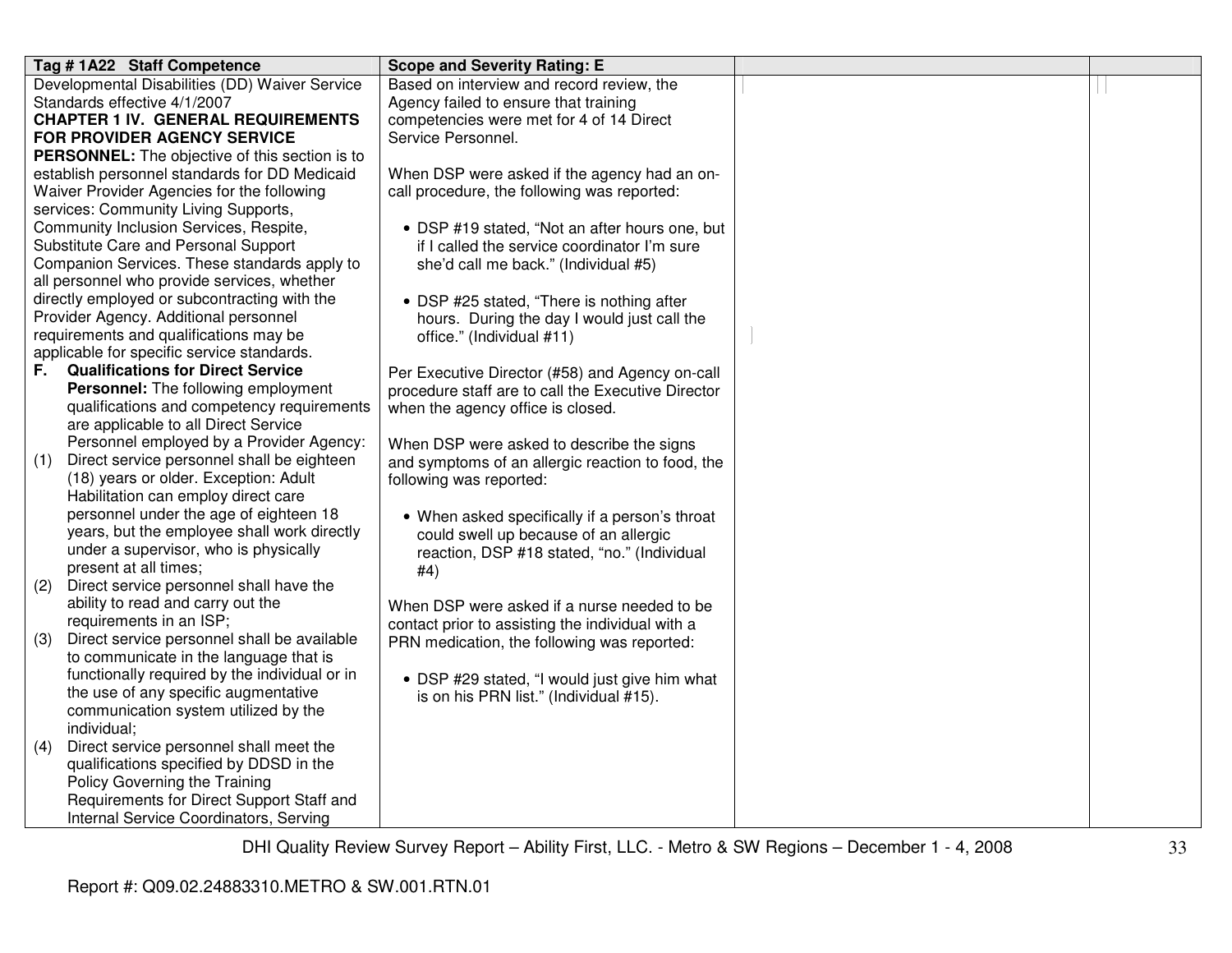|     | Individuals with Developmental Disabilities;    |  |  |
|-----|-------------------------------------------------|--|--|
|     | and                                             |  |  |
| (5) | Direct service Provider Agencies of Respite     |  |  |
|     | Services, Substitute Care, Personal             |  |  |
|     | Support Services, Nutritional Counseling,       |  |  |
|     | Therapists and Nursing shall demonstrate        |  |  |
|     | basic knowledge of developmental                |  |  |
|     | disabilities and have training or               |  |  |
|     | demonstrable qualifications related to the      |  |  |
|     | role he or she is performing and complete       |  |  |
|     | individual specific training as required in the |  |  |
|     | ISP for each individual he or she support.      |  |  |
| (6) | Report required personnel training status to    |  |  |
|     | the DDSD Statewide Training Database as         |  |  |
|     | specified in DDSD policies as related to        |  |  |
|     | training requirements as follows:               |  |  |
|     | (a) Initial comprehensive personnel status      |  |  |
|     | report (name, date of hire, Social Security     |  |  |
|     | number category) on all required                |  |  |
|     | personnel to be submitted to DDSD               |  |  |
|     | Statewide Training Database within the          |  |  |
|     | first ninety (90) calendar days of providing    |  |  |
|     | services;                                       |  |  |
|     | (b) Staff who do not wish to use his or her     |  |  |
|     | Social Security Number may request an           |  |  |
|     | alternative tracking number; and                |  |  |
|     | (c) Quarterly personnel update reports sent     |  |  |
|     | to DDSD Statewide Training Database to          |  |  |
|     | reflect new hires, terminations, inter-         |  |  |
|     | provider Agency position changes, and           |  |  |
|     | name changes.                                   |  |  |
|     |                                                 |  |  |
|     |                                                 |  |  |
|     |                                                 |  |  |
|     |                                                 |  |  |
|     |                                                 |  |  |
|     |                                                 |  |  |
|     |                                                 |  |  |
|     |                                                 |  |  |
|     |                                                 |  |  |
|     |                                                 |  |  |
|     |                                                 |  |  |
|     |                                                 |  |  |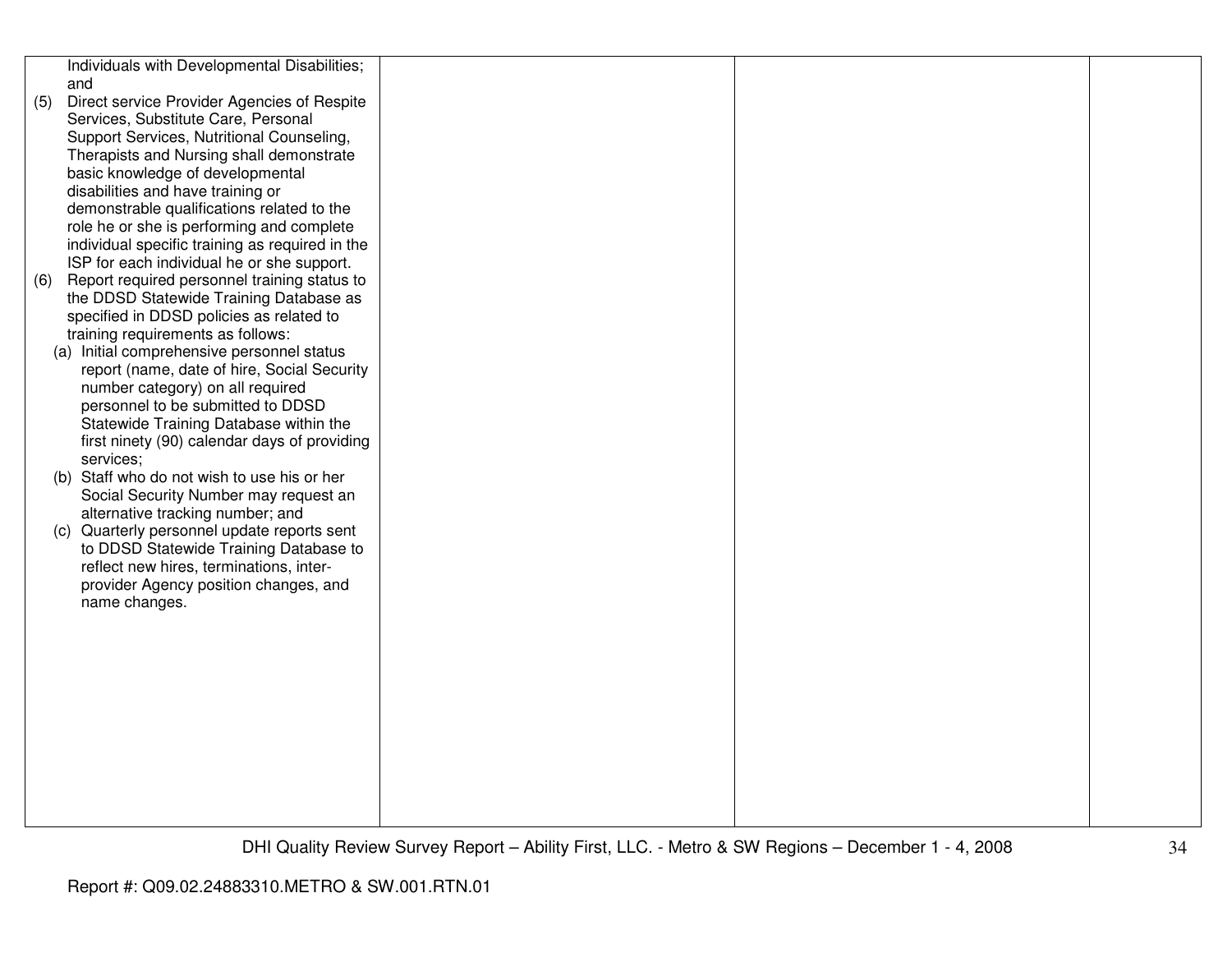| Tag #1A25 (CoP) CCHS                              | <b>Scope and Severity Rating: D</b>             |  |
|---------------------------------------------------|-------------------------------------------------|--|
| <b>NMAC 7.1.9.9</b>                               | Based on record review, the Agency failed to    |  |
| A. Prohibition on Employment: A care              | maintain documentation indicating no            |  |
| provider shall not hire or continue the           | "disqualifying convictions" or documentation of |  |
| employment or contractual services of any         | the timely submission of pertinent application  |  |
| applicant, caregiver or hospital caregiver for    | information to the Caregiver Criminal History   |  |
| whom the care provider has received notice of a   | Screening Program was on file for 7 of 43       |  |
| disqualifying conviction, except as provided in   | Agency Personnel.                               |  |
| Subsection B of this section.                     |                                                 |  |
| <b>NMAC 7.1.9.11</b>                              | #16 - Date of Hire 05/01/07                     |  |
| <b>DISQUALIFYING CONVICTIONS.</b> The             | #27 - Date of Hire 11/10/04                     |  |
| following felony convictions disqualify an        | #38 - Date of Hire 06/03/07                     |  |
| applicant, caregiver or hospital caregiver from   | #44 - Date of Hire 06/01/06<br>$\bullet$        |  |
| employment or contractual services with a care    | #48 - Date of Hire - Not found in<br>$\bullet$  |  |
| provider:                                         | personnel record or provided when               |  |
| A. homicide;                                      | requested during on-site visit                  |  |
| B. trafficking, or trafficking in controlled      | #49 - Date of Hire 02/15/05                     |  |
| substances:                                       | #53 - Date of Hire 09/19/08                     |  |
| C. kidnapping, false imprisonment, aggravated     |                                                 |  |
| assault or aggravated battery;                    |                                                 |  |
| D. rape, criminal sexual penetration, criminal    |                                                 |  |
| sexual contact, incest, indecent exposure, or     |                                                 |  |
| other related felony sexual offenses;             |                                                 |  |
| E. crimes involving adult abuse, neglect or       |                                                 |  |
| financial exploitation;                           |                                                 |  |
| F. crimes involving child abuse or neglect;       |                                                 |  |
| G. crimes involving robbery, larceny, extortion,  |                                                 |  |
| burglary, fraud, forgery, embezzlement, credit    |                                                 |  |
| card fraud, or receiving stolen property; or      |                                                 |  |
| H. an attempt, solicitation, or conspiracy        |                                                 |  |
| involving any of the felonies in this subsection. |                                                 |  |
|                                                   |                                                 |  |
| Chapter 1.IV. General Provider Requirements.      |                                                 |  |
| D. Criminal History Screening: All personnel      |                                                 |  |
| shall be screened by the Provider Agency in       |                                                 |  |
| regard to the employee's qualifications,          |                                                 |  |
| references, and employment history, prior to      |                                                 |  |
| employment. All Provider Agencies shall comply    |                                                 |  |
| with the Criminal Records Screening for           |                                                 |  |
| Caregivers 7.1.12 NMAC and Employee Abuse         |                                                 |  |
| Registry 7.1.12 NMAC as required by the           |                                                 |  |
| Department of Health, Division of Health          |                                                 |  |
| Improvement.                                      |                                                 |  |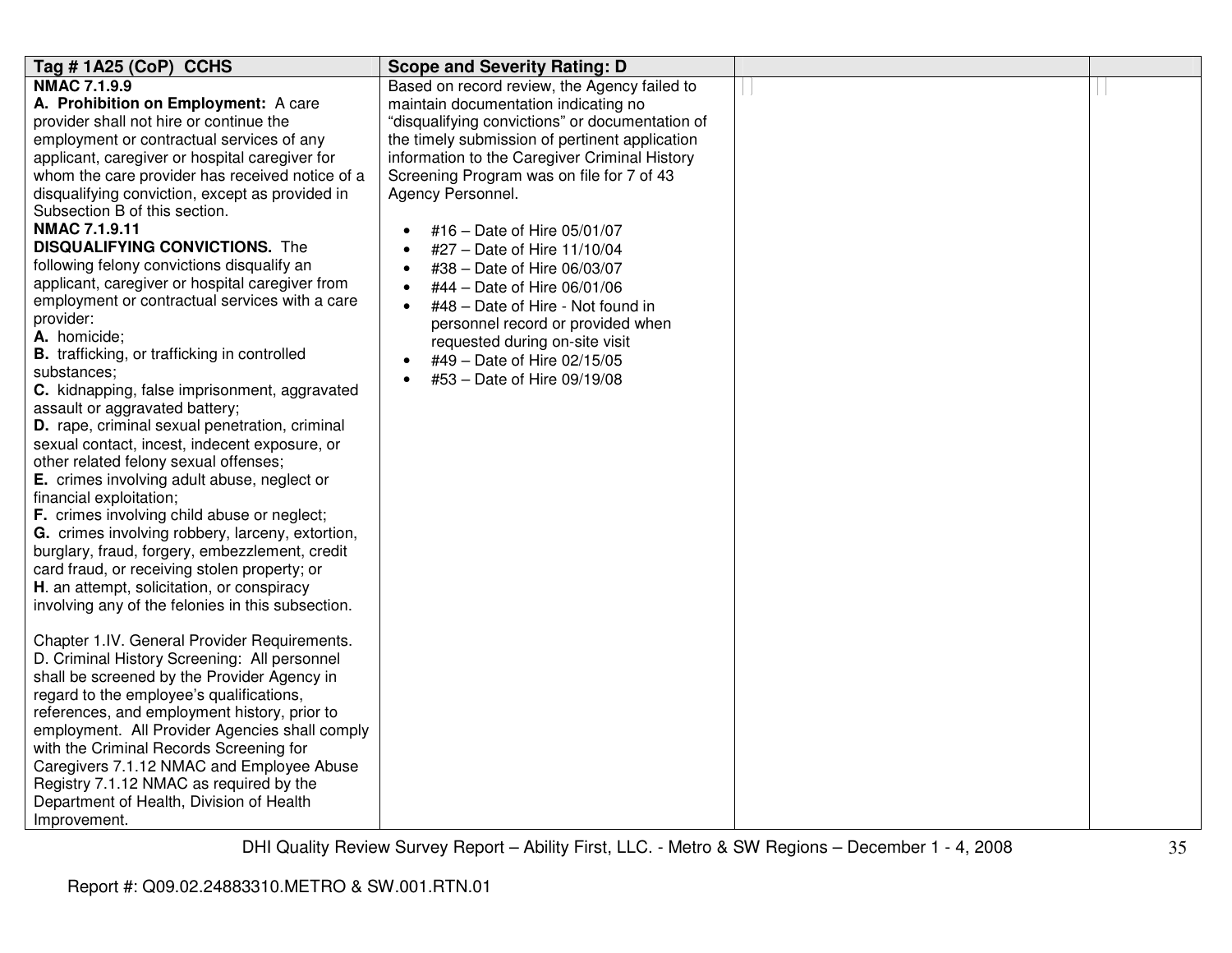| Tag #1A26 (CoP) COR / EAR                           | <b>Scope and Severity Rating: E</b>             |  |
|-----------------------------------------------------|-------------------------------------------------|--|
| NMAC 7.1.12.8                                       | Based on record review, the Agency failed to    |  |
| <b>REGISTRY ESTABLISHED; PROVIDER</b>               | maintain documentation in the employee's        |  |
| <b>INQUIRY REQUIRED:</b> Upon the effective date    | personnel records that evidenced inquiry to the |  |
| of this rule, the department has established and    | Employee Abuse Registry prior to employment     |  |
| maintains an accurate and complete electronic       | for 13 of 43 Agency Personnel.                  |  |
| registry that contains the name, date of birth,     |                                                 |  |
| address, social security number, and other          | • #16 - Date of Hire 05/01/07                   |  |
| appropriate identifying information of all persons  | • #17 - Date of Hire 03/01/06                   |  |
| who, while employed by a provider, have been        | • #18 – Date of Hire $12/03/06$                 |  |
| determined by the department, as a result of an     | • #21 – Date of Hire $06/01/06$                 |  |
| investigation of a complaint, to have engaged in    | • #23 - Date of Hire 03/01/06                   |  |
| a substantiated registry-referred incident of       | • #26 - Date of Hire 12/15/06                   |  |
| abuse, neglect or exploitation of a person          | • #28 – Date of Hire $08/16/06$                 |  |
| receiving care or services from a provider.         | • #31 – Date of Hire $01/01/06$                 |  |
| Additions and updates to the registry shall be      | • #33 - Date of Hire 06/05/07                   |  |
| posted no later than two (2) business days          | • #34 – Date of Hire $03/01/06$                 |  |
| following receipt. Only department staff            |                                                 |  |
| designated by the custodian may access,             | • #39 - Date of Hire 08/07/06                   |  |
| maintain and update the data in the registry.       | • #44 – Date of Hire $06/01/06$                 |  |
| Provider requirement to inquire of<br>А.            | • #56 - Date of Hire 04/04/07                   |  |
| registry. A provider, prior to employing or         |                                                 |  |
| contracting with an employee, shall inquire of the  |                                                 |  |
| registry whether the individual under               |                                                 |  |
| consideration for employment or contracting is      |                                                 |  |
| listed on the registry.                             |                                                 |  |
| <b>B.</b><br>Prohibited employment. A provider      |                                                 |  |
| may not employ or contract with an individual to    |                                                 |  |
| be an employee if the individual is listed on the   |                                                 |  |
| registry as having a substantiated registry-        |                                                 |  |
| referred incident of abuse, neglect or exploitation |                                                 |  |
| of a person receiving care or services from a       |                                                 |  |
| provider.                                           |                                                 |  |
| D.<br>Documentation of inquiry to registry.         |                                                 |  |
| The provider shall maintain documentation in the    |                                                 |  |
| employee's personnel or employment records          |                                                 |  |
| that evidences the fact that the provider made an   |                                                 |  |
| inquiry to the registry concerning that employee    |                                                 |  |
| prior to employment. Such documentation must        |                                                 |  |
| include evidence, based on the response to such     |                                                 |  |
| inquiry received from the custodian by the          |                                                 |  |
| provider, that the employee was not listed on the   |                                                 |  |
| registry as having a substantiated registry-        |                                                 |  |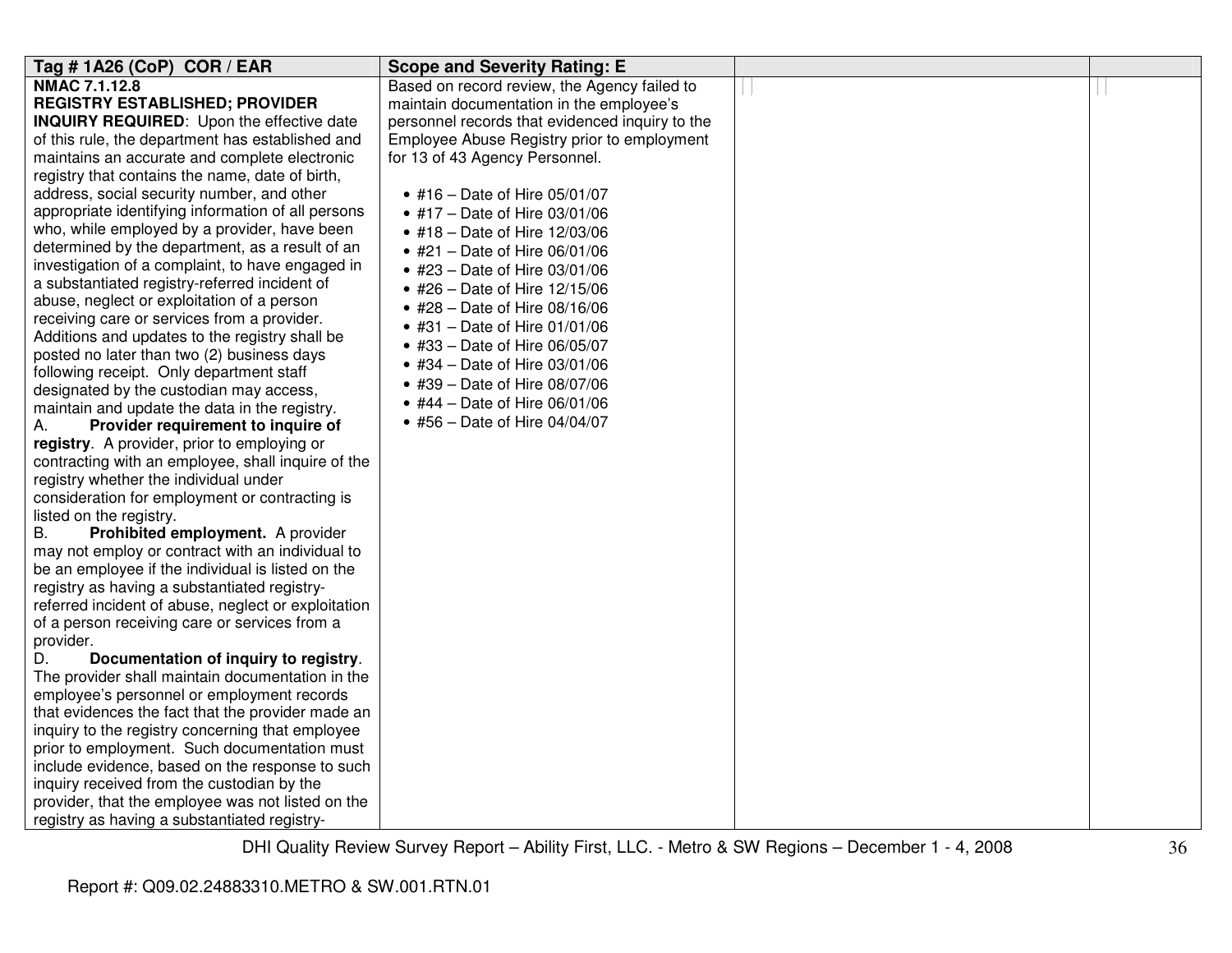referred incident of abuse, neglect or exploitation.<br>E. Doc E. **Documentation for other staff**. With respect to all employed or contracted individuals providing direct care who are licensed health care professionals or certified nurse aides, the provider shall maintain documentation reflecting the individual's current licensure as a health careprofessional or current certification as a nurse aide. **Chapter 1.IV.** General Provider Requirements. D. Criminal History Screening: All personnel shall be screened by the Provider Agency in regard to the employee's qualifications, references, and employment history, prior to employment. All Provider Agencies shall comply with the Criminal Records Screening for Caregivers 7.1.12 NMAC and Employee Abuse Registry 7.1.12 NMAC as required by the Department of Health, Division of Health Improvement.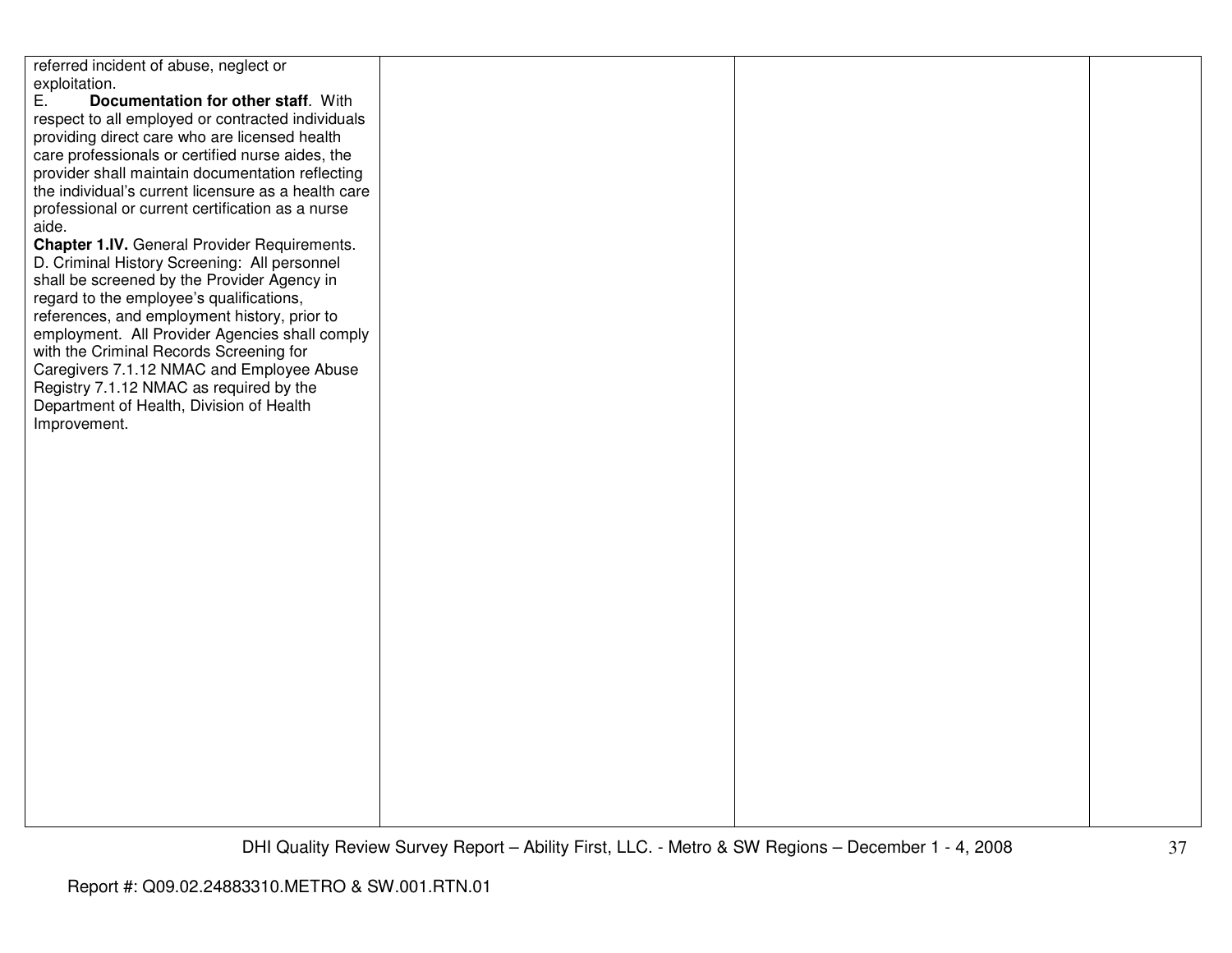| Tag #1A28 (CoP) Incident Mgt. System                                                  | <b>Scope &amp; Severity Rating: E</b>                              |  |
|---------------------------------------------------------------------------------------|--------------------------------------------------------------------|--|
| NMAC 7.1.13.10                                                                        | Based on record review and interview, the                          |  |
| <b>INCIDENT MANAGEMENT SYSTEM</b>                                                     | Agency failed to provide documentation verifying                   |  |
| <b>REQUIREMENTS:</b>                                                                  | completion of Incident Management Training for                     |  |
| A. General: All licensed health care facilities and                                   | 22 of 43 Agency Personnel.                                         |  |
| community based service providers shall                                               |                                                                    |  |
| establish and maintain an incident management                                         | • Abuse, Neglect & Exploitation (#18, 21, 23,                      |  |
| system, which emphasizes the principles of                                            | 26, 27, 28, 31, 33, 34, 35, 36, 37, 44, 45, 48,                    |  |
| prevention and staff involvement. The licensed                                        | 53, 55, 56 57 & 58)                                                |  |
| health care facility or community based service                                       |                                                                    |  |
| provider shall ensure that the incident                                               | When DSP were asked what two State Agencies                        |  |
| management system policies and procedures                                             | is suspected Abuse, Neglect and Exploitation                       |  |
| requires all employees to be competently trained                                      | reported; the following was reported:                              |  |
| to respond to, report, and document incidents in                                      |                                                                    |  |
| a timely and accurate manner.                                                         | • DSP #17 stated, "The Department of Human                         |  |
| D. Training Documentation: All licensed<br>health care facilities and community based | Services."                                                         |  |
| service providers shall prepare training                                              |                                                                    |  |
| documentation for each employee to include a                                          | • DSP #27 stated, "I would call the agency                         |  |
| signed statement indicating the date, time, and                                       | and DOH." When asked if there were any                             |  |
| place they received their incident management                                         | other agencies they would notify DSP #27<br>failed to mention APS. |  |
| reporting instruction. The licensed health care                                       |                                                                    |  |
| facility and community based service provider                                         | • DSP #29 stated, "The Department of                               |  |
| shall maintain documentation of an employee's                                         | Health." When asked if there were any other                        |  |
| training for a period of at least twelve (12)                                         | agencies they would notify DSP #29 failed to                       |  |
| months, or six (6) months after termination of an                                     | mention APS.                                                       |  |
| employee's employment. Training curricula shall                                       |                                                                    |  |
| be kept on the provider premises and made                                             |                                                                    |  |
| available on request by the department. Training                                      |                                                                    |  |
| documentation shall be made available                                                 |                                                                    |  |
| immediately upon a division representative's                                          |                                                                    |  |
| request. Failure to provide employee training                                         |                                                                    |  |
| documentation shall subject the licensed health                                       |                                                                    |  |
| care facility or community based service provider                                     |                                                                    |  |
| to the penalties provided for in this rule.                                           |                                                                    |  |
|                                                                                       |                                                                    |  |
|                                                                                       |                                                                    |  |
|                                                                                       |                                                                    |  |
|                                                                                       |                                                                    |  |
|                                                                                       |                                                                    |  |
|                                                                                       |                                                                    |  |
|                                                                                       |                                                                    |  |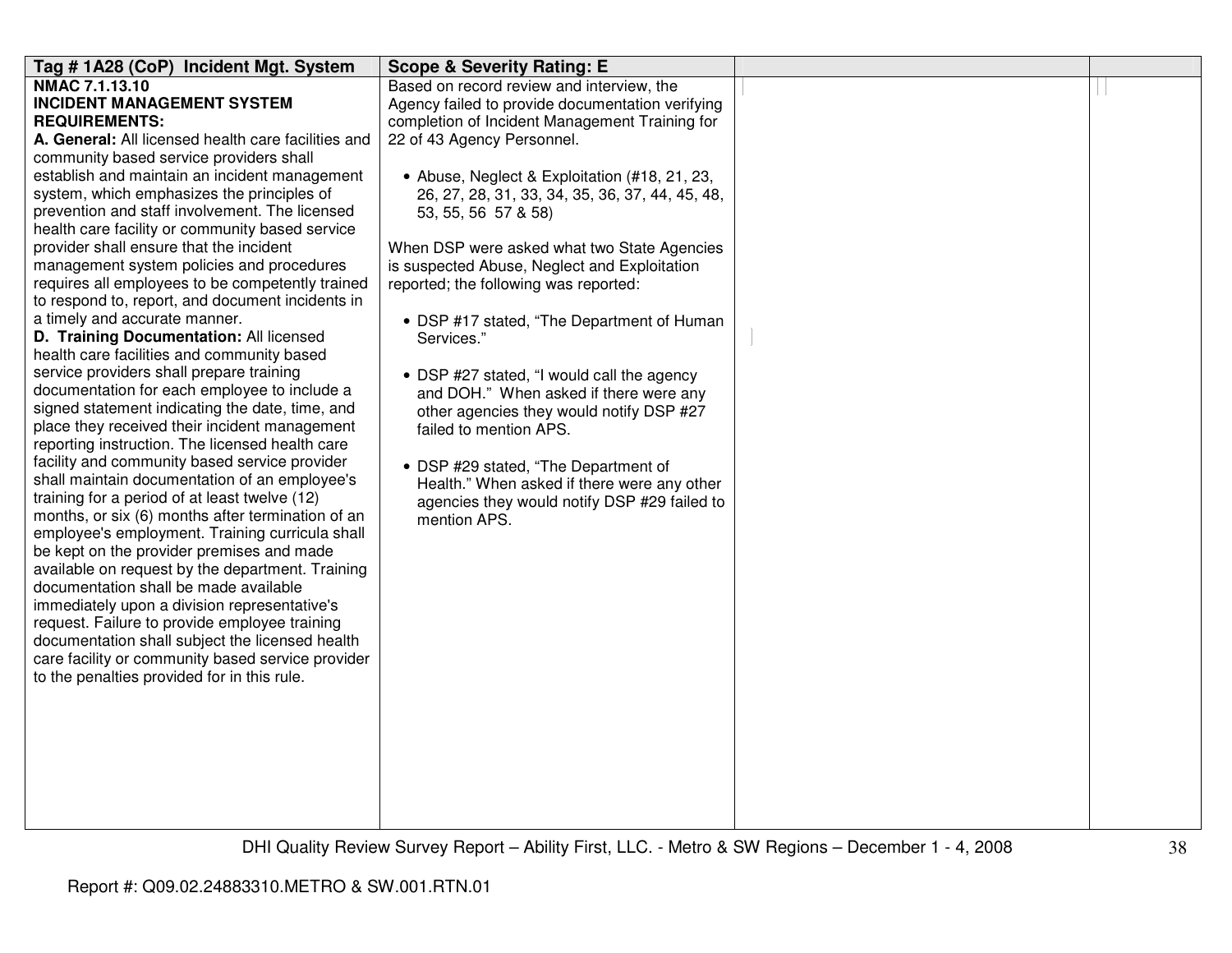| Tag #1A28 (CoP) Incident Mgt. System                      | <b>Scope &amp; Severity Rating: E</b>            |  |
|-----------------------------------------------------------|--------------------------------------------------|--|
| NMAC 7.1.13.10                                            | Based on record review, the Agency failed to     |  |
| <b>INCIDENT MANAGEMENT SYSTEM</b>                         | provide documentation indicating consumer,       |  |
| <b>REQUIREMENTS:</b>                                      | family members, or legal guardians had received  |  |
| <b>General: All licensed health care</b><br>А.            | an orientation packet including incident         |  |
| facilities and community based service providers          | management system policies and procedural        |  |
| shall establish and maintain an incident                  | information concerning the reporting of abuse,   |  |
| management system, which emphasizes the                   | neglect or exploitation for 9 of 15 individuals. |  |
| principles of prevention and staff involvement.           |                                                  |  |
| The licensed health care facility or community            | • Parent/Guardian Incident Management            |  |
| based service provider shall ensure that the              | (Abuse, Neglect & Exploitation) Training (#3,    |  |
| incident management system policies and                   | 4. 5, 7, 8, 9, 12, 13 & 15)                      |  |
| procedures requires all employees to be                   |                                                  |  |
| competently trained to respond to, report, and            |                                                  |  |
| document incidents in a timely and accurate               |                                                  |  |
| manner.<br><b>Consumer and Guardian Orientation</b><br>Е. |                                                  |  |
| Packet: Consumers, family members and legal               |                                                  |  |
| guardians shall be made aware of and have                 |                                                  |  |
| available immediate accessibility to the licensed         |                                                  |  |
| health care facility and community based service          |                                                  |  |
| provider incident reporting processes. The                |                                                  |  |
| licensed health care facility and community               |                                                  |  |
| based service provider shall provide consumers,           |                                                  |  |
| family members or legal guardians an orientation          |                                                  |  |
| packet to include incident management systems             |                                                  |  |
| policies and procedural information concerning            |                                                  |  |
| the reporting of abuse, neglect or                        |                                                  |  |
| misappropriation. The licensed health care                |                                                  |  |
| facility and community based service provider             |                                                  |  |
| shall include a signed statement indicating the           |                                                  |  |
| date, time, and place they received their                 |                                                  |  |
| orientation packet to be contained in the                 |                                                  |  |
| consumer's file. The appropriate consumer,                |                                                  |  |
| family member or legal guardian shall sign this at        |                                                  |  |
| the time of orientation.                                  |                                                  |  |
|                                                           |                                                  |  |
|                                                           |                                                  |  |
|                                                           |                                                  |  |
|                                                           |                                                  |  |
|                                                           |                                                  |  |
|                                                           |                                                  |  |
|                                                           |                                                  |  |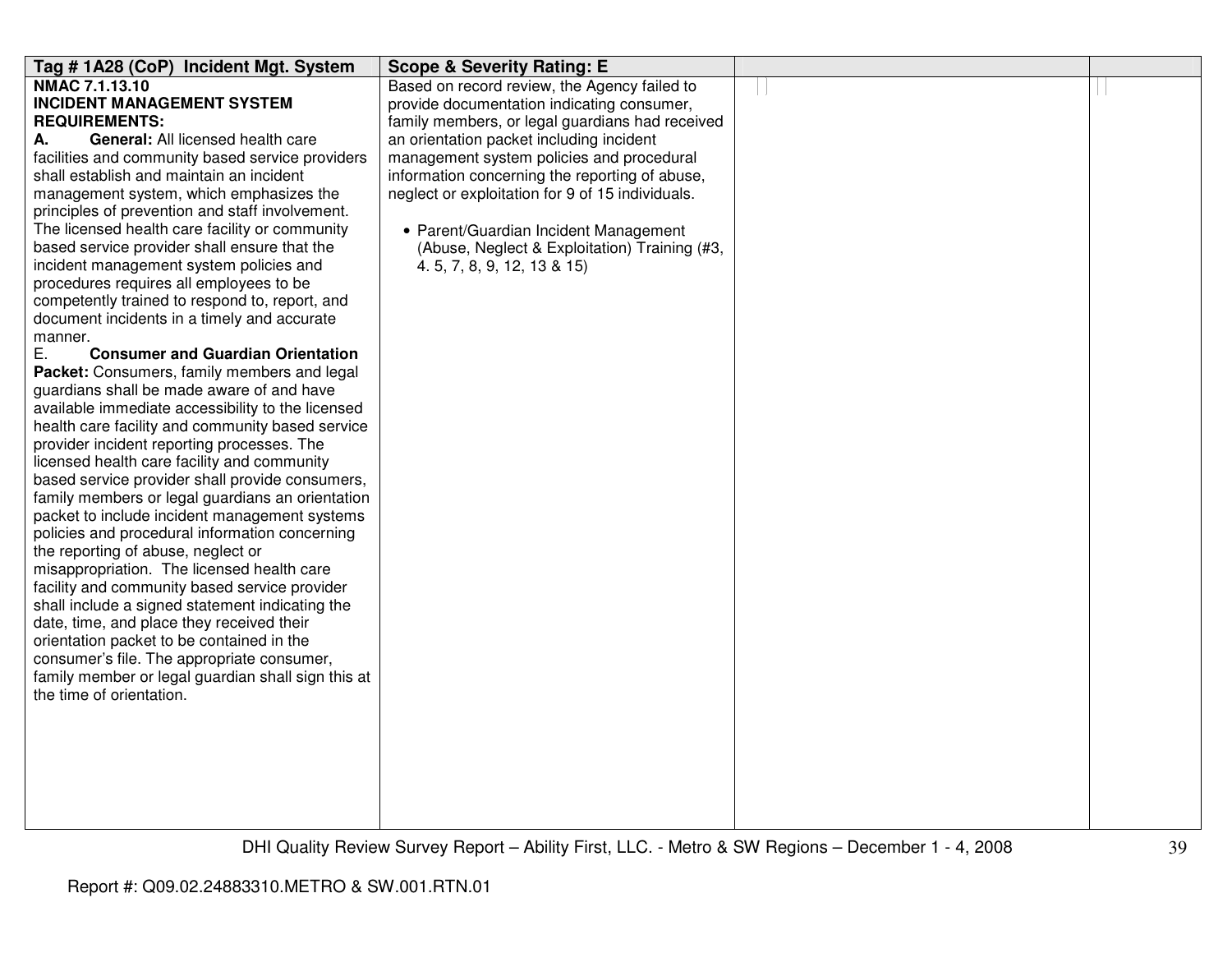| Tag #1A28 (CoP) Incident Mgt. System              | <b>Scope &amp; Severity Rating: E</b>           |  |
|---------------------------------------------------|-------------------------------------------------|--|
| <b>NMAC 7.1.13.10</b>                             | Based on observation, the Agency failed to post |  |
| <b>INCIDENT MANAGEMENT SYSTEM</b>                 | two (2) or more Incident Management             |  |
| <b>REQUIREMENTS:</b>                              | Information posters in a prominent public       |  |
| General: All licensed health care<br>А.           | location for 8 of 12 residences.                |  |
| facilities and community based service providers  |                                                 |  |
| shall establish and maintain an incident          | The following locations were identified:        |  |
| management system, which emphasizes the           |                                                 |  |
| principles of prevention and staff involvement.   | Residence of :                                  |  |
| The licensed health care facility or community    | • Individual #7, 8, 9, 10, 11, 12, 13 & 15      |  |
| based service provider shall ensure that the      |                                                 |  |
| incident management system policies and           |                                                 |  |
| procedures requires all employees to be           |                                                 |  |
| competently trained to respond to, report, and    |                                                 |  |
| document incidents in a timely and accurate       |                                                 |  |
| manner.                                           |                                                 |  |
| F.<br><b>Posting of Incident Management</b>       |                                                 |  |
| Information Poster: All licensed health care      |                                                 |  |
| facilities and community based service providers  |                                                 |  |
| shall post two (2) or more posters, to be         |                                                 |  |
| furnished by the division, in a prominent public  |                                                 |  |
| location which states all incident management     |                                                 |  |
| reporting procedures, including contact numbers   |                                                 |  |
| and Internet addresses. All licensed health care  |                                                 |  |
| facilities and community based service providers  |                                                 |  |
| operating sixty (60) or more beds shall post      |                                                 |  |
| three (3) or more posters, to be furnished by the |                                                 |  |
| division, in a prominent public location which    |                                                 |  |
| states all incident management reporting          |                                                 |  |
| procedures, including contact numbers and         |                                                 |  |
| Internet addresses. The posters shall be posted   |                                                 |  |
| where employees report each day and from          |                                                 |  |
| which the employees operate to carry out their    |                                                 |  |
| activities. Each licensed health care facility or |                                                 |  |
| community based service provider shall take       |                                                 |  |
| steps to insure that the notices are not altered, |                                                 |  |
| defaced, removed, or covered by other material.   |                                                 |  |
| [7.1.13.10 NMAC - N, 02/28/06]                    |                                                 |  |
|                                                   |                                                 |  |
|                                                   |                                                 |  |
|                                                   |                                                 |  |
|                                                   |                                                 |  |
|                                                   |                                                 |  |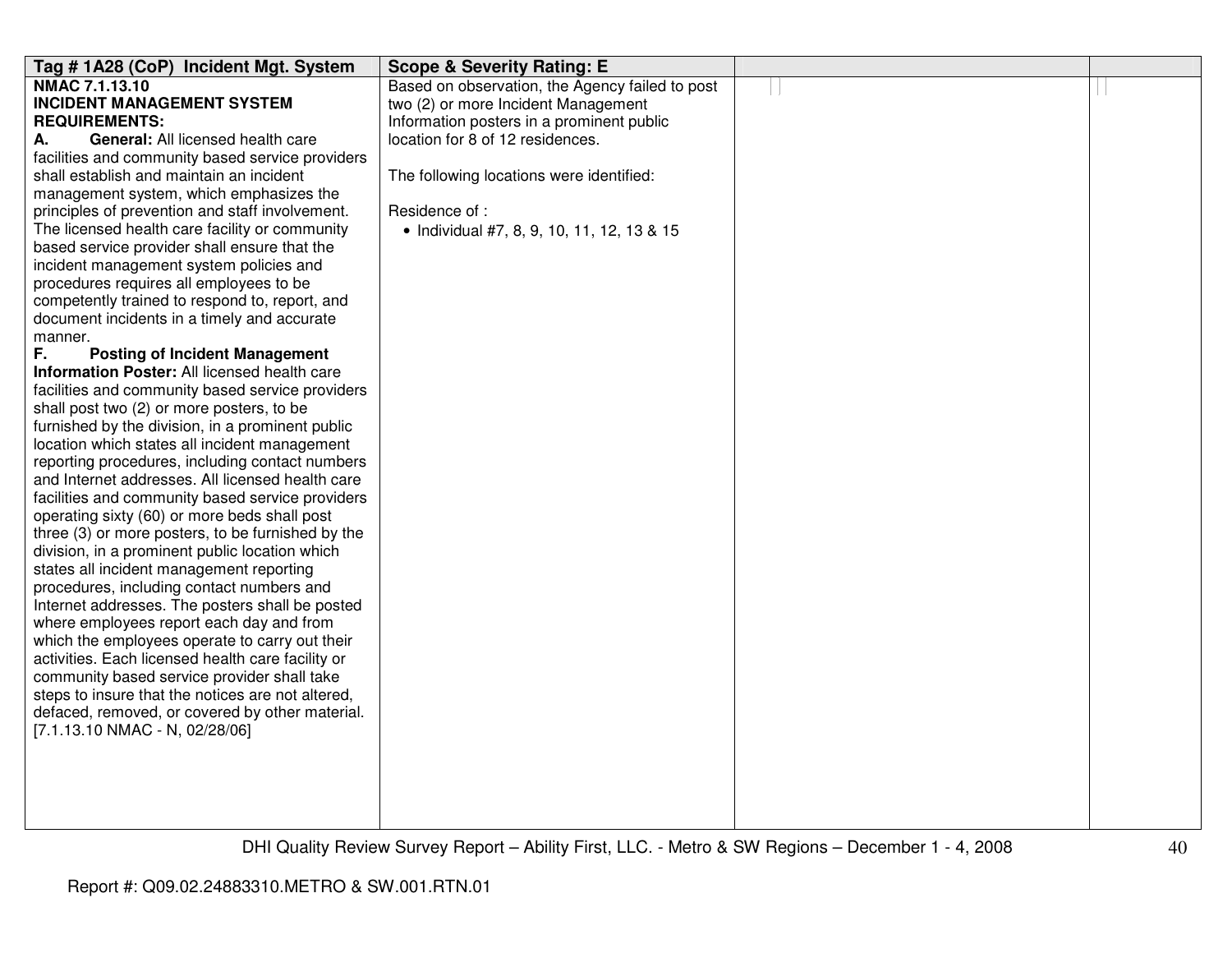| Tag #1A29 Complaints / Grievances                                                                                                                                                       | <b>Scope and Severity Rating: A</b>                                                      |  |
|-----------------------------------------------------------------------------------------------------------------------------------------------------------------------------------------|------------------------------------------------------------------------------------------|--|
| <b>NMAC 7.26.3.6</b>                                                                                                                                                                    | Based on record review, the Agency failed to                                             |  |
| These regulations set out rights that the<br>А.                                                                                                                                         | provide documentation that the complaint                                                 |  |
| department expects all providers of services to<br>individuals with developmental disabilities to                                                                                       | procedure had been made available to<br>individuals or their legal guardians for 1 of 15 |  |
| respect. These regulations are intended to                                                                                                                                              | individuals.                                                                             |  |
| complement the department's Client Complaint                                                                                                                                            |                                                                                          |  |
| Procedures (7 NMAC 26.4) [now 7.26.4 NMAC].                                                                                                                                             | • Grievance/Complaint Procedure (#7)                                                     |  |
| NMAC 7.26.3.13 Client Complaint Procedure<br>Available. A complainant may initiate a                                                                                                    |                                                                                          |  |
| complaint as provided in the client complaint<br>procedure to resolve complaints alleging that a                                                                                        |                                                                                          |  |
| service provider has violated a client's rights as<br>described in Section 10 [now 7.26.3.10 NMAC].                                                                                     |                                                                                          |  |
| The department will enforce remedies for<br>substantiated complaints of violation of a client's                                                                                         |                                                                                          |  |
| rights as provided in client complaint procedure.<br>[09/12/94; 01/15/97; Recompiled 10/31/01]                                                                                          |                                                                                          |  |
| NMAC 7.26.4.13 Complaint Process:                                                                                                                                                       |                                                                                          |  |
| A. (2). The service provider's complaint or<br>grievance procedure shall provide, at a<br>minimum, that: (a) the client is notified of the<br>service provider's complaint or grievance |                                                                                          |  |
| procedure                                                                                                                                                                               |                                                                                          |  |
|                                                                                                                                                                                         |                                                                                          |  |
|                                                                                                                                                                                         |                                                                                          |  |
|                                                                                                                                                                                         |                                                                                          |  |
|                                                                                                                                                                                         |                                                                                          |  |
|                                                                                                                                                                                         |                                                                                          |  |
|                                                                                                                                                                                         |                                                                                          |  |
|                                                                                                                                                                                         |                                                                                          |  |
|                                                                                                                                                                                         |                                                                                          |  |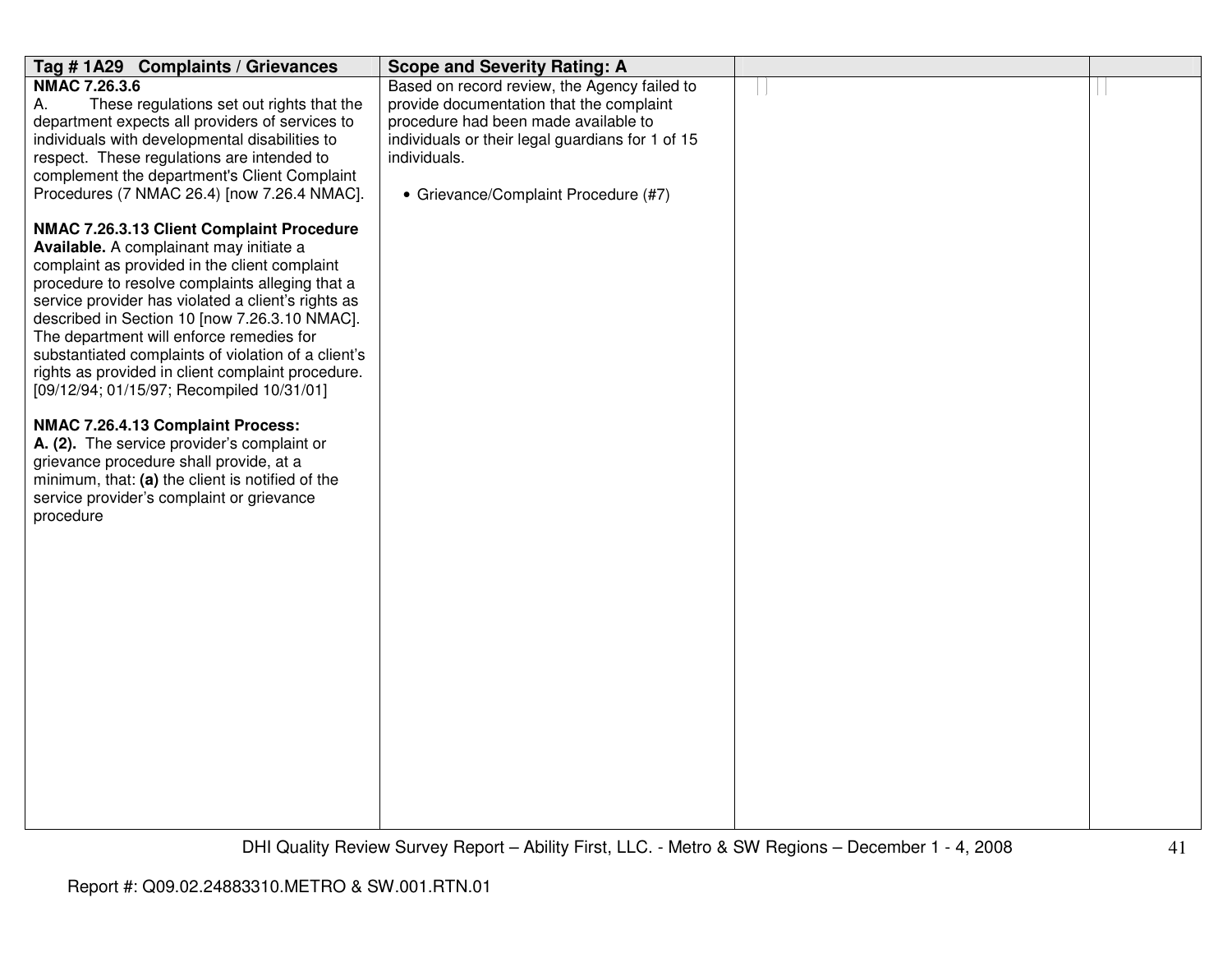| NMAC 7.26.3.11<br>Based on record review, the Agency failed to<br><b>RESTRICTIONS OR LIMITATION OF CLIENT'S</b><br>ensure the rights of Individuals was not restricted<br><b>RIGHTS:</b><br>or limited.<br>A. A service provider shall not restrict or limit a<br>client's rights except:<br>A review of Agency Individual files indicated 1 of<br>(1) where the restriction or limitation is<br>15 individuals required Human Rights<br>allowed in an emergency and is necessary to<br>Committee Approval for restrictions.<br>prevent imminent risk of physical harm to the |
|-------------------------------------------------------------------------------------------------------------------------------------------------------------------------------------------------------------------------------------------------------------------------------------------------------------------------------------------------------------------------------------------------------------------------------------------------------------------------------------------------------------------------------------------------------------------------------|
|                                                                                                                                                                                                                                                                                                                                                                                                                                                                                                                                                                               |
|                                                                                                                                                                                                                                                                                                                                                                                                                                                                                                                                                                               |
|                                                                                                                                                                                                                                                                                                                                                                                                                                                                                                                                                                               |
|                                                                                                                                                                                                                                                                                                                                                                                                                                                                                                                                                                               |
|                                                                                                                                                                                                                                                                                                                                                                                                                                                                                                                                                                               |
|                                                                                                                                                                                                                                                                                                                                                                                                                                                                                                                                                                               |
|                                                                                                                                                                                                                                                                                                                                                                                                                                                                                                                                                                               |
|                                                                                                                                                                                                                                                                                                                                                                                                                                                                                                                                                                               |
| client or another person; or<br>No documentation was found regarding Human                                                                                                                                                                                                                                                                                                                                                                                                                                                                                                    |
| (2) where the interdisciplinary team<br>Rights Approval for the following:                                                                                                                                                                                                                                                                                                                                                                                                                                                                                                    |
| has determined that the client's limited capacity                                                                                                                                                                                                                                                                                                                                                                                                                                                                                                                             |
| to exercise the right threatens his or her physical<br>• PRN Psychotropic Medications - Lorazepam                                                                                                                                                                                                                                                                                                                                                                                                                                                                             |
| safety; or<br>(#1)                                                                                                                                                                                                                                                                                                                                                                                                                                                                                                                                                            |
| as provided for in Section 10.1.14<br>(3)<br>• Locked cabinets and refrigerator to restrict                                                                                                                                                                                                                                                                                                                                                                                                                                                                                   |
| [now Subsection N of 7.26.3.10 NMAC].<br>access to foods (#1)                                                                                                                                                                                                                                                                                                                                                                                                                                                                                                                 |
| B. Any emergency intervention to prevent                                                                                                                                                                                                                                                                                                                                                                                                                                                                                                                                      |
| physical harm shall be reasonable to prevent                                                                                                                                                                                                                                                                                                                                                                                                                                                                                                                                  |
| harm, shall be the least restrictive intervention                                                                                                                                                                                                                                                                                                                                                                                                                                                                                                                             |
| necessary to meet the emergency, shall be                                                                                                                                                                                                                                                                                                                                                                                                                                                                                                                                     |
| allowed no longer than necessary and shall be                                                                                                                                                                                                                                                                                                                                                                                                                                                                                                                                 |
| subject to interdisciplinary team (IDT) review.                                                                                                                                                                                                                                                                                                                                                                                                                                                                                                                               |
| The IDT upon completion of its review may refer                                                                                                                                                                                                                                                                                                                                                                                                                                                                                                                               |
| its findings to the office of quality assurance.                                                                                                                                                                                                                                                                                                                                                                                                                                                                                                                              |
| The emergency intervention may be subject to                                                                                                                                                                                                                                                                                                                                                                                                                                                                                                                                  |
| review by the service provider's behavioral                                                                                                                                                                                                                                                                                                                                                                                                                                                                                                                                   |
| support committee or human rights committee in                                                                                                                                                                                                                                                                                                                                                                                                                                                                                                                                |
| accordance with the behavioral support policies                                                                                                                                                                                                                                                                                                                                                                                                                                                                                                                               |
| or other department regulation or policy.                                                                                                                                                                                                                                                                                                                                                                                                                                                                                                                                     |
| C. The service provider may adopt reasonable                                                                                                                                                                                                                                                                                                                                                                                                                                                                                                                                  |
| program policies of general applicability to                                                                                                                                                                                                                                                                                                                                                                                                                                                                                                                                  |
| clients served by that service provider that do                                                                                                                                                                                                                                                                                                                                                                                                                                                                                                                               |
| not violate client rights.                                                                                                                                                                                                                                                                                                                                                                                                                                                                                                                                                    |
| [09/12/94; 01/15/97; Recompiled 10/31/01]                                                                                                                                                                                                                                                                                                                                                                                                                                                                                                                                     |
|                                                                                                                                                                                                                                                                                                                                                                                                                                                                                                                                                                               |
|                                                                                                                                                                                                                                                                                                                                                                                                                                                                                                                                                                               |
|                                                                                                                                                                                                                                                                                                                                                                                                                                                                                                                                                                               |
|                                                                                                                                                                                                                                                                                                                                                                                                                                                                                                                                                                               |
|                                                                                                                                                                                                                                                                                                                                                                                                                                                                                                                                                                               |
|                                                                                                                                                                                                                                                                                                                                                                                                                                                                                                                                                                               |
|                                                                                                                                                                                                                                                                                                                                                                                                                                                                                                                                                                               |
|                                                                                                                                                                                                                                                                                                                                                                                                                                                                                                                                                                               |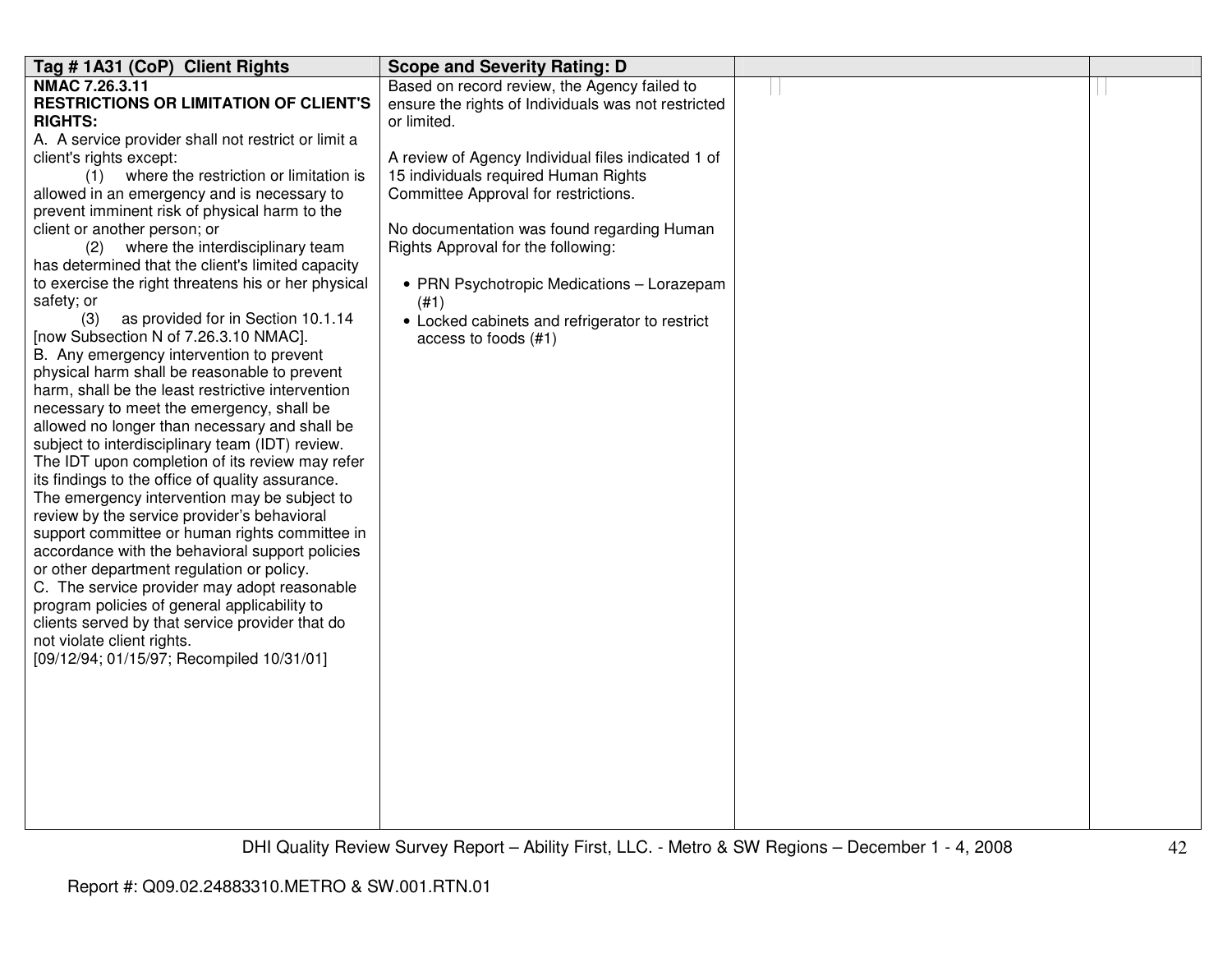| Tag #1A32 (CoP) ISP Implementation                                      | <b>Scope and Severity Rating: D</b>               |  |
|-------------------------------------------------------------------------|---------------------------------------------------|--|
| NMAC 7.26.5.16.C and D                                                  | Based on record review, the Agency failed to      |  |
| Development of the ISP. Implementation of                               | implement the ISP according to the timelines      |  |
| the ISP. The ISP shall be implemented                                   | determined by the IDT and as specified in the     |  |
| according to the timelines determined by the IDT                        | ISP for each stated desired outcomes and action   |  |
| and as specified in the ISP for each stated                             | plan for 1 of 15 individuals.                     |  |
| desired outcomes and action plan.                                       |                                                   |  |
|                                                                         | Per Individual's ISP the following was found with |  |
| C.<br>The IDT shall review and discuss                                  | regards to the implementation of ISP Outcomes:    |  |
| information and recommendations with the                                |                                                   |  |
| individual, with the goal of supporting the                             | <b>Community Living Data Collection/Data</b>      |  |
| individual in attaining desired outcomes. The                           | Tracking/Progress with regards to ISP             |  |
| IDT develops an ISP based upon the individual's                         | Outcomes:                                         |  |
| personal vision statement, strengths, needs,                            | • None found 10/2008 (Individual #4)              |  |
| interests and preferences. The ISP is a dynamic                         |                                                   |  |
| document, revised periodically, as needed, and                          |                                                   |  |
| amended to reflect progress towards personal                            |                                                   |  |
| goals and achievements consistent with the                              |                                                   |  |
| individual's future vision. This regulation is                          |                                                   |  |
| consistent with standards established for                               |                                                   |  |
| individual plan development as set forth by the                         |                                                   |  |
| commission on the accreditation of rehabilitation                       |                                                   |  |
| facilities (CARF) and/or other program                                  |                                                   |  |
| accreditation approved and adopted by the                               |                                                   |  |
| developmental disabilities division and the                             |                                                   |  |
| department of health. It is the policy of the                           |                                                   |  |
| developmental disabilities division (DDD), that to                      |                                                   |  |
| the extent permitted by funding, each individual                        |                                                   |  |
| receive supports and services that will assist and                      |                                                   |  |
| encourage independence and productivity in the                          |                                                   |  |
| community and attempt to prevent regression or                          |                                                   |  |
| loss of current capabilities. Services and                              |                                                   |  |
| supports include specialized and/or generic                             |                                                   |  |
| services, training, education and/or treatment as                       |                                                   |  |
| determined by the IDT and documented in the                             |                                                   |  |
| ISP.                                                                    |                                                   |  |
| D. The intent is to provide choice and obtain                           |                                                   |  |
| opportunities for individuals to live, work and                         |                                                   |  |
| play with full participation in their communities.                      |                                                   |  |
| The following principles provide direction and                          |                                                   |  |
| purpose in planning for individuals with<br>developmental disabilities. |                                                   |  |
|                                                                         |                                                   |  |
| [05/03/94; 01/15/97; Recompiled 10/31/01]                               |                                                   |  |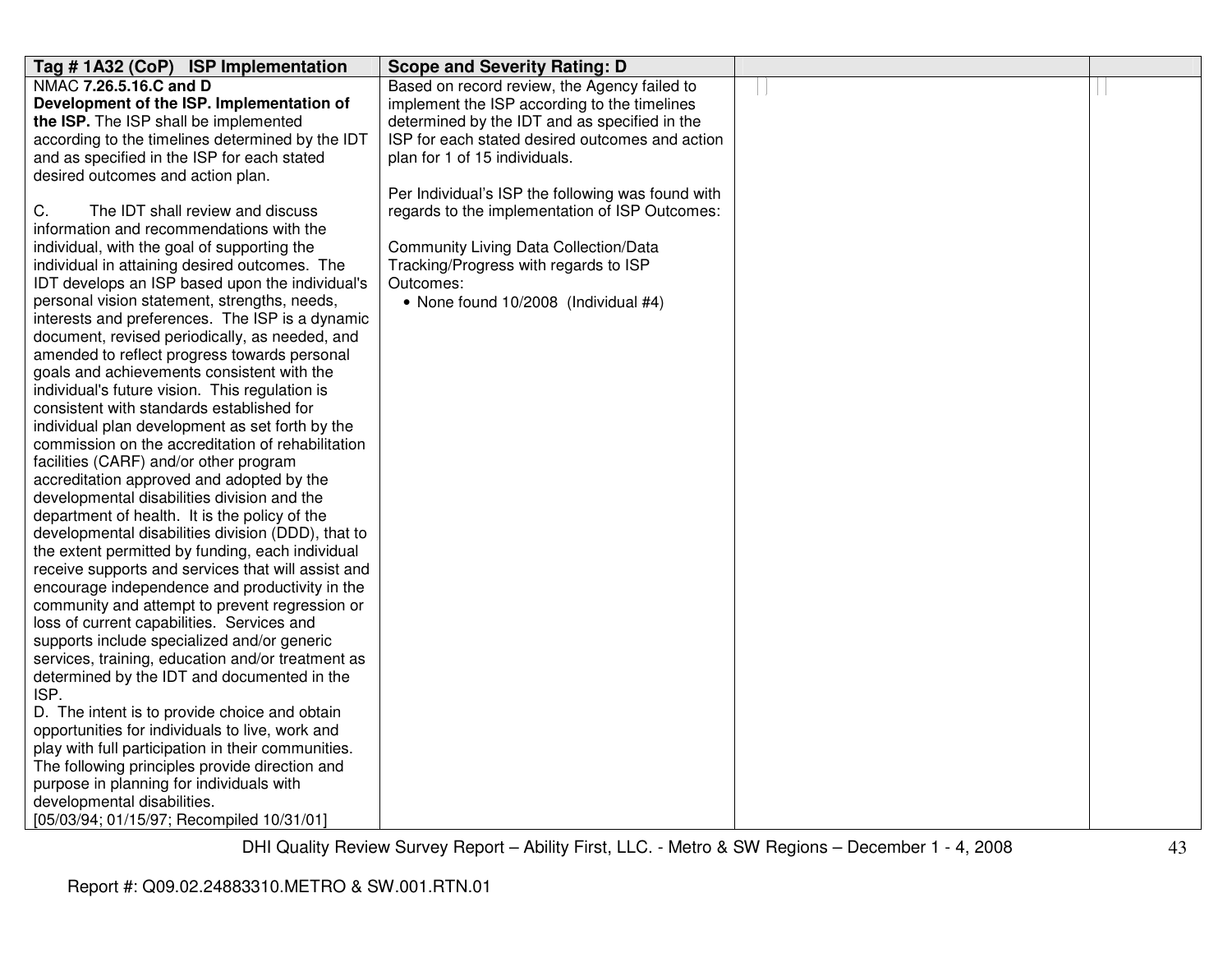| Tag #1A36 SC Training                                 | <b>Scope and Severity Rating: A</b>             |  |
|-------------------------------------------------------|-------------------------------------------------|--|
| Developmental Disabilities (DD) Waiver Service        | Based on record review, the Agency failed to    |  |
| Standards effective 4/1/2007                          | ensure that Orientation and Training            |  |
| <b>CHAPTER 1 IV. GENERAL REQUIREMENTS</b>             | requirements were met for 1 of 4 Service        |  |
| FOR PROVIDER AGENCY SERVICE                           | Coordinators.                                   |  |
| <b>PERSONNEL:</b> The objective of this section is to |                                                 |  |
| establish personnel standards for DD Medicaid         | Review of Service Coordinators training records |  |
| Waiver Provider Agencies for the following            | found no evidence of the following required     |  |
| services: Community Living Supports,                  | DOH/DDSD trainings being completed:             |  |
| Community Inclusion Services, Respite,                |                                                 |  |
| Substitute Care and Personal Support                  | ISP Critique (SC #55)<br>$\bullet$              |  |
| Companion Services. These standards apply to          |                                                 |  |
| all personnel who provide services, whether           | Sexuality for People with Developmental         |  |
| directly employed or subcontracting with the          | Disabilities (SC #55)                           |  |
| Provider Agency. Additional personnel                 |                                                 |  |
| requirements and qualifications may be                |                                                 |  |
| applicable for specific service standards.            |                                                 |  |
| <b>Orientation and Training Requirements:</b><br>C.   |                                                 |  |
| Orientation and training for direct support           |                                                 |  |
| staff and his or her supervisors shall comply         |                                                 |  |
| with the DDSD/DOH Policy Governing the                |                                                 |  |
| Training Requirements for Direct Support              |                                                 |  |
| <b>Staff and Internal Service Coordinators</b>        |                                                 |  |
| Serving Individuals with Developmental                |                                                 |  |
| Disabilities to include the following:                |                                                 |  |
| Each new employee shall receive<br>(1)                |                                                 |  |
| appropriate orientation, including but not            |                                                 |  |
| limited to, all policies relating to fire             |                                                 |  |
| prevention, accident prevention, incident             |                                                 |  |
| management and reporting, and emergency               |                                                 |  |
| procedures; and                                       |                                                 |  |
|                                                       |                                                 |  |
|                                                       |                                                 |  |
|                                                       |                                                 |  |
|                                                       |                                                 |  |
|                                                       |                                                 |  |
|                                                       |                                                 |  |
|                                                       |                                                 |  |
|                                                       |                                                 |  |
|                                                       |                                                 |  |
|                                                       |                                                 |  |
|                                                       |                                                 |  |
|                                                       |                                                 |  |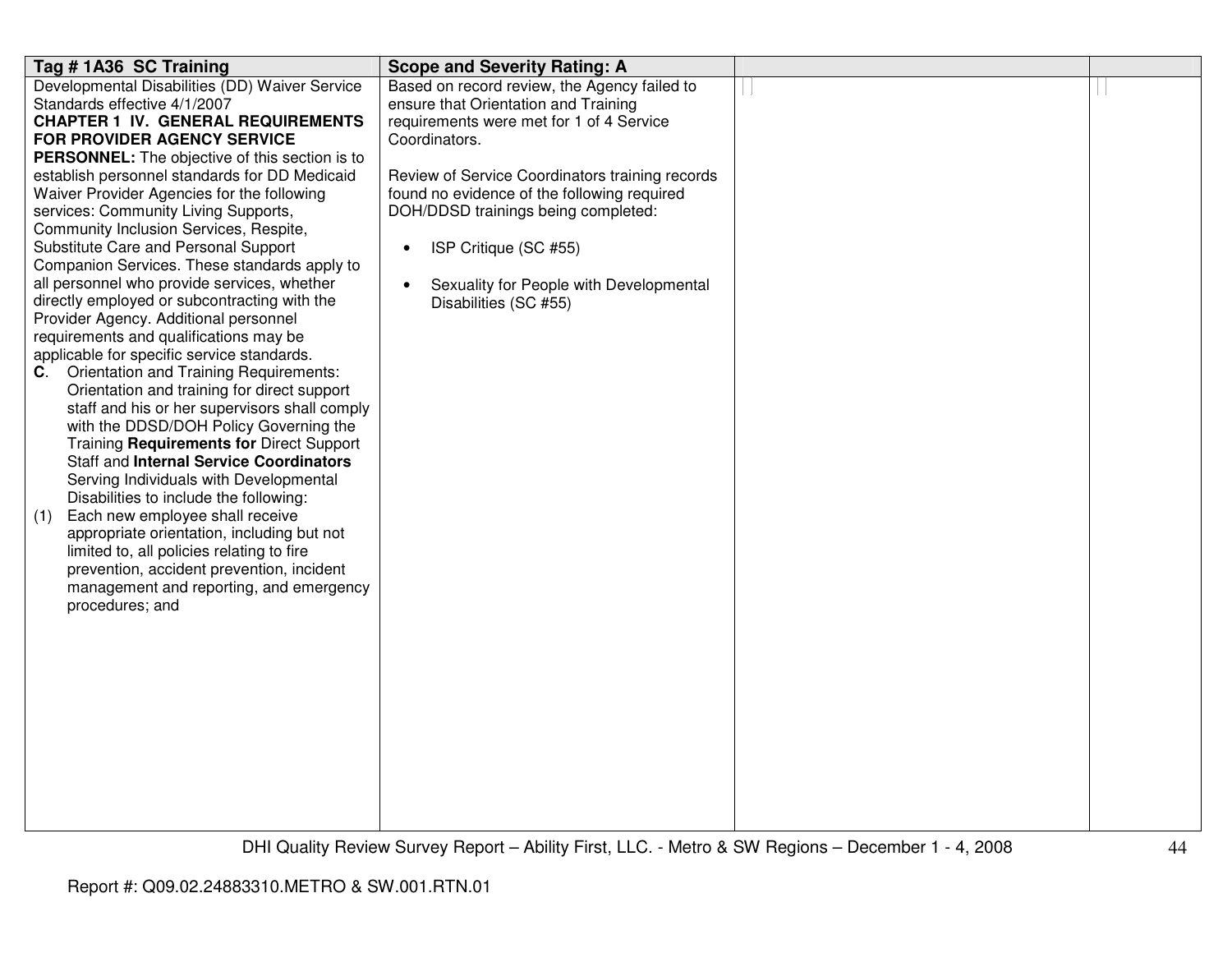| Tag # 1A37 Individual Specific Training                                         | <b>Scope and Severity Rating: F</b>              |  |
|---------------------------------------------------------------------------------|--------------------------------------------------|--|
| Developmental Disabilities (DD) Waiver Service                                  | Based on record review, the Agency failed to     |  |
| Standards effective 4/1/2007                                                    | ensure that Individual Specific Training         |  |
| <b>CHAPTER 1 IV. GENERAL REQUIREMENTS</b>                                       | requirements were met for 40 of 43 Agency        |  |
| <b>FOR PROVIDER AGENCY SERVICE</b>                                              | Personnel.                                       |  |
| PERSONNEL: The objective of this section is to                                  |                                                  |  |
| establish personnel standards for DD Medicaid                                   | • Individual Specific Training (#16, 17, 18, 19, |  |
| Waiver Provider Agencies for the following                                      | 20, 21, 22, 23, 24, 25, 26, 28, 29, 30, 31, 32,  |  |
| services: Community Living Supports,                                            | 33, 34, 35, 36, 37, 38, 39, 40, 41, 42, 43, 44,  |  |
| Community Inclusion Services, Respite,                                          | 46, 47, 48, 49, 50, 51, 52, 53, 54, 55, 57 &     |  |
| Substitute Care and Personal Support                                            | 58)                                              |  |
| Companion Services. These standards apply to                                    |                                                  |  |
| all personnel who provide services, whether                                     |                                                  |  |
| directly employed or subcontracting with the                                    |                                                  |  |
| Provider Agency. Additional personnel<br>requirements and qualifications may be |                                                  |  |
| applicable for specific service standards.                                      |                                                  |  |
|                                                                                 |                                                  |  |
| Orientation and Training Requirements:<br>C.                                    |                                                  |  |
| Orientation and training for direct support                                     |                                                  |  |
| staff and his or her supervisors shall comply                                   |                                                  |  |
| with the DDSD/DOH Policy Governing the                                          |                                                  |  |
| <b>Training Requirements for Direct Support</b>                                 |                                                  |  |
| <b>Staff and Internal Service Coordinators</b>                                  |                                                  |  |
| Serving Individuals with Developmental                                          |                                                  |  |
| Disabilities to include the following:                                          |                                                  |  |
| Individual-specific training for each<br>(2)                                    |                                                  |  |
| individual under his or her direct care, as                                     |                                                  |  |
| described in the individual service plan,                                       |                                                  |  |
| prior to working alone with the individual.                                     |                                                  |  |
|                                                                                 |                                                  |  |
|                                                                                 |                                                  |  |
|                                                                                 |                                                  |  |
|                                                                                 |                                                  |  |
|                                                                                 |                                                  |  |
|                                                                                 |                                                  |  |
|                                                                                 |                                                  |  |
|                                                                                 |                                                  |  |
|                                                                                 |                                                  |  |
|                                                                                 |                                                  |  |
|                                                                                 |                                                  |  |
|                                                                                 |                                                  |  |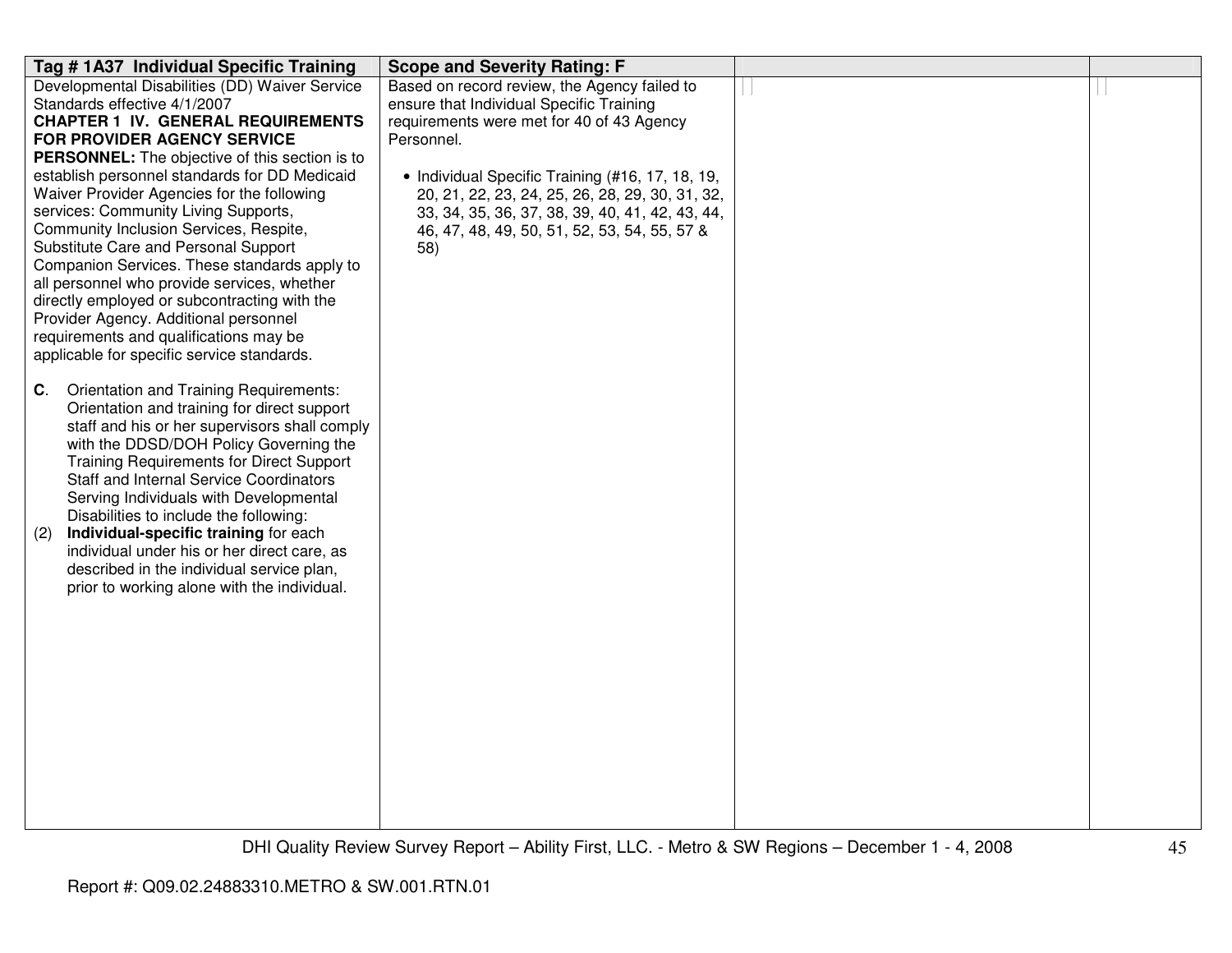| TAG 6L01 - Independent Living Definition                                                     | <b>Scope and Severity Rating: D</b>                        |  |
|----------------------------------------------------------------------------------------------|------------------------------------------------------------|--|
| Developmental Disabilities (DD) Waiver Service                                               | Based on record review and interview the                   |  |
| Standards effective 4/1/2007                                                                 | agency failed to provide services which included           |  |
|                                                                                              | 24-hour on-site response capability to meet an             |  |
| <b>CHAPTER 6. I. COMMUNITY LIVING</b>                                                        | individual's scheduled or unpredictable needs for          |  |
| <b>SERVICES:</b> Community Living services are                                               | 1 of 3 people in Independent Living.                       |  |
| individually tailored supports that assist                                                   |                                                            |  |
| individuals with the acquisition, retention, or                                              | Evidence found during record review indicated              |  |
| improvement of skills related to living                                                      | that the Individual #3 had not received                    |  |
| independently in the community. The objective                                                | Independent Living Services from 10/22/08-<br>12/03/08.    |  |
| of these standards is to establish requirements<br>for DD Medicaid Waiver agencies providing |                                                            |  |
| services through Community Living Services                                                   | When Individual #3 was asked if she was happy              |  |
| Programs. This standard is applicable to                                                     | with the services provided by Ability First the            |  |
| individuals, organizations or legal entities that                                            | individual stated, "No, I have not had any staff           |  |
| provide Community Living Services. Community                                                 | for over a month and I was not happy with the              |  |
| Living Services consists of three types of living                                            | staff I had before because she was always late.            |  |
| arrangements:                                                                                | When my other staff stopped working with me I              |  |
|                                                                                              | had requested different hours, but the agency              |  |
| A. Independent Living Services are designed                                                  | told me they were having a hard time trying to             |  |
| to increase or maintain the individual's skills and                                          | find someone to work those hours. At this point,           |  |
| independence and promote self-advocacy.                                                      | I just need a staff member and don't care when             |  |
| Independent Living Services are for people who                                               | they come. I have issues with skin break down              |  |
| need less than 24-hour staff support per day.                                                | and feel I need staff at least once a week to do           |  |
| Independent Living supports are only provided in                                             | skin checks, since I can't."                               |  |
| the individual's home or family home in the                                                  |                                                            |  |
| community. Services include 24-hour on-site                                                  | When the Individual's Services Coordinator                 |  |
| response capability to meet an individual's                                                  | (#55) was asked about what had been reported               |  |
| scheduled or unpredictable needs.                                                            | by the individual, #55 stated, "It has been at             |  |
|                                                                                              | least a month that Individual #3 has not had               |  |
|                                                                                              | staff. Individual #3 is asking for specific hours          |  |
|                                                                                              | and we are having a hard time staffing her. A              |  |
|                                                                                              | couple of staff members have read her book, but            |  |
|                                                                                              | they are unable to work the hours Individual #3            |  |
|                                                                                              | wants. We should have her staffed in a few                 |  |
|                                                                                              | weeks though because there is a staff member               |  |
|                                                                                              | that is willing to work the hours Individual #3            |  |
|                                                                                              | wants, but currently she is working with<br>someone else." |  |
|                                                                                              |                                                            |  |
|                                                                                              |                                                            |  |
|                                                                                              |                                                            |  |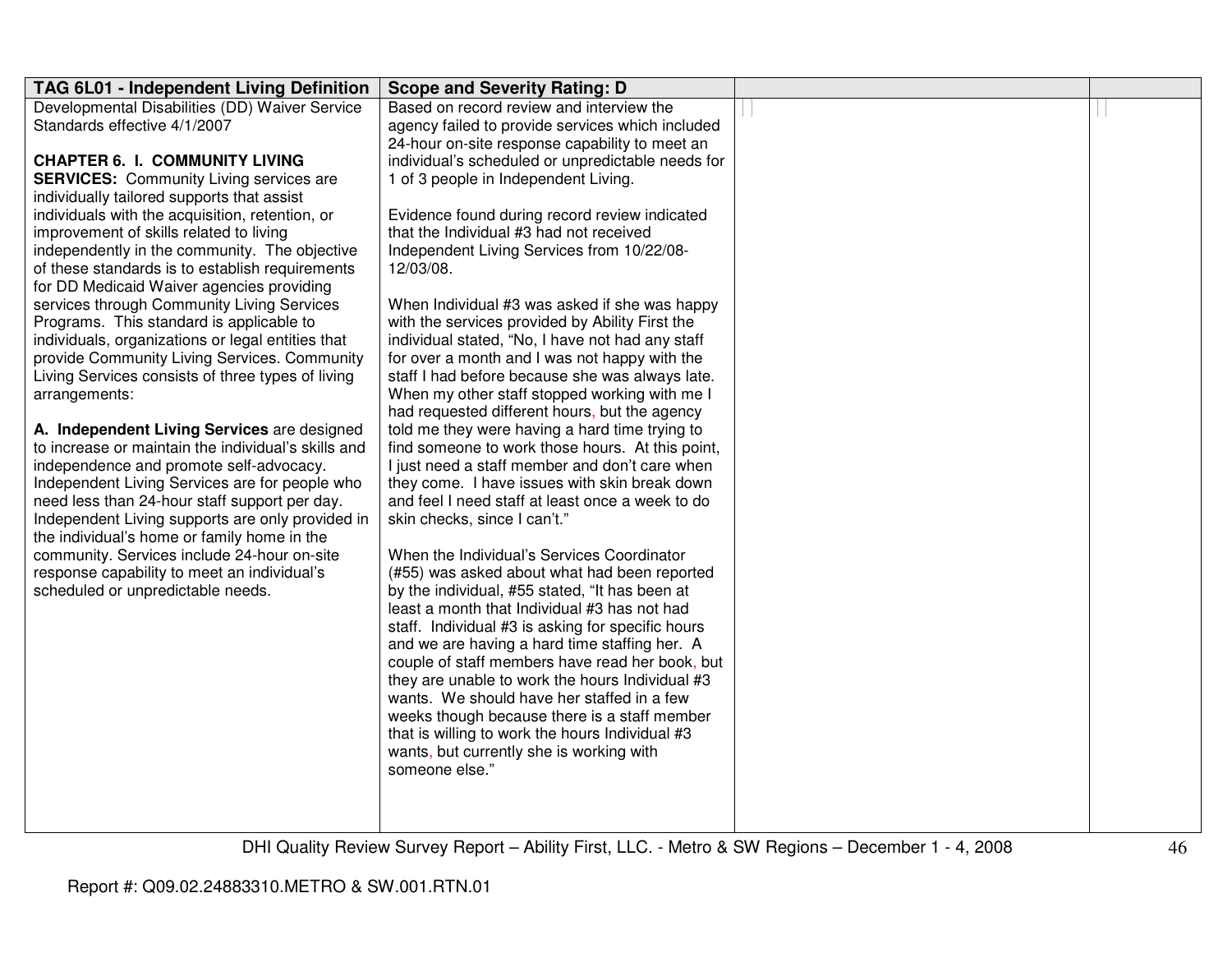| Tag # 6L06 (CoP) - FL Requirements                                                           | <b>Scope and Severity Rating: E</b>            |  |
|----------------------------------------------------------------------------------------------|------------------------------------------------|--|
| Developmental Disabilities (DD) Waiver Service                                               | Based on record review, the Agency failed      |  |
| Standards effective 4/1/2007CHAPTER 6. III.                                                  | complete all DDSD requirements for approval of |  |
| REQUIREMENTS UNIQUE TO FAMILY LIVING                                                         | each Family Living Provider for 3 of 12        |  |
| <b>SERVICES</b><br>B. Home Studies. The Family Living Services                               | individuals.                                   |  |
| Provider Agency shall complete all DDSD                                                      | • DDSD Approval for Subcontractor (#1)         |  |
| requirements for approval of each direct support                                             |                                                |  |
| provider, including completion of an approved                                                | • Family Living (Annual Update) Home Study     |  |
| home study and training prior to placement. After                                            | (#1)                                           |  |
| the initial home study, an updated home study                                                |                                                |  |
| shall be completed annually. The home study                                                  | • Current Family Living Contract (#1, 10 & 14) |  |
| must also be updated each time there is a<br>change in family composition or when the family |                                                |  |
| moves to a new home. The content and                                                         |                                                |  |
| procedures used by the Provider Agency to                                                    |                                                |  |
| conduct home studies shall be approved by                                                    |                                                |  |
| DDSD.                                                                                        |                                                |  |
|                                                                                              |                                                |  |
|                                                                                              |                                                |  |
|                                                                                              |                                                |  |
|                                                                                              |                                                |  |
|                                                                                              |                                                |  |
|                                                                                              |                                                |  |
|                                                                                              |                                                |  |
|                                                                                              |                                                |  |
|                                                                                              |                                                |  |
|                                                                                              |                                                |  |
|                                                                                              |                                                |  |
|                                                                                              |                                                |  |
|                                                                                              |                                                |  |
|                                                                                              |                                                |  |
|                                                                                              |                                                |  |
|                                                                                              |                                                |  |
|                                                                                              |                                                |  |
|                                                                                              |                                                |  |
|                                                                                              |                                                |  |
|                                                                                              |                                                |  |
|                                                                                              |                                                |  |
|                                                                                              |                                                |  |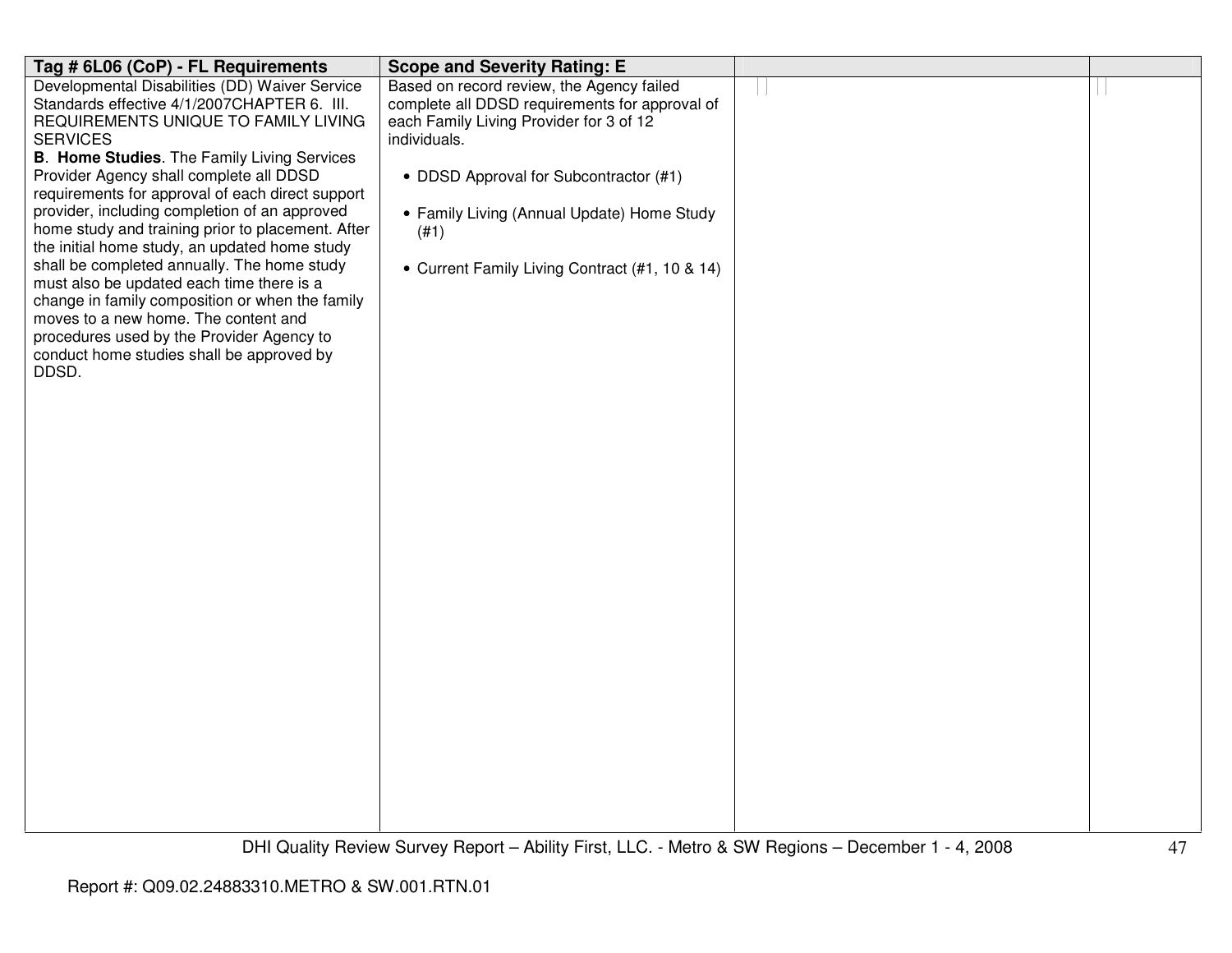| Tag # 6L13 (CoP) - CL Healthcare Reqts.                              | <b>Scope and Severity Rating: E</b>              |  |
|----------------------------------------------------------------------|--------------------------------------------------|--|
| Developmental Disabilities (DD) Waiver Service                       | Based on record review, the Agency failed to     |  |
| Standards effective 4/1/2007                                         | provide documentation of annual physical         |  |
| <b>CHAPTER 6. VI. GENERAL REQUIREMENTS</b>                           | examinations and/or other examinations as        |  |
| <b>FOR COMMUNITY LIVING</b>                                          | specified by a licensed physician for 4 of 15    |  |
| G. Health Care Requirements for                                      | individuals receiving Community Living Services. |  |
| <b>Community Living Services.</b>                                    |                                                  |  |
| (1) The Community Living Service providers                           | • Vision Exam (#10) (wears glasses)              |  |
| shall ensure completion of a HAT for each                            |                                                  |  |
| individual receiving this service. The HAT shall                     | • Pap smear (#3) (per ISP, exam is to be         |  |
| be completed 2 weeks prior to the annual ISP                         | complete with the annual history and             |  |
| meeting and submitted to the Case Manager and                        | physical. However, there is no                   |  |
| all other IDT Members. A revised HAT is                              | documentation exam was completed as              |  |
| required to also be submitted whenever the                           | recommended.)                                    |  |
| individual's health status changes significantly.                    |                                                  |  |
| For individuals who are newly allocated to the                       | • Required Blood Work:                           |  |
| DD Waiver program, the HAT may be completed                          | • Lab Tests for Dec 2007 - Dec 2008 (#7)         |  |
| within 2 weeks following the initial ISP meeting                     |                                                  |  |
| and submitted with any strategies and support                        | • Psychotropic Medication Review (#14)           |  |
| plans indicated in the ISP, or within 72 hours                       |                                                  |  |
| following admission into direct services, which<br>ever comes first. |                                                  |  |
| (2) Each individual will have a Health Care                          |                                                  |  |
| Coordinator, designated by the IDT. When the                         |                                                  |  |
| individual's HAT score is 4, 5 or 6 the Health                       |                                                  |  |
| Care Coordinator shall be an IDT member, other                       |                                                  |  |
| than the individual. The Health Care Coordinator                     |                                                  |  |
| shall oversee and monitor health care services                       |                                                  |  |
| for the individual in accordance with these                          |                                                  |  |
| standards. In circumstances where no IDT                             |                                                  |  |
| member voluntarily accepts designation as the                        |                                                  |  |
| health care coordinator, the community living                        |                                                  |  |
| provider shall assign a staff member to this role.                   |                                                  |  |
| (3) For each individual receiving Community                          |                                                  |  |
| Living Services, the provider agency shall                           |                                                  |  |
| ensure and document the following:                                   |                                                  |  |
| (a) Provision of health care oversight                               |                                                  |  |
| consistent with these Standards as                                   |                                                  |  |
| detailed in Chapter One section III E:                               |                                                  |  |
| Healthcare Documentation by Nurses For                               |                                                  |  |
| <b>Community Living Services, Community</b>                          |                                                  |  |
| Inclusion Services and Private Duty                                  |                                                  |  |
| Nursing Services.                                                    |                                                  |  |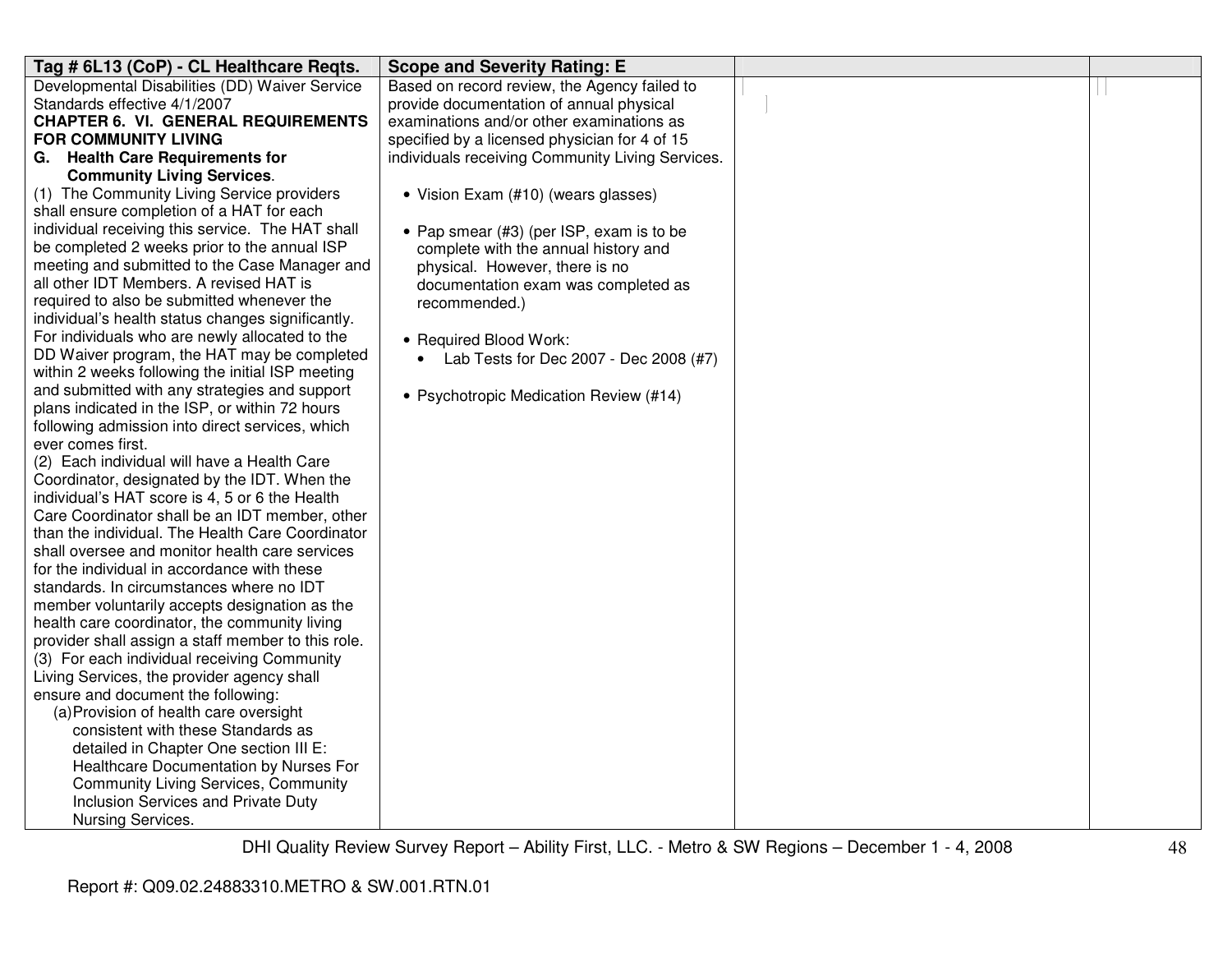| b) That each individual with a score of 4, 5, or  |  |  |
|---------------------------------------------------|--|--|
| 6 on the HAT, has a Health Care Plan              |  |  |
| developed by a licensed nurse.                    |  |  |
| (c) That an individual with chronic condition(s)  |  |  |
| with the potential to exacerbate into a life      |  |  |
| threatening condition, has Crisis                 |  |  |
| Prevention/ Intervention Plan(s) developed        |  |  |
| by a licensed nurse or other appropriate          |  |  |
| professional for each such condition.             |  |  |
| (4) That an average of 3 hours of documented      |  |  |
| nutritional counseling is available annually, if  |  |  |
| recommended by the IDT.                           |  |  |
| (5) That the physical property and grounds are    |  |  |
| free of hazards to the individual's health and    |  |  |
| safety.                                           |  |  |
| (6) In addition, for each individual receiving    |  |  |
| Supported Living or Family Living Services, the   |  |  |
| provider shall verify and document the following: |  |  |
| (a) The individual has a primary licensed         |  |  |
| physician;                                        |  |  |
| (b) The individual receives an annual physical    |  |  |
| examination and other examinations as             |  |  |
| specified by a licensed physician;                |  |  |
| (c) The individual receives annual dental         |  |  |
| check-ups and other check-ups as                  |  |  |
| specified by a licensed dentist;                  |  |  |
| (d) The individual receives eye examinations      |  |  |
| as specified by a licensed optometrist or         |  |  |
| ophthalmologist; and                              |  |  |
| (e) Agency activities that occur as follow-up to  |  |  |
| medical appointments (e.g. treatment,             |  |  |
| visits to specialists, changes in medication      |  |  |
| or daily routine).                                |  |  |
|                                                   |  |  |
|                                                   |  |  |
|                                                   |  |  |
|                                                   |  |  |
|                                                   |  |  |
|                                                   |  |  |
|                                                   |  |  |
|                                                   |  |  |
|                                                   |  |  |
|                                                   |  |  |
|                                                   |  |  |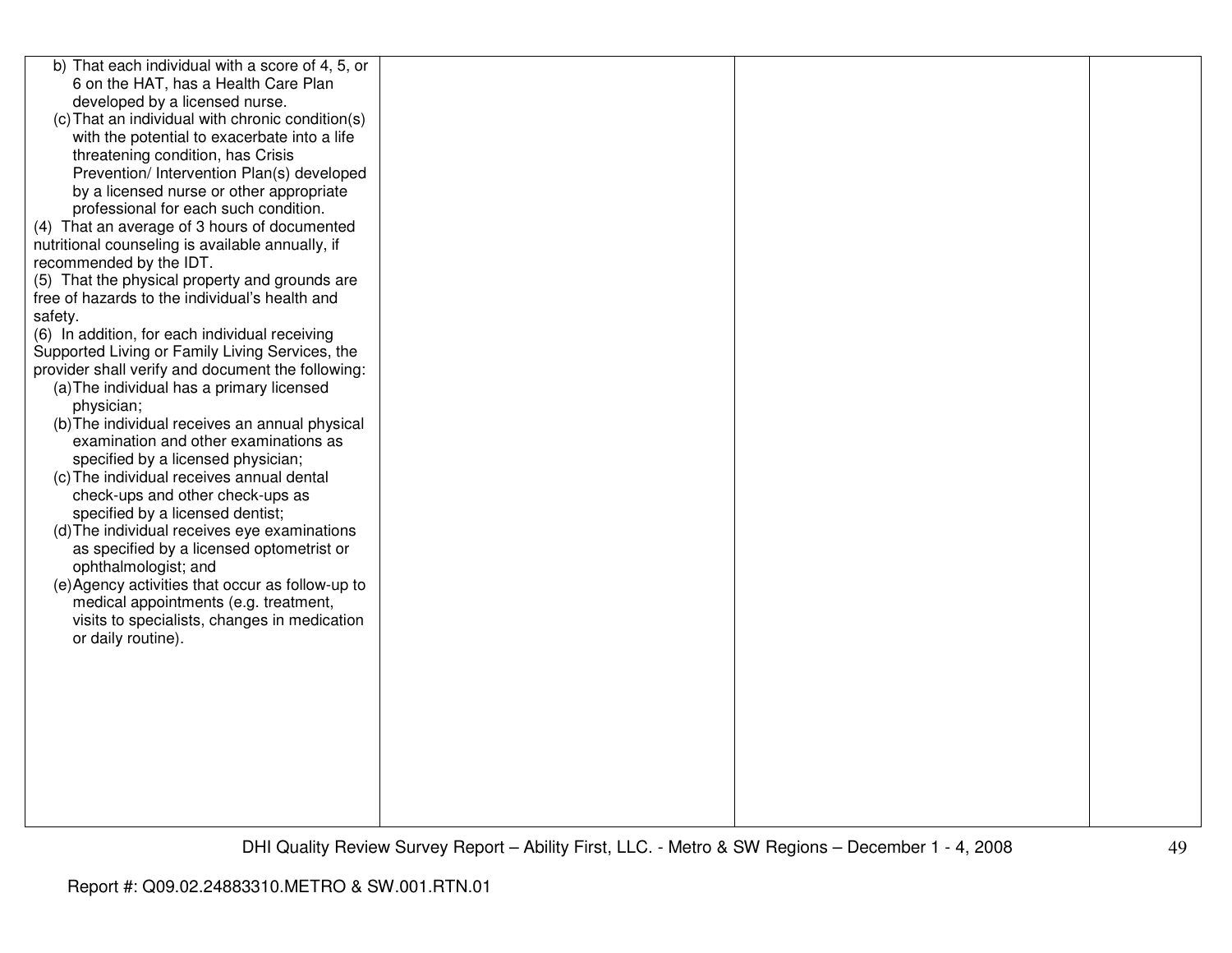| Developmental Disabilities (DD) Waiver Service<br>Based on record review, the Agency failed to<br>Standards effective 4/1/2007<br>maintain a complete and confidential case file in<br>CHAPTER 6. VIII. COMMUNITY LIVING<br>the residence for 11 of 12 Individuals receiving<br>Family Living Services.<br>SERVICE PROVIDER AGENCY<br><b>REQUIREMENTS</b><br>A. Residence Case File: For individuals<br>• Current Emergency & Personal<br>receiving Supported Living or Family Living, the<br>Identification (#11)<br>Agency shall maintain in the individual's home a<br>complete and current confidential case file for<br>• Annual ISP (#11 & 15)<br>each individual. For individuals receiving<br>Independent Living Services, rather than<br>• ISP Signature Page (#2, 10, 11, 12 & 15)<br>maintaining this file at the individual's home, the<br>complete and current confidential case file for | Tag # 6L14 Residential Case File | <b>Scope and Severity Rating: F</b>   |  |
|--------------------------------------------------------------------------------------------------------------------------------------------------------------------------------------------------------------------------------------------------------------------------------------------------------------------------------------------------------------------------------------------------------------------------------------------------------------------------------------------------------------------------------------------------------------------------------------------------------------------------------------------------------------------------------------------------------------------------------------------------------------------------------------------------------------------------------------------------------------------------------------------------------|----------------------------------|---------------------------------------|--|
|                                                                                                                                                                                                                                                                                                                                                                                                                                                                                                                                                                                                                                                                                                                                                                                                                                                                                                        |                                  |                                       |  |
|                                                                                                                                                                                                                                                                                                                                                                                                                                                                                                                                                                                                                                                                                                                                                                                                                                                                                                        |                                  |                                       |  |
|                                                                                                                                                                                                                                                                                                                                                                                                                                                                                                                                                                                                                                                                                                                                                                                                                                                                                                        |                                  |                                       |  |
|                                                                                                                                                                                                                                                                                                                                                                                                                                                                                                                                                                                                                                                                                                                                                                                                                                                                                                        |                                  |                                       |  |
|                                                                                                                                                                                                                                                                                                                                                                                                                                                                                                                                                                                                                                                                                                                                                                                                                                                                                                        |                                  |                                       |  |
|                                                                                                                                                                                                                                                                                                                                                                                                                                                                                                                                                                                                                                                                                                                                                                                                                                                                                                        |                                  |                                       |  |
|                                                                                                                                                                                                                                                                                                                                                                                                                                                                                                                                                                                                                                                                                                                                                                                                                                                                                                        |                                  |                                       |  |
|                                                                                                                                                                                                                                                                                                                                                                                                                                                                                                                                                                                                                                                                                                                                                                                                                                                                                                        |                                  |                                       |  |
|                                                                                                                                                                                                                                                                                                                                                                                                                                                                                                                                                                                                                                                                                                                                                                                                                                                                                                        |                                  |                                       |  |
|                                                                                                                                                                                                                                                                                                                                                                                                                                                                                                                                                                                                                                                                                                                                                                                                                                                                                                        |                                  |                                       |  |
|                                                                                                                                                                                                                                                                                                                                                                                                                                                                                                                                                                                                                                                                                                                                                                                                                                                                                                        |                                  |                                       |  |
|                                                                                                                                                                                                                                                                                                                                                                                                                                                                                                                                                                                                                                                                                                                                                                                                                                                                                                        |                                  |                                       |  |
|                                                                                                                                                                                                                                                                                                                                                                                                                                                                                                                                                                                                                                                                                                                                                                                                                                                                                                        |                                  | • Addendum A (#2, 8, 10, 11, 12 & 15) |  |
| each individual shall be maintained at the                                                                                                                                                                                                                                                                                                                                                                                                                                                                                                                                                                                                                                                                                                                                                                                                                                                             |                                  |                                       |  |
| agency's administrative site. Each file shall<br>• Individual Specific Training (Addendum B)                                                                                                                                                                                                                                                                                                                                                                                                                                                                                                                                                                                                                                                                                                                                                                                                           |                                  |                                       |  |
| include the following:<br>$(#11 \& 15)$                                                                                                                                                                                                                                                                                                                                                                                                                                                                                                                                                                                                                                                                                                                                                                                                                                                                |                                  |                                       |  |
| (1) Complete and current ISP and all                                                                                                                                                                                                                                                                                                                                                                                                                                                                                                                                                                                                                                                                                                                                                                                                                                                                   |                                  |                                       |  |
| supplemental plans specific to the individual;<br>• Positive Behavioral Plan (#1 & 9)                                                                                                                                                                                                                                                                                                                                                                                                                                                                                                                                                                                                                                                                                                                                                                                                                  |                                  |                                       |  |
| (2) Complete and current Health Assessment                                                                                                                                                                                                                                                                                                                                                                                                                                                                                                                                                                                                                                                                                                                                                                                                                                                             |                                  |                                       |  |
| Tool;<br>• Positive Behavioral Crisis                                                                                                                                                                                                                                                                                                                                                                                                                                                                                                                                                                                                                                                                                                                                                                                                                                                                  |                                  |                                       |  |
| (3) Current emergency contact information,<br>Intervention/Prevention Plan (#1 & 9)                                                                                                                                                                                                                                                                                                                                                                                                                                                                                                                                                                                                                                                                                                                                                                                                                    |                                  |                                       |  |
| which includes the individual's address,                                                                                                                                                                                                                                                                                                                                                                                                                                                                                                                                                                                                                                                                                                                                                                                                                                                               |                                  |                                       |  |
| telephone number, names and telephone<br>• Speech Therapy Plan (#2, 12, 13 & 15)                                                                                                                                                                                                                                                                                                                                                                                                                                                                                                                                                                                                                                                                                                                                                                                                                       |                                  |                                       |  |
| numbers of residential Community Living                                                                                                                                                                                                                                                                                                                                                                                                                                                                                                                                                                                                                                                                                                                                                                                                                                                                |                                  |                                       |  |
| Support providers, relatives, or guardian or<br>• Occupational Therapy Plan (#12)                                                                                                                                                                                                                                                                                                                                                                                                                                                                                                                                                                                                                                                                                                                                                                                                                      |                                  |                                       |  |
| conservator, primary care physician's name(s)                                                                                                                                                                                                                                                                                                                                                                                                                                                                                                                                                                                                                                                                                                                                                                                                                                                          |                                  |                                       |  |
| and telephone number(s), pharmacy name,<br>• Physical Therapy Plan (#7 & 12)                                                                                                                                                                                                                                                                                                                                                                                                                                                                                                                                                                                                                                                                                                                                                                                                                           |                                  |                                       |  |
| address and telephone number and dentist                                                                                                                                                                                                                                                                                                                                                                                                                                                                                                                                                                                                                                                                                                                                                                                                                                                               |                                  |                                       |  |
| name, address and telephone number, and<br>• Health Assessment Tool (#1, 2, 6, 7, 12 &                                                                                                                                                                                                                                                                                                                                                                                                                                                                                                                                                                                                                                                                                                                                                                                                                 |                                  |                                       |  |
| health plan;<br>15)                                                                                                                                                                                                                                                                                                                                                                                                                                                                                                                                                                                                                                                                                                                                                                                                                                                                                    |                                  |                                       |  |
| (4) Up-to-date progress notes, signed and dated                                                                                                                                                                                                                                                                                                                                                                                                                                                                                                                                                                                                                                                                                                                                                                                                                                                        |                                  |                                       |  |
| by the person making the note for at least the<br>• Health Care Plans (#7)                                                                                                                                                                                                                                                                                                                                                                                                                                                                                                                                                                                                                                                                                                                                                                                                                             |                                  |                                       |  |
| past month (older notes may be transferred to                                                                                                                                                                                                                                                                                                                                                                                                                                                                                                                                                                                                                                                                                                                                                                                                                                                          |                                  |                                       |  |
| the agency office);<br>• Crisis Plan                                                                                                                                                                                                                                                                                                                                                                                                                                                                                                                                                                                                                                                                                                                                                                                                                                                                   |                                  |                                       |  |
| • Seizures (#7)<br>(5) Data collected to document ISP Action Plan                                                                                                                                                                                                                                                                                                                                                                                                                                                                                                                                                                                                                                                                                                                                                                                                                                      |                                  |                                       |  |
| • Aspiration (#7)<br>implementation                                                                                                                                                                                                                                                                                                                                                                                                                                                                                                                                                                                                                                                                                                                                                                                                                                                                    |                                  |                                       |  |
| $\bullet$ G-Tube (#7)                                                                                                                                                                                                                                                                                                                                                                                                                                                                                                                                                                                                                                                                                                                                                                                                                                                                                  |                                  |                                       |  |
| (6) Progress notes written by direct care staff                                                                                                                                                                                                                                                                                                                                                                                                                                                                                                                                                                                                                                                                                                                                                                                                                                                        |                                  |                                       |  |
| and by nurses regarding individual health status<br>• Data Collection/Data Tracking (#7)                                                                                                                                                                                                                                                                                                                                                                                                                                                                                                                                                                                                                                                                                                                                                                                                               |                                  |                                       |  |
| and physical conditions including action taken in                                                                                                                                                                                                                                                                                                                                                                                                                                                                                                                                                                                                                                                                                                                                                                                                                                                      |                                  |                                       |  |
| response to identified changes in condition for at<br>• Progress Notes written by DSP and/or                                                                                                                                                                                                                                                                                                                                                                                                                                                                                                                                                                                                                                                                                                                                                                                                           |                                  |                                       |  |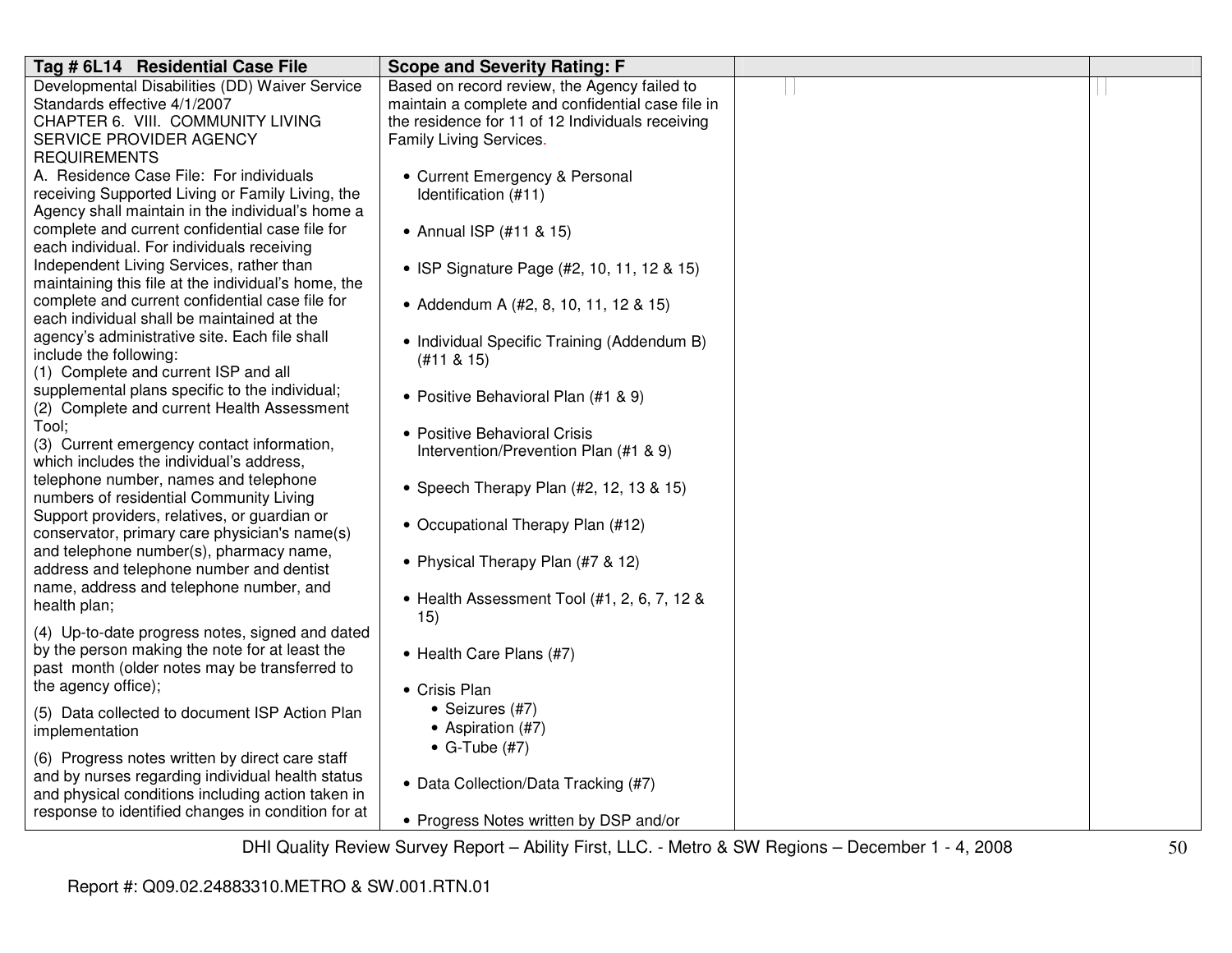| Nurses (#7, 9 & 11)<br>least the past month;<br>(7) Physician's or qualified health care providers<br>written orders;<br>• Health Care Providers Written Orders (#7)<br>(8) Progress notes documenting implementation<br>of a physician's or qualified health care<br>• Record of visits of healthcare practitioners<br>provider's order(s);<br>$(#7, 11 \& 15)$<br>(9) Medication Administration Record (MAR) for<br>the past three (3) months which includes:<br>(a) The name of the individual;<br>(b) A transcription of the healthcare<br>practitioners prescription including the<br>brand and generic name of the medication;<br>Diagnosis for which the medication is<br>(C)<br>prescribed;<br>(d) Dosage, frequency and method/route of<br>delivery;<br>(e) Times and dates of delivery;<br>Initials of person administering or assisting<br>(f)<br>with medication; and<br>An explanation of any medication<br>(a)<br>irregularity, allergic reaction or adverse<br>effect.<br>For PRN medication an explanation for the<br>(h)<br>use of the PRN must include:<br>Observable signs/symptoms or<br>(i)<br>circumstances in which the medication<br>is to be used, and<br>(ii) Documentation of the<br>effectiveness/result of the PRN<br>delivered.<br>A MAR is not required for individuals<br>(i)<br>participating in Independent Living Services<br>who self-administer their own medication.<br>However, when medication administration is<br>provided as part of the Independent Living<br>Service a MAR must be maintained at the<br>individual's home and an updated copy<br>must be placed in the agency file on a<br>weekly basis.<br>(10) Record of visits to healthcare practitioners<br>including any treatment provided at the visit and<br>a record of all diagnostic testing for the current<br>ISP year; and |  |  |
|----------------------------------------------------------------------------------------------------------------------------------------------------------------------------------------------------------------------------------------------------------------------------------------------------------------------------------------------------------------------------------------------------------------------------------------------------------------------------------------------------------------------------------------------------------------------------------------------------------------------------------------------------------------------------------------------------------------------------------------------------------------------------------------------------------------------------------------------------------------------------------------------------------------------------------------------------------------------------------------------------------------------------------------------------------------------------------------------------------------------------------------------------------------------------------------------------------------------------------------------------------------------------------------------------------------------------------------------------------------------------------------------------------------------------------------------------------------------------------------------------------------------------------------------------------------------------------------------------------------------------------------------------------------------------------------------------------------------------------------------------------------------------------------------------------------------------------------|--|--|
|                                                                                                                                                                                                                                                                                                                                                                                                                                                                                                                                                                                                                                                                                                                                                                                                                                                                                                                                                                                                                                                                                                                                                                                                                                                                                                                                                                                                                                                                                                                                                                                                                                                                                                                                                                                                                                        |  |  |
|                                                                                                                                                                                                                                                                                                                                                                                                                                                                                                                                                                                                                                                                                                                                                                                                                                                                                                                                                                                                                                                                                                                                                                                                                                                                                                                                                                                                                                                                                                                                                                                                                                                                                                                                                                                                                                        |  |  |
|                                                                                                                                                                                                                                                                                                                                                                                                                                                                                                                                                                                                                                                                                                                                                                                                                                                                                                                                                                                                                                                                                                                                                                                                                                                                                                                                                                                                                                                                                                                                                                                                                                                                                                                                                                                                                                        |  |  |
|                                                                                                                                                                                                                                                                                                                                                                                                                                                                                                                                                                                                                                                                                                                                                                                                                                                                                                                                                                                                                                                                                                                                                                                                                                                                                                                                                                                                                                                                                                                                                                                                                                                                                                                                                                                                                                        |  |  |
|                                                                                                                                                                                                                                                                                                                                                                                                                                                                                                                                                                                                                                                                                                                                                                                                                                                                                                                                                                                                                                                                                                                                                                                                                                                                                                                                                                                                                                                                                                                                                                                                                                                                                                                                                                                                                                        |  |  |
|                                                                                                                                                                                                                                                                                                                                                                                                                                                                                                                                                                                                                                                                                                                                                                                                                                                                                                                                                                                                                                                                                                                                                                                                                                                                                                                                                                                                                                                                                                                                                                                                                                                                                                                                                                                                                                        |  |  |
|                                                                                                                                                                                                                                                                                                                                                                                                                                                                                                                                                                                                                                                                                                                                                                                                                                                                                                                                                                                                                                                                                                                                                                                                                                                                                                                                                                                                                                                                                                                                                                                                                                                                                                                                                                                                                                        |  |  |
|                                                                                                                                                                                                                                                                                                                                                                                                                                                                                                                                                                                                                                                                                                                                                                                                                                                                                                                                                                                                                                                                                                                                                                                                                                                                                                                                                                                                                                                                                                                                                                                                                                                                                                                                                                                                                                        |  |  |
|                                                                                                                                                                                                                                                                                                                                                                                                                                                                                                                                                                                                                                                                                                                                                                                                                                                                                                                                                                                                                                                                                                                                                                                                                                                                                                                                                                                                                                                                                                                                                                                                                                                                                                                                                                                                                                        |  |  |
|                                                                                                                                                                                                                                                                                                                                                                                                                                                                                                                                                                                                                                                                                                                                                                                                                                                                                                                                                                                                                                                                                                                                                                                                                                                                                                                                                                                                                                                                                                                                                                                                                                                                                                                                                                                                                                        |  |  |
|                                                                                                                                                                                                                                                                                                                                                                                                                                                                                                                                                                                                                                                                                                                                                                                                                                                                                                                                                                                                                                                                                                                                                                                                                                                                                                                                                                                                                                                                                                                                                                                                                                                                                                                                                                                                                                        |  |  |
|                                                                                                                                                                                                                                                                                                                                                                                                                                                                                                                                                                                                                                                                                                                                                                                                                                                                                                                                                                                                                                                                                                                                                                                                                                                                                                                                                                                                                                                                                                                                                                                                                                                                                                                                                                                                                                        |  |  |
|                                                                                                                                                                                                                                                                                                                                                                                                                                                                                                                                                                                                                                                                                                                                                                                                                                                                                                                                                                                                                                                                                                                                                                                                                                                                                                                                                                                                                                                                                                                                                                                                                                                                                                                                                                                                                                        |  |  |
|                                                                                                                                                                                                                                                                                                                                                                                                                                                                                                                                                                                                                                                                                                                                                                                                                                                                                                                                                                                                                                                                                                                                                                                                                                                                                                                                                                                                                                                                                                                                                                                                                                                                                                                                                                                                                                        |  |  |
|                                                                                                                                                                                                                                                                                                                                                                                                                                                                                                                                                                                                                                                                                                                                                                                                                                                                                                                                                                                                                                                                                                                                                                                                                                                                                                                                                                                                                                                                                                                                                                                                                                                                                                                                                                                                                                        |  |  |
|                                                                                                                                                                                                                                                                                                                                                                                                                                                                                                                                                                                                                                                                                                                                                                                                                                                                                                                                                                                                                                                                                                                                                                                                                                                                                                                                                                                                                                                                                                                                                                                                                                                                                                                                                                                                                                        |  |  |
|                                                                                                                                                                                                                                                                                                                                                                                                                                                                                                                                                                                                                                                                                                                                                                                                                                                                                                                                                                                                                                                                                                                                                                                                                                                                                                                                                                                                                                                                                                                                                                                                                                                                                                                                                                                                                                        |  |  |
|                                                                                                                                                                                                                                                                                                                                                                                                                                                                                                                                                                                                                                                                                                                                                                                                                                                                                                                                                                                                                                                                                                                                                                                                                                                                                                                                                                                                                                                                                                                                                                                                                                                                                                                                                                                                                                        |  |  |
|                                                                                                                                                                                                                                                                                                                                                                                                                                                                                                                                                                                                                                                                                                                                                                                                                                                                                                                                                                                                                                                                                                                                                                                                                                                                                                                                                                                                                                                                                                                                                                                                                                                                                                                                                                                                                                        |  |  |
|                                                                                                                                                                                                                                                                                                                                                                                                                                                                                                                                                                                                                                                                                                                                                                                                                                                                                                                                                                                                                                                                                                                                                                                                                                                                                                                                                                                                                                                                                                                                                                                                                                                                                                                                                                                                                                        |  |  |
|                                                                                                                                                                                                                                                                                                                                                                                                                                                                                                                                                                                                                                                                                                                                                                                                                                                                                                                                                                                                                                                                                                                                                                                                                                                                                                                                                                                                                                                                                                                                                                                                                                                                                                                                                                                                                                        |  |  |
|                                                                                                                                                                                                                                                                                                                                                                                                                                                                                                                                                                                                                                                                                                                                                                                                                                                                                                                                                                                                                                                                                                                                                                                                                                                                                                                                                                                                                                                                                                                                                                                                                                                                                                                                                                                                                                        |  |  |
|                                                                                                                                                                                                                                                                                                                                                                                                                                                                                                                                                                                                                                                                                                                                                                                                                                                                                                                                                                                                                                                                                                                                                                                                                                                                                                                                                                                                                                                                                                                                                                                                                                                                                                                                                                                                                                        |  |  |
|                                                                                                                                                                                                                                                                                                                                                                                                                                                                                                                                                                                                                                                                                                                                                                                                                                                                                                                                                                                                                                                                                                                                                                                                                                                                                                                                                                                                                                                                                                                                                                                                                                                                                                                                                                                                                                        |  |  |
|                                                                                                                                                                                                                                                                                                                                                                                                                                                                                                                                                                                                                                                                                                                                                                                                                                                                                                                                                                                                                                                                                                                                                                                                                                                                                                                                                                                                                                                                                                                                                                                                                                                                                                                                                                                                                                        |  |  |
|                                                                                                                                                                                                                                                                                                                                                                                                                                                                                                                                                                                                                                                                                                                                                                                                                                                                                                                                                                                                                                                                                                                                                                                                                                                                                                                                                                                                                                                                                                                                                                                                                                                                                                                                                                                                                                        |  |  |
|                                                                                                                                                                                                                                                                                                                                                                                                                                                                                                                                                                                                                                                                                                                                                                                                                                                                                                                                                                                                                                                                                                                                                                                                                                                                                                                                                                                                                                                                                                                                                                                                                                                                                                                                                                                                                                        |  |  |
|                                                                                                                                                                                                                                                                                                                                                                                                                                                                                                                                                                                                                                                                                                                                                                                                                                                                                                                                                                                                                                                                                                                                                                                                                                                                                                                                                                                                                                                                                                                                                                                                                                                                                                                                                                                                                                        |  |  |
|                                                                                                                                                                                                                                                                                                                                                                                                                                                                                                                                                                                                                                                                                                                                                                                                                                                                                                                                                                                                                                                                                                                                                                                                                                                                                                                                                                                                                                                                                                                                                                                                                                                                                                                                                                                                                                        |  |  |
|                                                                                                                                                                                                                                                                                                                                                                                                                                                                                                                                                                                                                                                                                                                                                                                                                                                                                                                                                                                                                                                                                                                                                                                                                                                                                                                                                                                                                                                                                                                                                                                                                                                                                                                                                                                                                                        |  |  |
|                                                                                                                                                                                                                                                                                                                                                                                                                                                                                                                                                                                                                                                                                                                                                                                                                                                                                                                                                                                                                                                                                                                                                                                                                                                                                                                                                                                                                                                                                                                                                                                                                                                                                                                                                                                                                                        |  |  |
|                                                                                                                                                                                                                                                                                                                                                                                                                                                                                                                                                                                                                                                                                                                                                                                                                                                                                                                                                                                                                                                                                                                                                                                                                                                                                                                                                                                                                                                                                                                                                                                                                                                                                                                                                                                                                                        |  |  |
|                                                                                                                                                                                                                                                                                                                                                                                                                                                                                                                                                                                                                                                                                                                                                                                                                                                                                                                                                                                                                                                                                                                                                                                                                                                                                                                                                                                                                                                                                                                                                                                                                                                                                                                                                                                                                                        |  |  |
|                                                                                                                                                                                                                                                                                                                                                                                                                                                                                                                                                                                                                                                                                                                                                                                                                                                                                                                                                                                                                                                                                                                                                                                                                                                                                                                                                                                                                                                                                                                                                                                                                                                                                                                                                                                                                                        |  |  |
|                                                                                                                                                                                                                                                                                                                                                                                                                                                                                                                                                                                                                                                                                                                                                                                                                                                                                                                                                                                                                                                                                                                                                                                                                                                                                                                                                                                                                                                                                                                                                                                                                                                                                                                                                                                                                                        |  |  |
|                                                                                                                                                                                                                                                                                                                                                                                                                                                                                                                                                                                                                                                                                                                                                                                                                                                                                                                                                                                                                                                                                                                                                                                                                                                                                                                                                                                                                                                                                                                                                                                                                                                                                                                                                                                                                                        |  |  |
|                                                                                                                                                                                                                                                                                                                                                                                                                                                                                                                                                                                                                                                                                                                                                                                                                                                                                                                                                                                                                                                                                                                                                                                                                                                                                                                                                                                                                                                                                                                                                                                                                                                                                                                                                                                                                                        |  |  |
|                                                                                                                                                                                                                                                                                                                                                                                                                                                                                                                                                                                                                                                                                                                                                                                                                                                                                                                                                                                                                                                                                                                                                                                                                                                                                                                                                                                                                                                                                                                                                                                                                                                                                                                                                                                                                                        |  |  |
|                                                                                                                                                                                                                                                                                                                                                                                                                                                                                                                                                                                                                                                                                                                                                                                                                                                                                                                                                                                                                                                                                                                                                                                                                                                                                                                                                                                                                                                                                                                                                                                                                                                                                                                                                                                                                                        |  |  |
|                                                                                                                                                                                                                                                                                                                                                                                                                                                                                                                                                                                                                                                                                                                                                                                                                                                                                                                                                                                                                                                                                                                                                                                                                                                                                                                                                                                                                                                                                                                                                                                                                                                                                                                                                                                                                                        |  |  |
|                                                                                                                                                                                                                                                                                                                                                                                                                                                                                                                                                                                                                                                                                                                                                                                                                                                                                                                                                                                                                                                                                                                                                                                                                                                                                                                                                                                                                                                                                                                                                                                                                                                                                                                                                                                                                                        |  |  |
|                                                                                                                                                                                                                                                                                                                                                                                                                                                                                                                                                                                                                                                                                                                                                                                                                                                                                                                                                                                                                                                                                                                                                                                                                                                                                                                                                                                                                                                                                                                                                                                                                                                                                                                                                                                                                                        |  |  |
|                                                                                                                                                                                                                                                                                                                                                                                                                                                                                                                                                                                                                                                                                                                                                                                                                                                                                                                                                                                                                                                                                                                                                                                                                                                                                                                                                                                                                                                                                                                                                                                                                                                                                                                                                                                                                                        |  |  |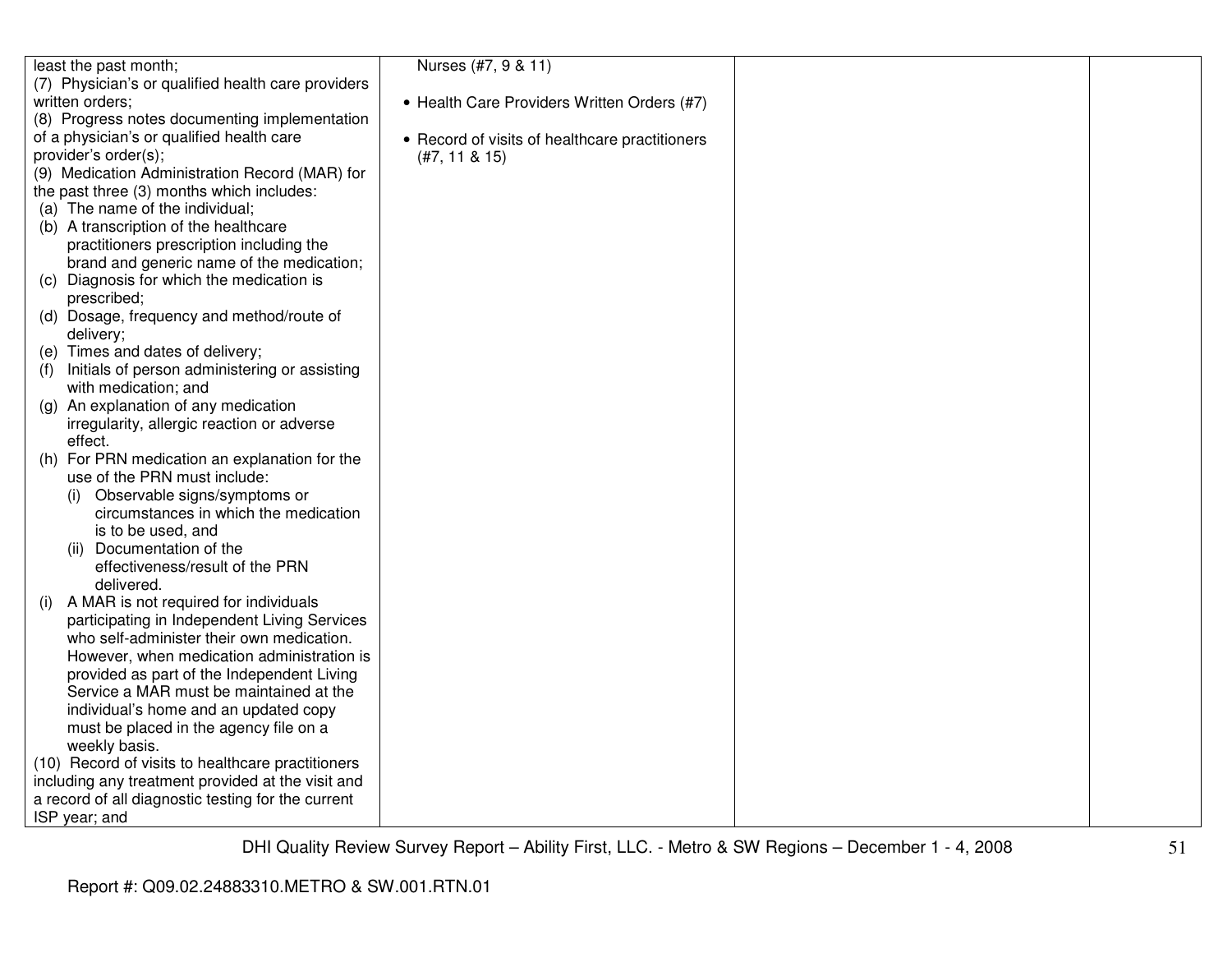| (11) Medical History to include: demographic      |  |  |
|---------------------------------------------------|--|--|
| data, current and past medical diagnoses          |  |  |
| including the cause (if known) of the             |  |  |
| developmental disability and any psychiatric      |  |  |
| diagnosis, allergies (food, environmental,        |  |  |
| medications), status of routine adult health care |  |  |
| screenings, immunizations, hospital discharge     |  |  |
| summaries for past twelve (12) months, past       |  |  |
| medical history including hospitalizations,       |  |  |
| surgeries, injuries, family history and current   |  |  |
| physical exam.                                    |  |  |
|                                                   |  |  |
|                                                   |  |  |
|                                                   |  |  |
|                                                   |  |  |
|                                                   |  |  |
|                                                   |  |  |
|                                                   |  |  |
|                                                   |  |  |
|                                                   |  |  |
|                                                   |  |  |
|                                                   |  |  |
|                                                   |  |  |
|                                                   |  |  |
|                                                   |  |  |
|                                                   |  |  |
|                                                   |  |  |
|                                                   |  |  |
|                                                   |  |  |
|                                                   |  |  |
|                                                   |  |  |
|                                                   |  |  |
|                                                   |  |  |
|                                                   |  |  |
|                                                   |  |  |
|                                                   |  |  |
|                                                   |  |  |
|                                                   |  |  |
|                                                   |  |  |
|                                                   |  |  |
|                                                   |  |  |
|                                                   |  |  |
|                                                   |  |  |
|                                                   |  |  |
|                                                   |  |  |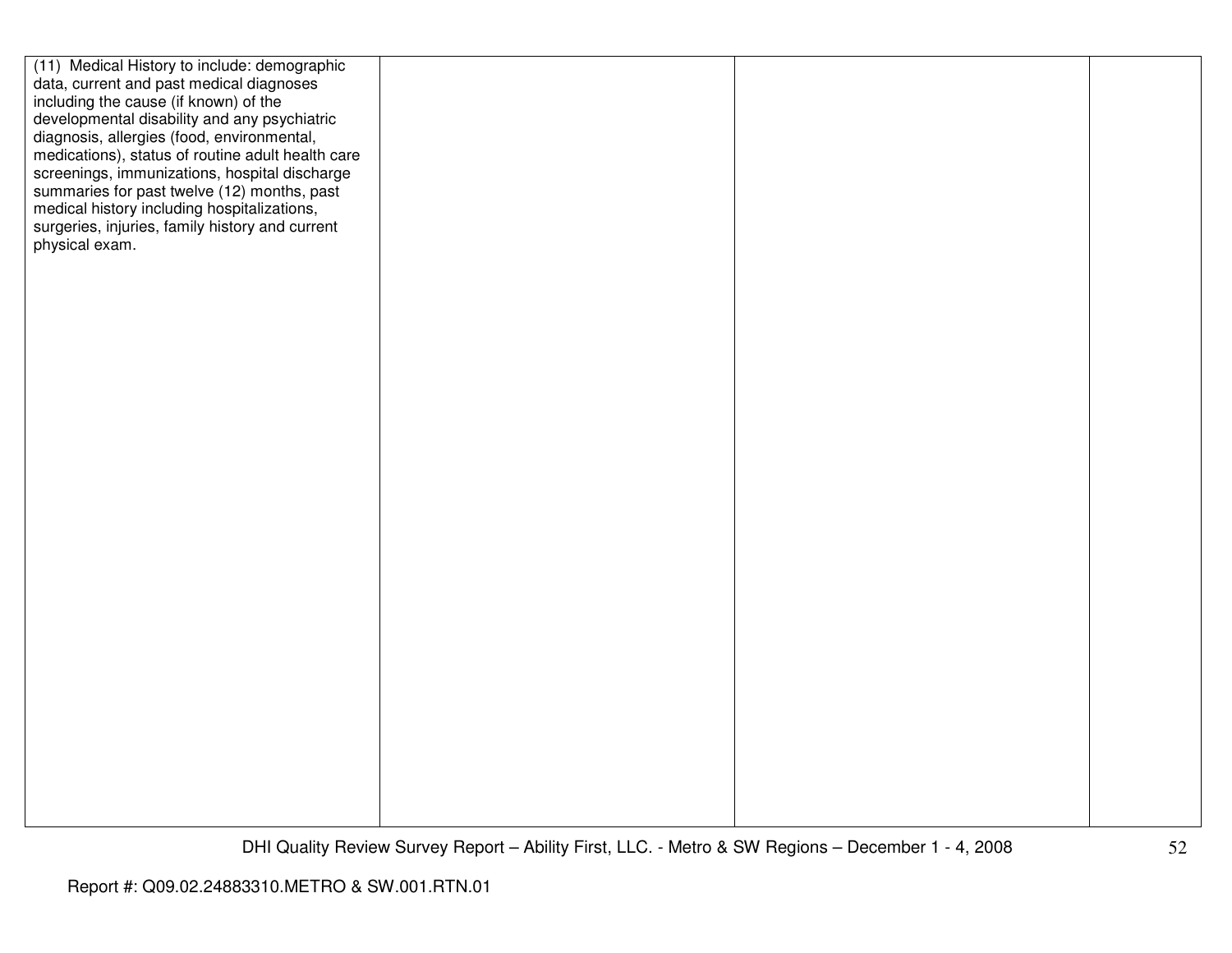| Tag # 6L25 (CoP) Residential Reqts.                                                          | <b>Scope and Severity Rating: E</b>             |  |
|----------------------------------------------------------------------------------------------|-------------------------------------------------|--|
| Developmental Disabilities (DD) Waiver Service                                               | Based on observation, the Agency failed to      |  |
| Standards effective 4/1/2007                                                                 | ensure that each individual's residence met all |  |
| <b>CHAPTER 6. VIII. COMMUNITY LIVING</b>                                                     | requirements within the standard for 9 of 12    |  |
| <b>SERVICE PROVIDER AGENCY</b>                                                               | Family Living residences.                       |  |
| <b>REQUIREMENTS</b>                                                                          |                                                 |  |
| L. Residence Requirements for Family Living                                                  | The following items were missing, not           |  |
| <b>Services and Supported Living Services</b>                                                | functioning or incomplete:                      |  |
| (1) Supported Living Services and Family Living                                              |                                                 |  |
| Services providers shall assure that each                                                    | • Accessible written procedures for             |  |
| individual's residence has:                                                                  | emergency evacuation e.g. fire and weather-     |  |
| (a) Battery operated or electric smoke                                                       | related threats (#8, 10, 11, 12 & 14)           |  |
| detectors, heat sensors, or a sprinkler                                                      |                                                 |  |
| system installed in the residence;                                                           | • Accessible telephone numbers of poison        |  |
| (b) General-purpose first aid kit;                                                           | control centers located within the line of      |  |
| (c) When applicable due to an individual's                                                   | sight of the telephone (#2)                     |  |
| health status, a blood borne pathogens kit;                                                  |                                                 |  |
| (d) Accessible written procedures for                                                        | • Accessible written documentation of actual    |  |
| emergency evacuation e.g. fire and                                                           | evacuation drills occurring at least three (3)  |  |
| weather-related threats;                                                                     | times a year. For Supported Living              |  |
| (e) Accessible telephone numbers of poison                                                   | evacuation drills shall occur at least once a   |  |
| control centers located within the line of                                                   | year during each shift (#7)                     |  |
| sight of the telephone;                                                                      |                                                 |  |
| Accessible written documentation of actual<br>(f)                                            | • Accessible written procedures for the safe    |  |
| evacuation drills occurring at least three (3)                                               | storage of all medications with dispensing      |  |
| times a year. For Supported Living                                                           | instructions for each individual that are       |  |
| evacuation drills shall occur at least once a                                                | consistent with the Assisting with Medication   |  |
| year during each shift;                                                                      | Administration training or each individual's    |  |
| (g) Accessible written procedures for the safe<br>storage of all medications with dispensing | ISP (#8, 9, 10, 11, 12 & 14)                    |  |
| instructions for each individual that are                                                    |                                                 |  |
| consistent with the Assisting with                                                           | • Accessible written procedures for             |  |
| Medication Administration training or each                                                   | emergency placement and relocation of           |  |
| individual's ISP; and                                                                        | individuals in the event of an emergency        |  |
| (h) Accessible written procedures for                                                        | evacuation that makes the residence             |  |
| emergency placement and relocation of                                                        | unsuitable for occupancy. The emergency         |  |
| individuals in the event of an emergency                                                     | evacuation procedures shall address, but        |  |
| evacuation that makes the residence                                                          | are not limited to, fire, chemical and/or       |  |
| unsuitable for occupancy. The emergency                                                      | hazardous waste spills, and flooding (#9, 10,   |  |
| evacuation procedures shall address, but                                                     | 11, 12, 13 & 14)                                |  |
| are not limited to, fire, chemical and/or                                                    |                                                 |  |
| hazardous waste spills, and flooding.                                                        |                                                 |  |
|                                                                                              |                                                 |  |